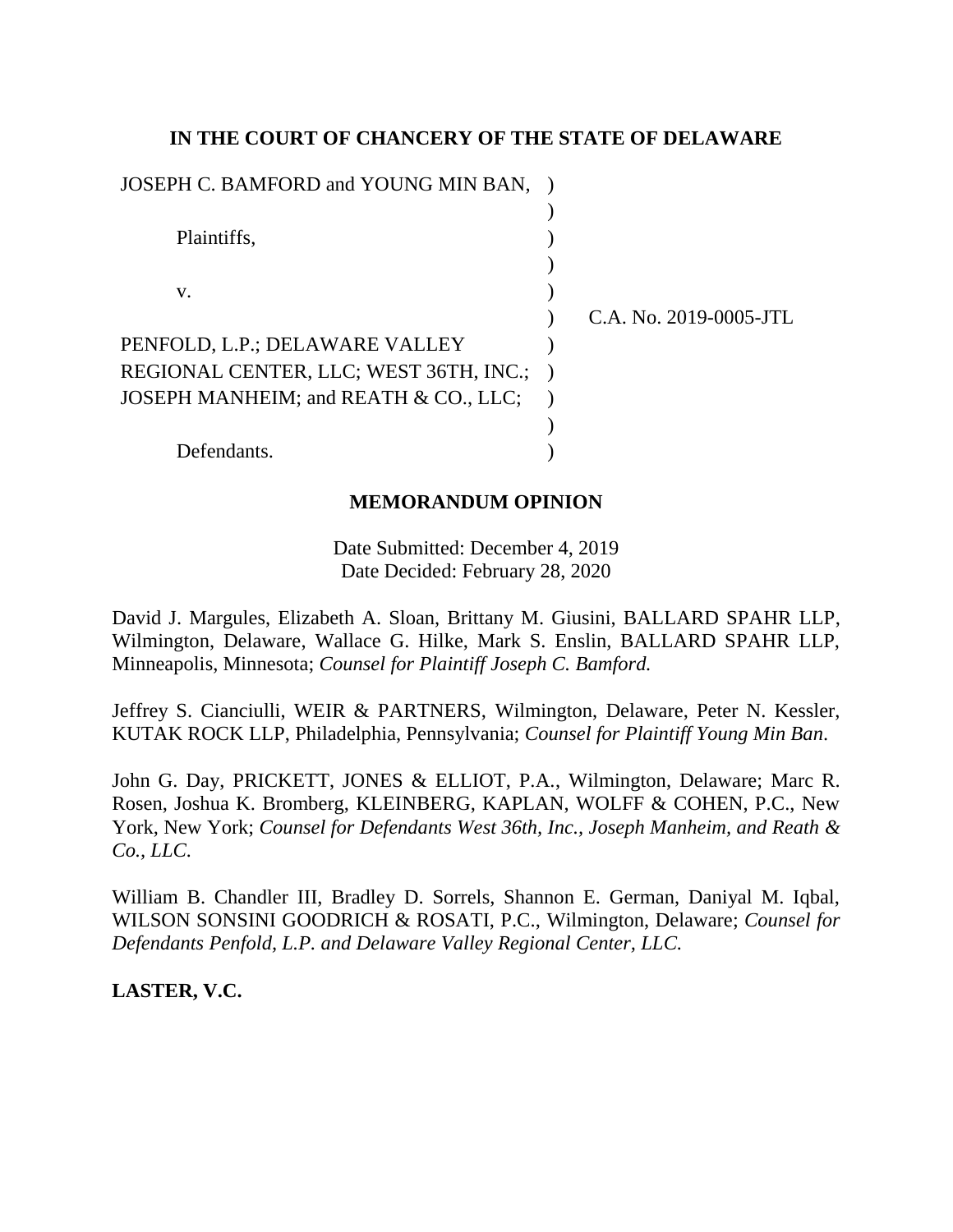Before the events giving rise to this litigation, defendant Joseph Manheim and plaintiff Joseph Bamford were close friends for over twenty years. For at least a decade, Manheim served as Bamford's trusted financial and business advisor.

In 2012, at Manheim's request, Bamford provided startup capital for Delaware Valley Regional Center, LLC ("DVRC"), a company co-founded by Manheim and plaintiff Young Min Ban. DVRC facilitates investments by foreign nationals in infrastructure projects in the United States, thereby helping the foreign nationals qualify for specialized visas. In 2015, Bamford made an additional investment in DVRC.

In connection with the 2015 investment, Manheim, Ban, and Bamford documented that each held a 30% membership interest in DVRC. Defendant West 36th, Inc. ("WestCo") held the remaining 10% membership interest and served as DVRC's manager. Manheim, Ban, and Bamford comprised WestCo's board of directors (the "WestCo Board"). Manheim controlled WestCo and had the power to name the members of the WestCo Board, but Manheim's control over WestCo was not inviolate. A portion of Bamford's investment in DVRC took the form of a loan to WestCo that was convertible into a majority stake.

By 2016, DVRC was thriving, and Manheim wanted to solidify his control over the entity. To achieve this outcome, Manheim needed to neuter Bamford and Ban's rights as holders of a majority of the membership interests in DVRC. He also needed to prevent the convertible debt from providing a path to control over WestCo.

Manheim achieved both goals by convincing Bamford and Ban to go along with a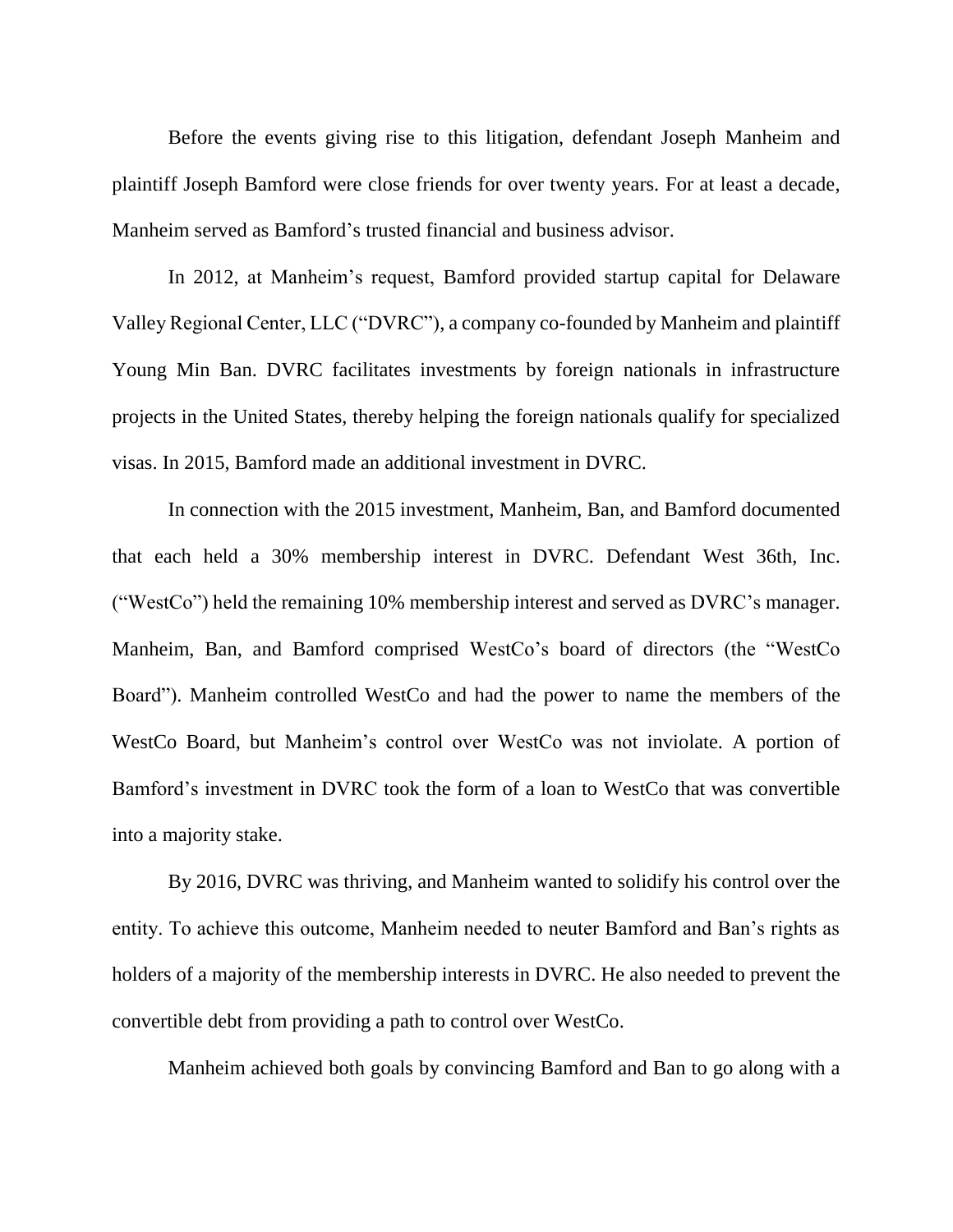restructuring of their interests (the "Reorganization"). He told Bamford and Ban that it was advisable from a tax standpoint to create a holding company structure. To accomplish this, they would contribute their 90% membership interest in DVRC to defendant Penfold, L.P., a newly created Delaware limited partnership, and each of them would receive a one-third equity interest in Penfold. Ban agreed as long as (i) each one-third interest in Penfold carried equal economic and governance rights and (ii) they also co-owned the general partnership interest equally. Bamford trusted Manheim completely, so he did not make any demands. But Manheim needed Bamford to waive the conversion feature in WestCo's debt, so Manheim told Bamford that imminent federal legislation would restrict the ability of a foreign national to exercise control over an enterprise like DVRC. Bamford is a British citizen. Manheim claimed that by implementing the Reorganization and waiving the conversion feature, they could avoid any adverse consequences from the legislation. In reality, there was no pending legislation.

During these discussions, Manheim represented to Ban and Bamford that he had not drafted the limited partnership agreement for Penfold. In truth, the limited partnership agreement already existed and named Manheim and defendant Reath & Co., LLC ("ReathCo") as Penfold's only general partners. Manheim controlled ReathCo.

After the Reorganization, Bamford and Ban could not exercise any of the voting or other governance rights that they previously held as members of DVRC, because Penfold held those interests. Only the general partners of Penfold could cause Penfold to exercise its rights as a member of DVRC, and Bamford and Ban were not general partners of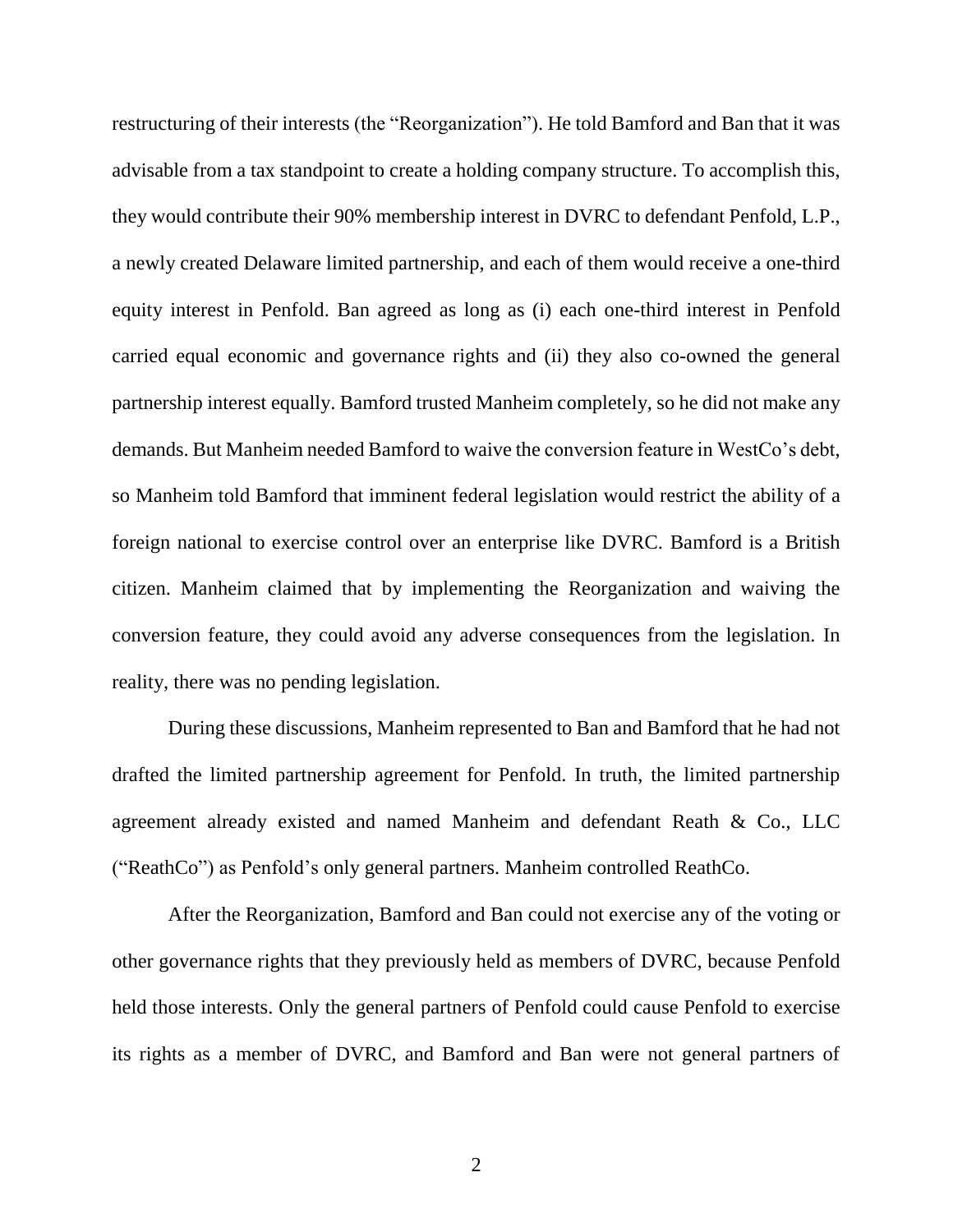Penfold. Nor could the conversion feature in WestCo's debt provide a path to control over WestCo, because that feature had been waived.

After the Reorganization, Manheim added his brother and another friend to the WestCo Board, creating a majority that could outvote Bamford and Ban if they ever opposed him. Having secured his control over WestCo and DVRC, Manheim caused DVRC to pay lucrative management fees to ReathCo. He also engaged in other interested transactions. The plaintiffs believe that Manheim has misappropriated approximately \$5.9 million.

At first, Ban and Bamford did not suspect that anything was amiss. Ban was involved in the day-to-day management of DVRC, and by 2017, he had noticed and started objecting to Manheim's insider transactions. Manheim initially ignored Ban, then put him on leave, then removed him from his roles with DVRC and as a member of the WestCo Board. Bamford did not suspect anything was wrong until early 2018. After Bamford requested books and records to investigate his concerns, Manheim removed him from the WestCo Board.

Ban and Bamford brought this action. Their complaint contains thirteen counts, and the defendants moved to dismiss eleven of them for failure to state claims on which relief can be granted. This decision dismisses three counts in their entirety and a fourth count in part. The motion is otherwise denied.

#### **I. FACTUAL BACKGROUND**

The facts are drawn from the operative complaint and five exhibits submitted by the parties. Two were incorporated by reference in the complaint, and so may be considered at

3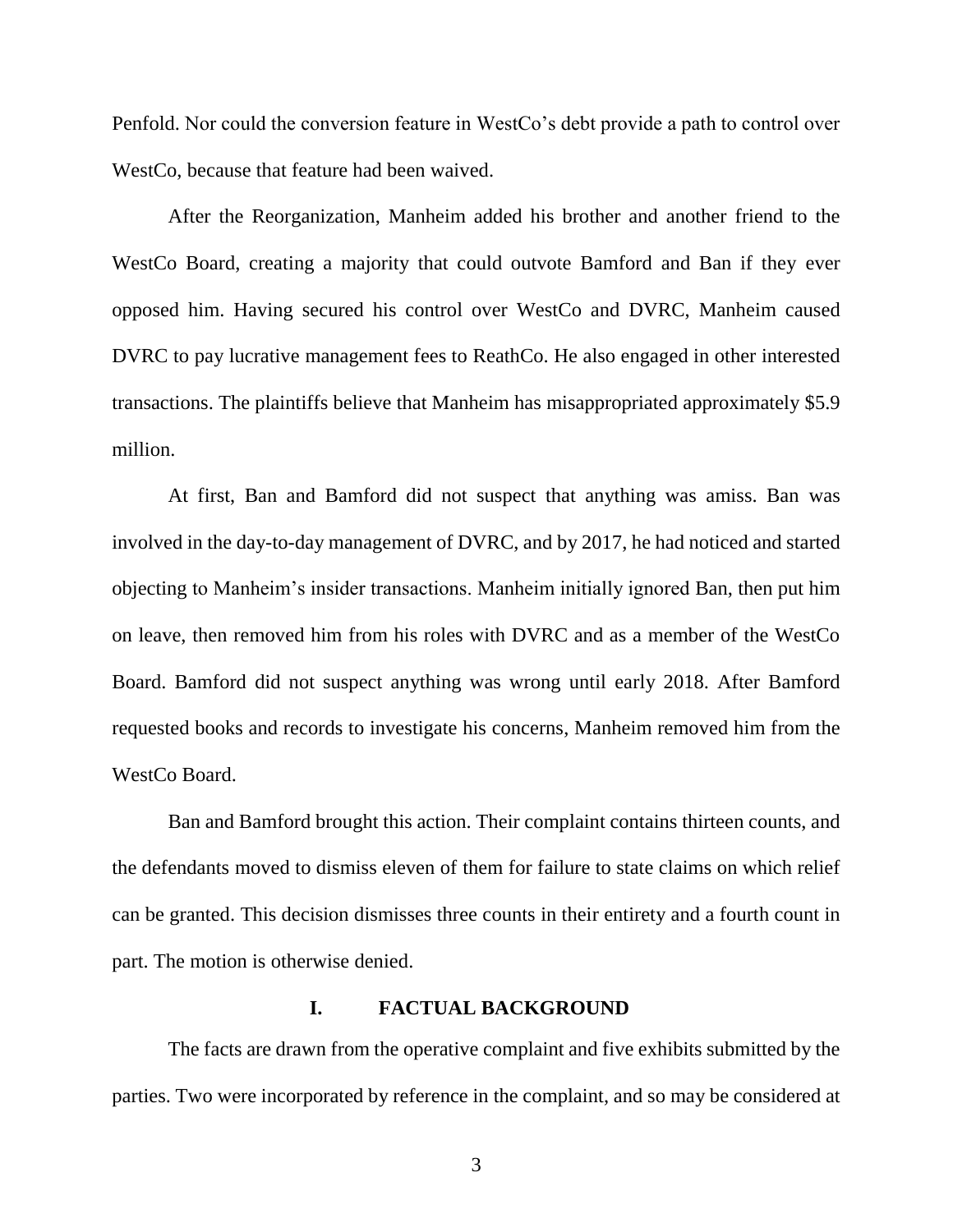the pleading stage. *See Winshall v. Viacom Int'l, Inc.*, 76 A.3d 808, 818 (Del. 2013). Two are filings with the Delaware Secretary of State and subject to judicial notice. *See Malpiede v. Townson*, 780 A.2d 1075, 1090 (Del. 2001). The fifth is the public record of Ban's admission to the Pennsylvania State Bar, which is also subject to judicial notice. *See* D.R.E.  $201(b)(2)$ . The incorporation of documents by reference does not change the pleading standard. At this stage of the proceedings, the complaint's allegations are assumed to be true, and the plaintiff receives the benefit of all reasonable inferences, including inferences drawn from documents.

The complaint refers to and describes provisions in various agreements. With one exception, the parties did not provide those agreements. Because "the proper interpretation of language in a contract is a question of law," and "a motion to dismiss is a proper framework for determining the meaning of contract language," it would have been helpful to have the omitted agreements. *See Allied Capital Corp. v. GC-Sun Hldgs., L.P.*, 910 A.2d 1020, 1030 (Del. Ch. 2006). Without them, this decision relies on the descriptions in the complaint, drawing reasonable inferences in the plaintiffs' favor.

### **A. Bamford And Manheim**

Bamford and Manheim have known each other for more than twenty-five years. During that time, they developed "a relationship that was closer than most brothers." Compl. ¶ 26. They met when Bamford was sixteen years old, and Manheim was dating Bamford's sister. Until the events leading to this lawsuit, Manheim was Bamford's closest friend for the better part of nineteen years. When Bamford was twenty-one, he joined Alcoholics Anonymous, and Manheim acted as Bamford's sponsor for the next decade.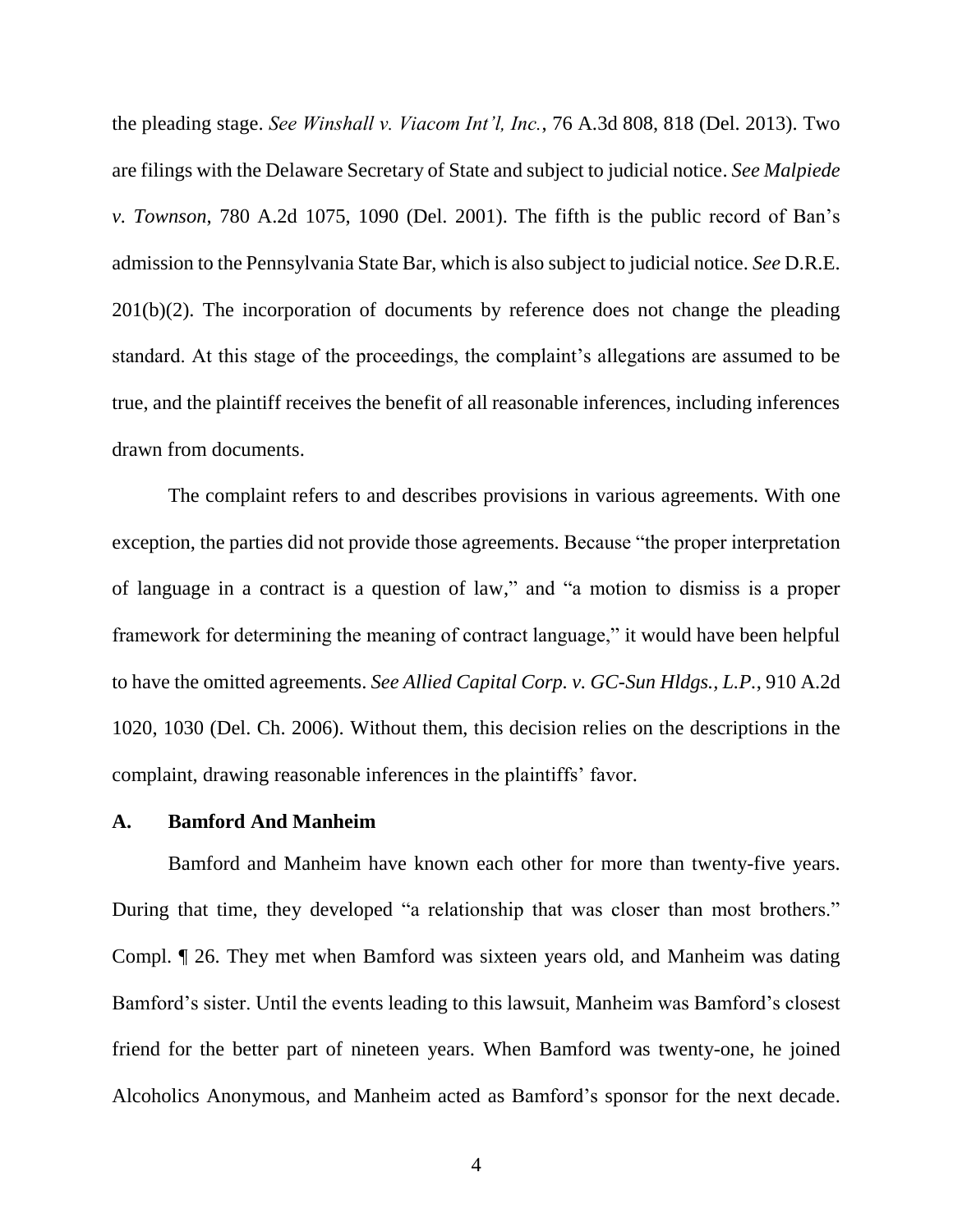The two regularly socialized and travelled together. Manheim and his wife even spent their honeymoon vacationing with Bamford. Their families were also close, and each became the godfather to the other's children. Bamford's children referred to Manheim as "Uncle Joe," and Manheim's children used the same term of affection for Bamford.

In addition to their close personal friendship, Bamford relied on Manheim as his financial and business advisor. In 2010, when Manheim was starting an investment fund, Bamford invested \$6.7 million. After the fund failed, resulting in a significant loss for Bamford, he opened an account with Goldman Sachs, funded it with \$2 million, and gave Manheim full access to and control over the account. Manheim also advised Bamford on family litigation matters and a bond deal. Bamford listed Manheim as his financial advisor with his accountants, giving Manheim access to Bamford's personal financial information. Manheim regularly communicated with Bamford's accountants and assisted with Bamford's tax issues.

According to the complaint, "Bamford was relatively unsophisticated with respect to complex business structures, financing and tax-related issues, and Manheim had superior knowledge, information and experience with respect to such structures, financing and tax issues." *Id.* ¶ 27. Manheim was well aware of the trust that Bamford placed in him. Manheim's "elevator speech" touted the fact that he oversaw Bamford's finances and family business.

When Manheim structured a transaction or investment for Bamford, he would send the documents to Bamford and tell him to sign. Bamford would sign the documents, trusting that Manheim was looking out for his interests and giving him truthful information.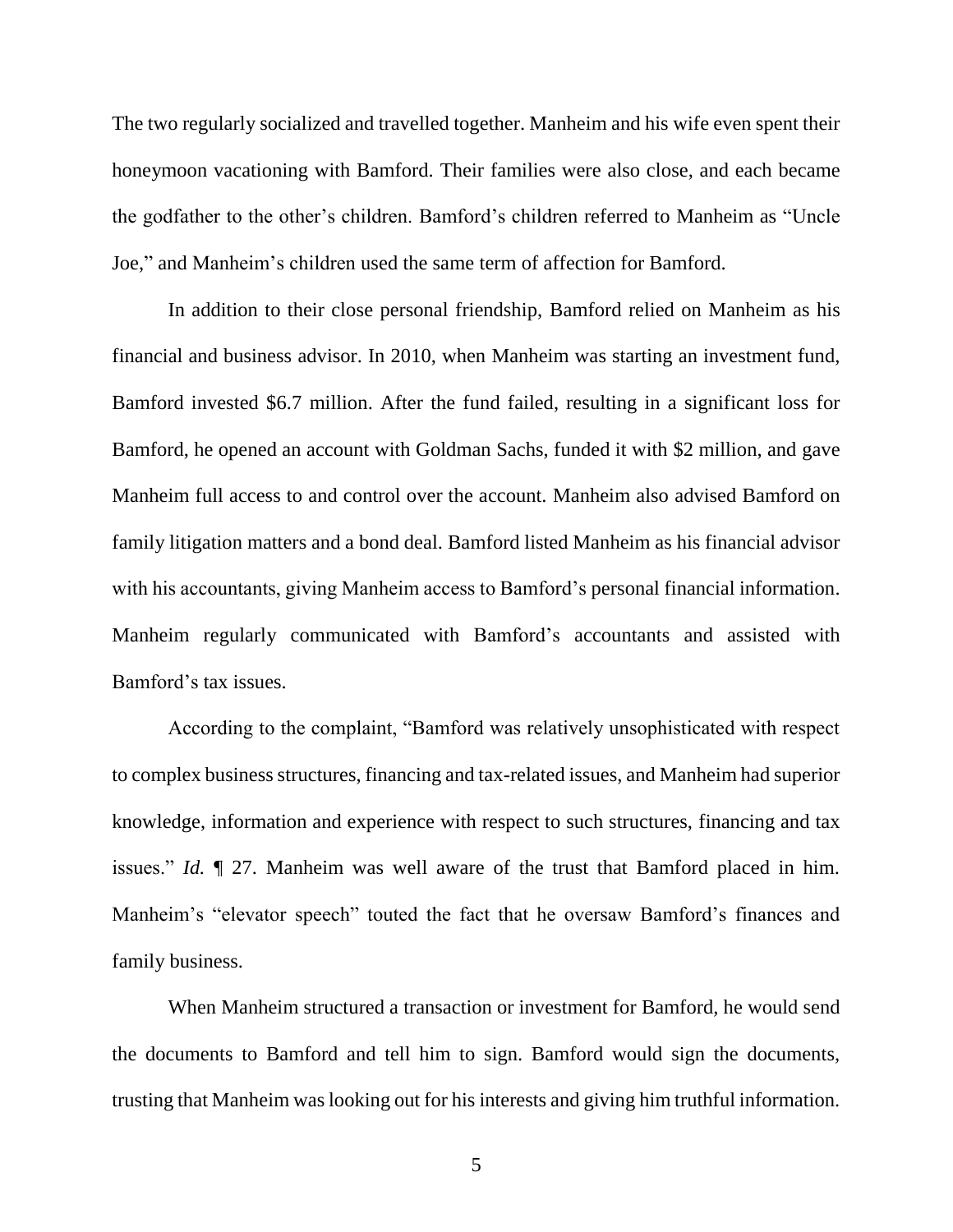On some occasions, Manheim would send documents to Bamford's assistant and ask her to obtain Bamford's signature. Bamford would routinely sign the documents, having placed his full confidence in Manheim.

#### **B. DVRC**

In 2012, Manheim and Ban formed DVRC as a manager-managed Delaware limited liability company. Through DVRC, Manheim and Ban would solicit capital from foreign nationals, then invest it in public infrastructure projects in the United Sates. By making these investments, the foreign nationals could qualify for visas under the EB-5 Immigration Investor Program.

Manheim asked Bamford to fund the start-up costs for the business, and Bamford invested \$500,000. Three years later, in June 2015, Bamford invested another \$500,000.

In connection with the June 2015 investment, Manheim, Ban, and Bamford confirmed the ownership structure of DVRC and their respective rights. They agreed that Manheim, Ban, and Bamford each owned a 30% membership interest in DVRC. WestCo held the remaining 10% membership interest and served as DVRC's manager. Manheim controlled WestCo, but WestCo had entered into a loan agreement with East 63rd Ltd. ("EastCo"), a United Kingdom private limited company, that gave EastCo the right to convert its loan into a majority equity stake in WestCo. Bamford and Manheim jointly owned EastCo.

Manheim, Ban, and Bamford comprised the WestCo Board. According to the complaint, Manheim told the plaintiffs that WestCo's role as manager of DVRC was limited to "handl[ing] expenses for DVRC, and only handl[ing] expenses—it would not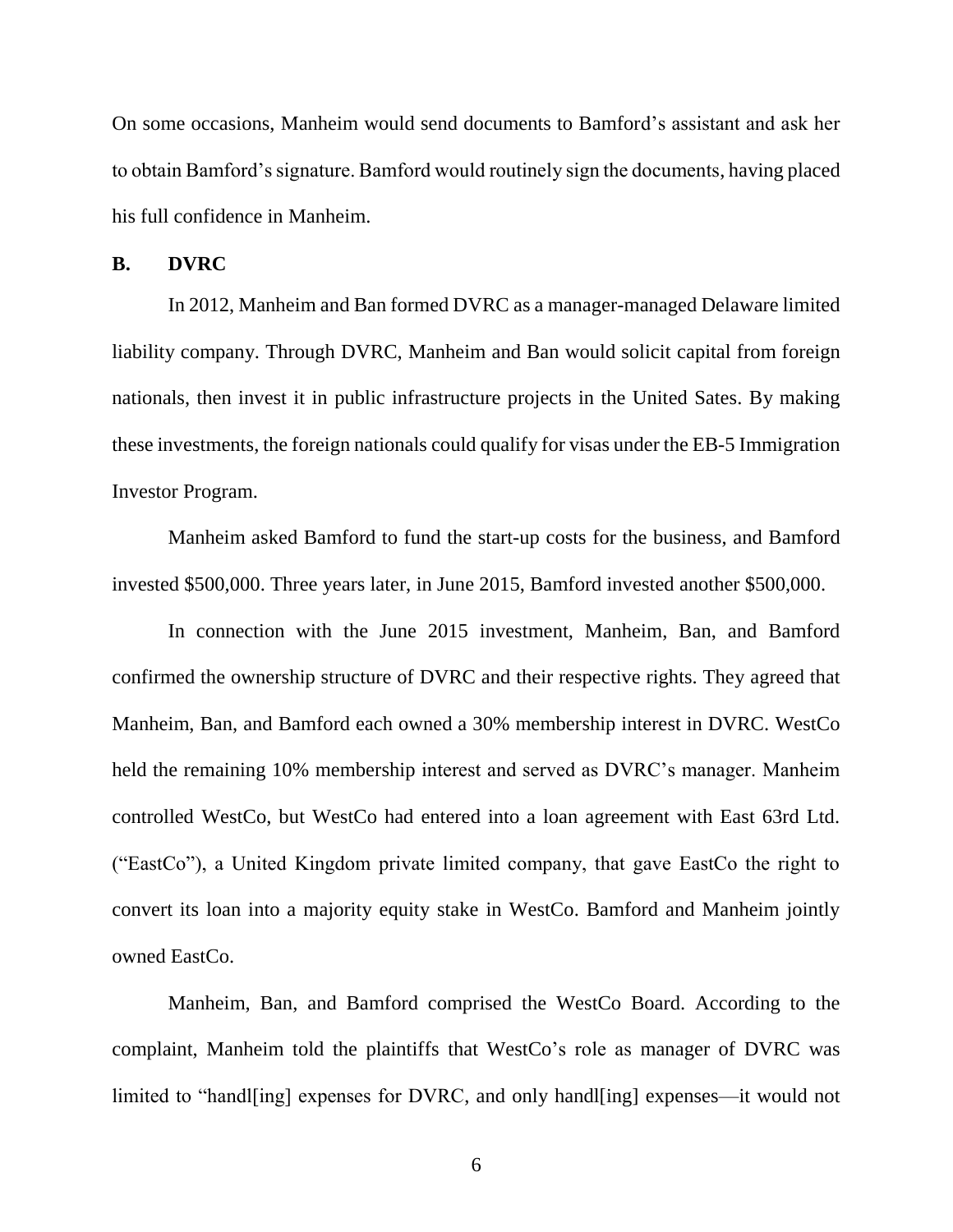truly receive the profits of DVRC." *Id.* ¶ 41. Bamford and Ban understood that DVRC's profits would be split equally among Manheim, Ban, and Bamford.

Manheim and Ban ran DVRC's day-to-day operations. Manheim took responsibility for DVRC's financial affairs, including paying expenses, making distributions, and keeping its books and records for tax purposes. At some point in 2015, Manheim tried to involve ReathCo, a company that he controlled. After Ban objected, Manheim represented that ReathCo would not be involved in DVRC's operations or management. Contrary to that representation, Manheim caused DVRC and WestCo to distribute \$372,000 to ReathCo in 2015. *See id.* Ex. A. The complaint alleges that ReathCo did not provide any services in exchange for the payments.

#### **C. The Reorganization**

By 2016, it had become clear that DVRC would be successful. DVRC had obtained millions of dollars in investments from foreign nationals, which DVRC has deployed into three major infrastructure projects. DVRC generated substantial profits by collecting a percentage of the interest that the sponsors of the infrastructure projects paid to the foreign investors. The time horizons for the investments were lengthy, so DVRC could expect to generate substantial profits for years to come. Manheim wanted to secure control over DVRC and its cash flows.

In early and mid-2016, Manheim had multiple one-on-one conversations with Ban about forming a holding company for DVRC. Manheim told Ban that the holding company structure would generate tax benefits and could be used as an investment vehicle for future ventures. Ban expressed skepticism but agreed "on the condition that [the holding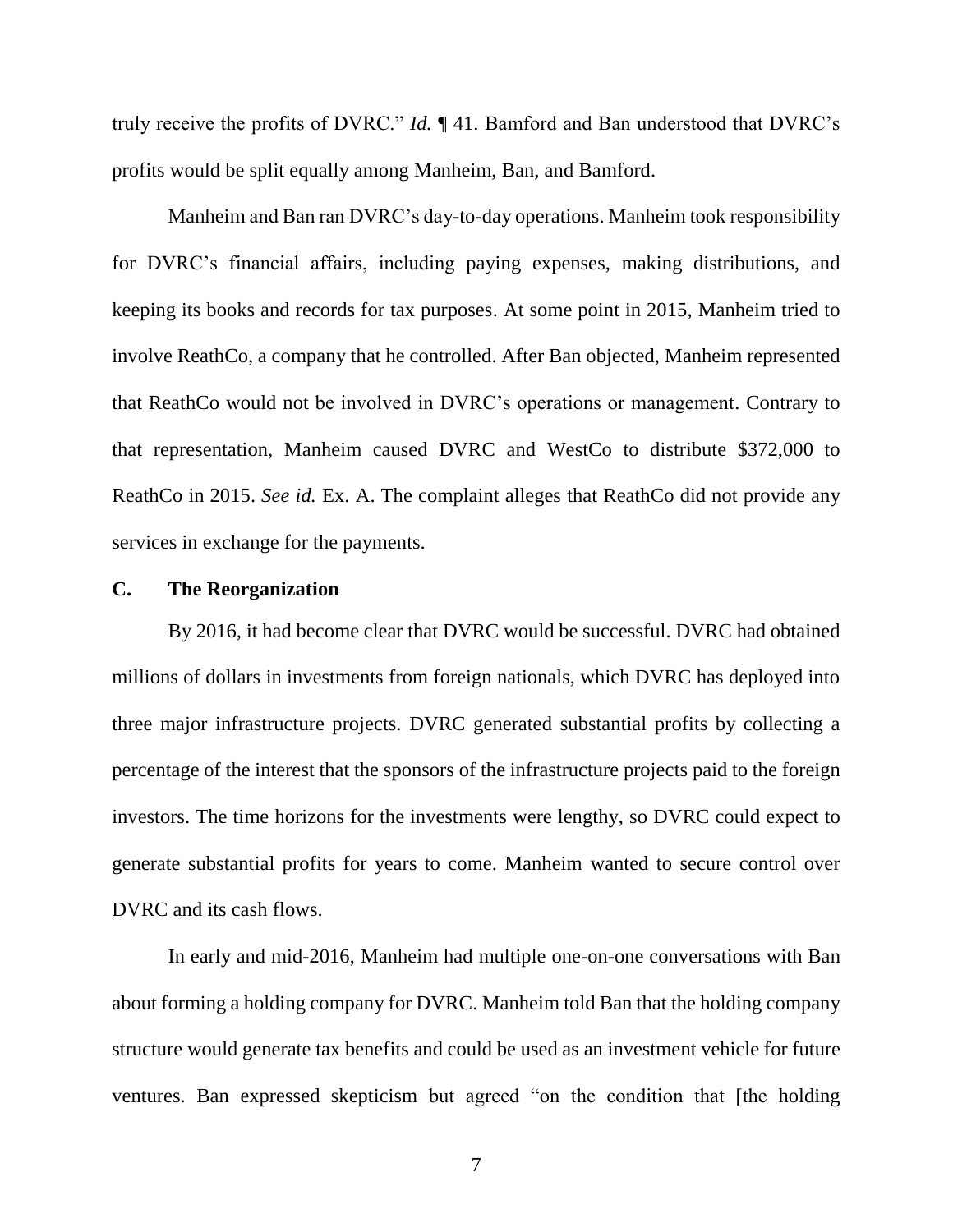company] would be jointly owned one third by each of Bamford, Ban and Manheim, and that the General Partner would also be jointly owned and jointly controlled by each of Bamford, Ban and Manheim." *Id.* ¶ 46.

During the same period, Manheim had multiple "one-on-one telephone calls and . . . face-to-face conversations" with Bamford about the benefits of forming a holding company for DVRC and the need for EastCo to waive its right to convert its debt into a majority of WestCo's equity. *Id.* ¶ 54. As with Ban, Manheim told Bamford that the holding company structure would generate tax benefits and could be used as an investment vehicle for future ventures. He also told Bamford that there was imminent federal legislation that would restrict the ability of a foreign national to exercise control over a company engaged in the type of visa-facilitating business that DVRC conducted. Bamford is a British citizen, so the purported legislation would have affected DVRC. Manheim told Bamford that converting to the holding company structure would protect DVRC and Bamford's investment from the implications of the pending legislation. He also told Bamford that it was necessary to waive the conversion rights in WestCo's debt to comply with the pending legislation. Given his trust in Manheim, Bamford agreed to implement the holding company structure and waive the conversion rights. In reality, there was no pending legislation.

While these discussions were going on, Manheim formed Penfold by filing a certificate of limited partnership with the Delaware Secretary of State. Although Manheim had previously told Ban that ReathCo would not have anything to do with DVRC, the certificate named ReathCo as Penfold's general partner. Manheim also prepared a limited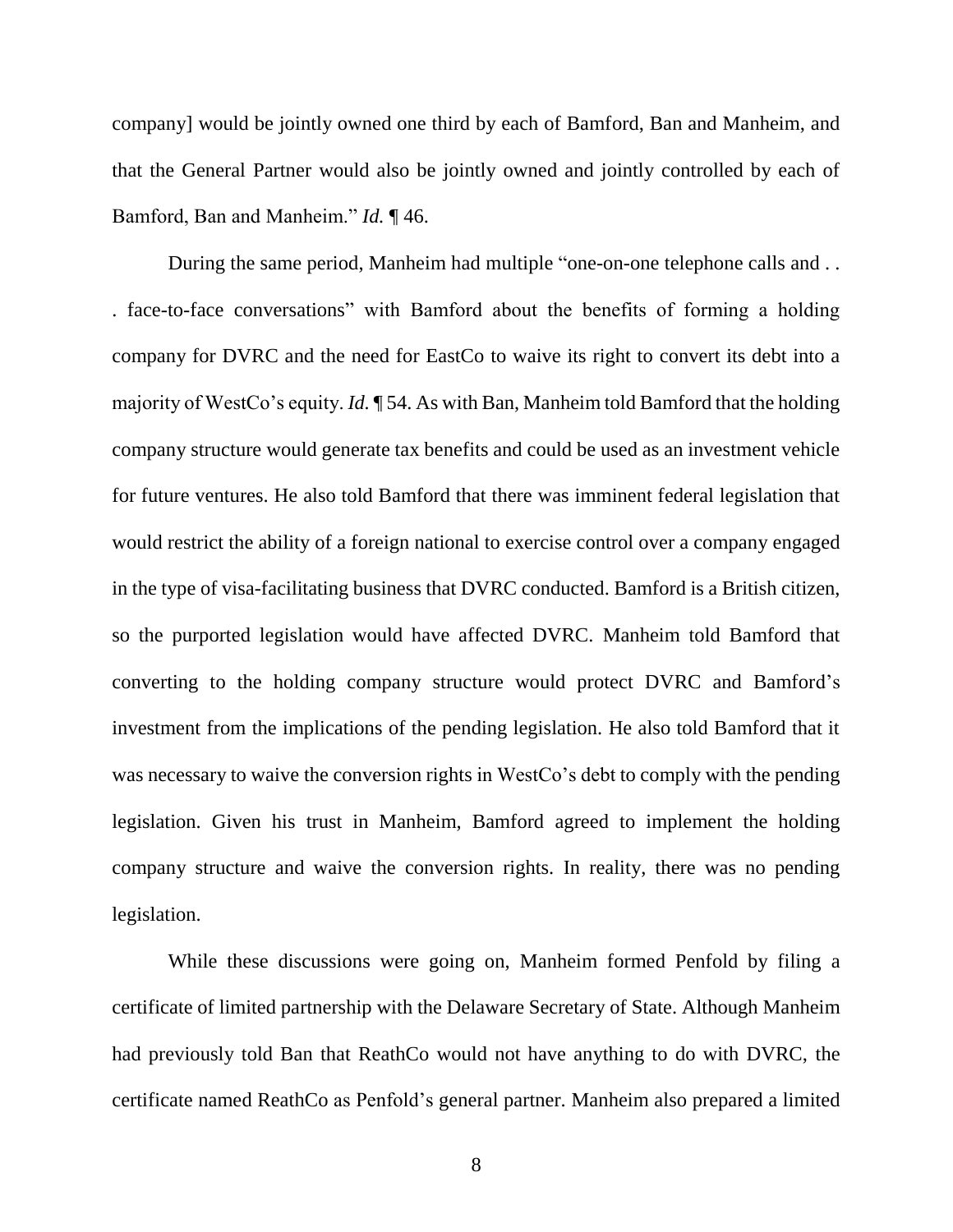partnership agreement for Penfold. It named Manheim, Bamford, and Ban as Penfold's only limited partners, each with a one-third partnership interest. It named Manheim and ReathCo as Penfold's only general partners.

To effectuate the Reorganization, Manheim prepared a two-page contribution agreement. *See* Dkt. 91 Ex. B (the "Contribution Agreement" or "CA"). Pursuant to its terms, Manheim, Ban, and Bamford would contribute their membership interests in DVRC to Penfold. Consistent with Manheim's representation to Ban, the Contribution Agreement recited that "each of Parties [sic] is the record and beneficial owners of 1/3 of all of the share capital, securities, shares or other equity interests of any kind (collectively, Parties own 100% of Penfold) of Penfold." *Id.* at 1.

Section 1 of the Contribution Agreement provided that "upon execution of this Agreement, Parties hereby will contribute to Penfold, their membership interests held in DVRC." *Id.* § 1. The balance of the two-page agreement consisted of recitals and miscellaneous provisions.

The bulk of the second page was devoted to a section titled "Parties Financial Acknowledgments." *Id.* § 3.2 (the "Financial Acknowledgments"). This section recited that the parties "further acknowledge and agree to the following":

a. Parties has [sic] knowledge and experience in financial, tax and business matters to enable Parties to evaluate the merits and risks of the contribution in Penfold and to make an informed decision about the contribution of membership interests in Penfold. Parties understands [sic] that Parties' contribution in Penfold involves risk and Parties understands [sic] all of the associated risks.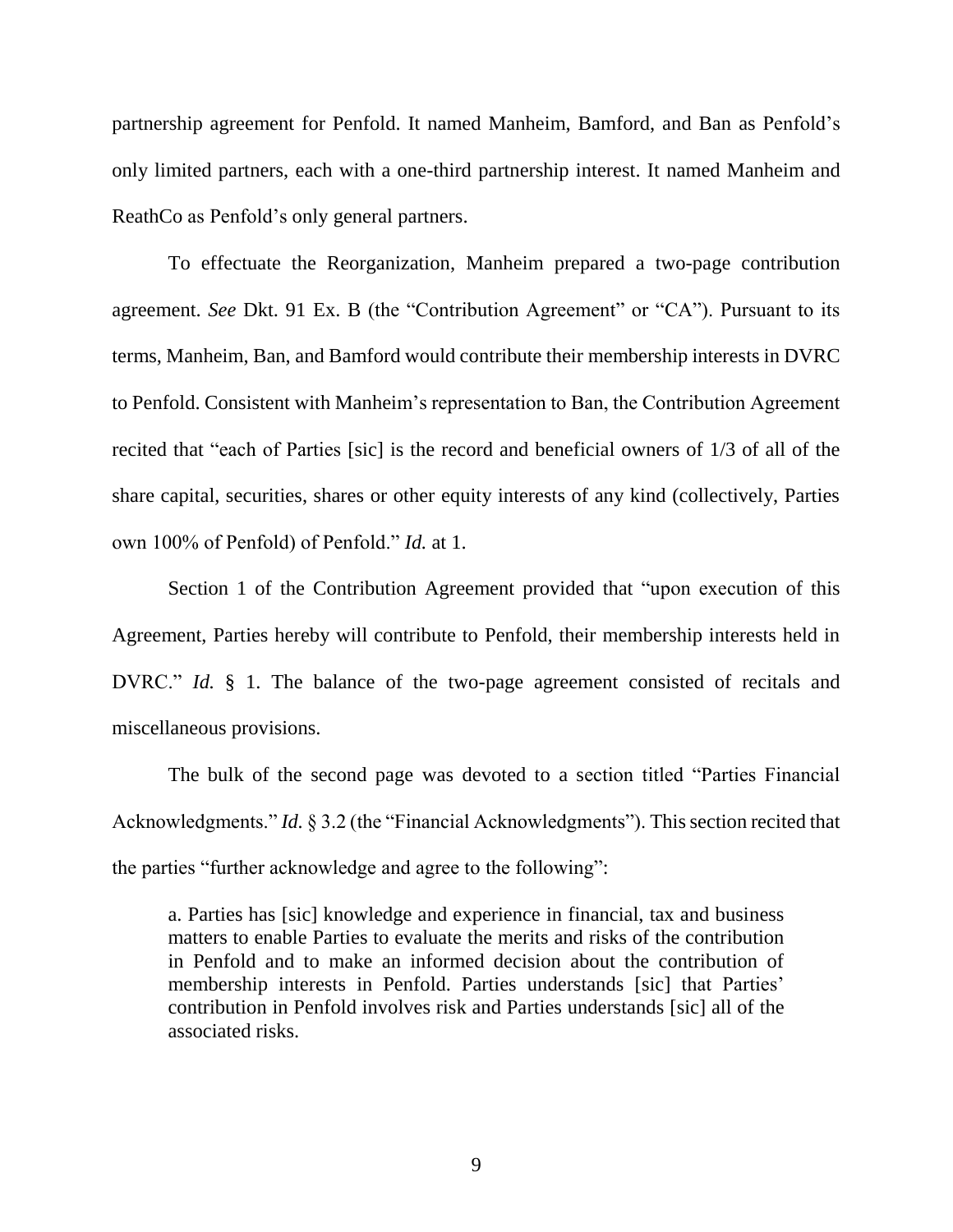b. Parties has [sic] been advised and given the opportunity to seek expert legal, tax and accounting advice in connection with Parties' contribution in the [sic] Penfold.

c. All financial statements, documents, records, and books pertaining to the [sic] Penfold has [sic] been made available to Parties for inspection by Parties' representatives. Parties and Parties' representatives have had the opportunity to ask questions to, and receive answers from Penfold or a representative of Penfold concerning Parties' contribution in the [sic] Penfold; and all such questions have been answered to Parties' full satisfaction. No oral representations have been made or oral information furnished to Parties of [sic] Parties' representatives in connection with Parties' contribution in Penfold.

d. The terms of this Agreement have been negotiated by Parties, and this Agreement fully and properly reflects the agreement of the parties.

*Id.*

Bamford, Ban, and Manheim signed the Contribution Agreement in their personal capacities. Manheim signed it on behalf of Penfold. The Contribution Agreement was dated as of June 10, 2016, making the Reorganization effective on that date.

#### **D. Manheim's Insider Transactions**

Both before and after the Reorganization, Manheim engaged in related-party transactions with DVRC. Manheim is an avid polo player, and polo is a costly hobby. In November 2014, Manheim set up a company called Polo Logistics. Ban believes that Manheim funded it with money from WestCo, used it to support his polo hobby, and caused DVRC to reimburse Polo Logistics directly or through WestCo for his polo-related expenses, including hay for his horses. *See* Compl. ¶ 73.

After the Reorganization, in early 2017, Manheim added his brother, Frank Manheim ("Frank"), and his friend, Albert Mezzaroba, to the WestCo Board. Ban objected, but Manheim added them anyway. The addition of Frank and Mezzaroba meant that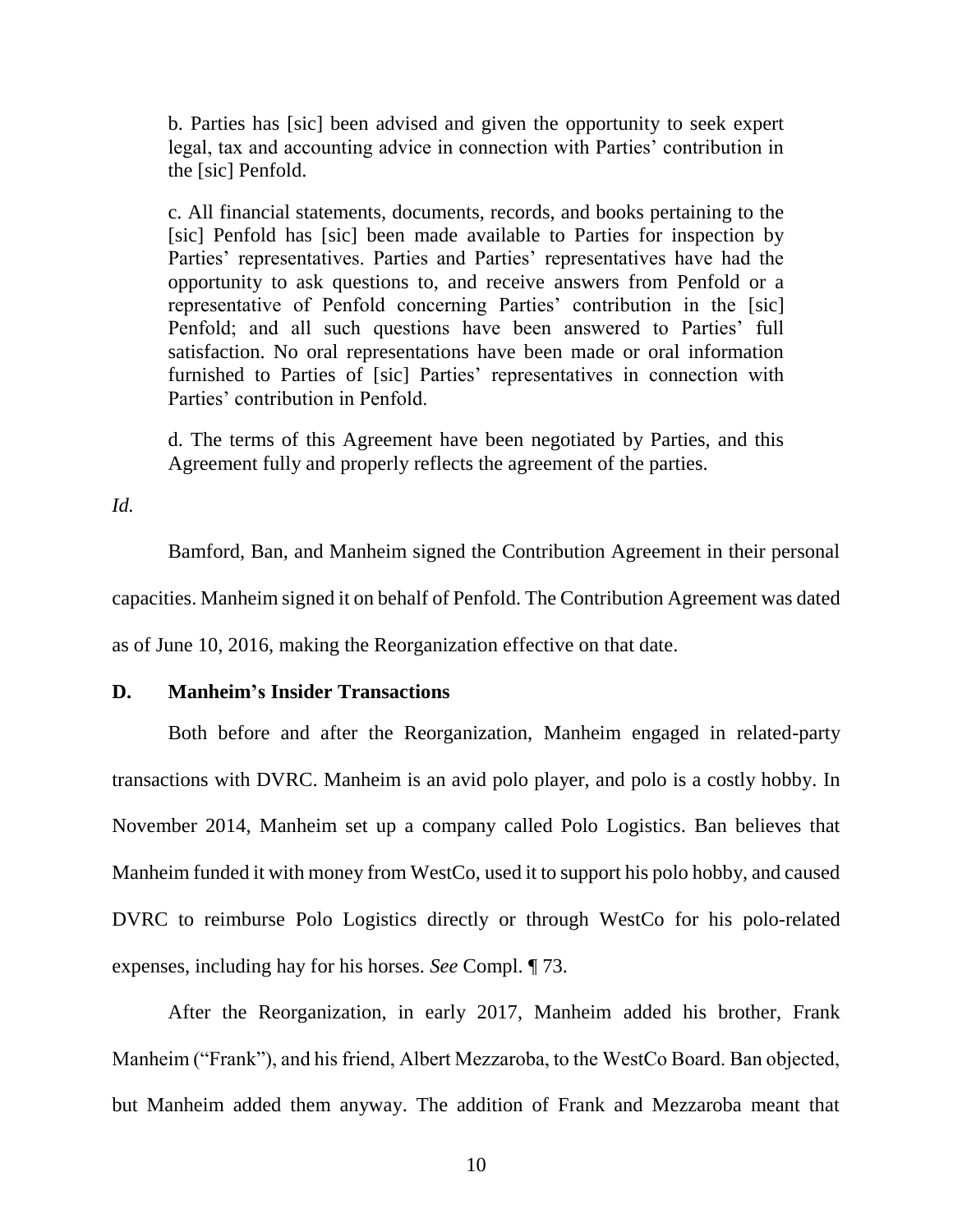Manheim controlled a three-vote majority that could outvote Ban and Bamford if they ever opposed him.

With Frank and Mezzaroba on the WestCo Board, Manheim began engaging more freely in related-party transactions. Over Ban's objections, he caused DVRC to pay management fees to ReathCo, and he transferred money directly from DVRC and WestCo to ReathCo. Manheim also took loans from DVRC and WestCo. *See id.* ¶¶ 79–91. Bamford was not aware of the transactions. He continued to trust Manheim and usually did not attend meetings of the WestCo Board.

In 2017 and 2018, Manheim increased the amounts that DVRC paid to ReathCo. Historically, DVRC had paid most of its operating expenses from its own accounts, including the costs for payroll and marketing that were its largest outlays. Manheim began paying DVRC's operating expenses out of ReathCo, then causing DVRC to pay ReathCo. For example, the minutes of a meeting of the WestCo Board in June 2017 record the following discussion: "Move all executives off of DVRC payroll to [ReathCo] or new entity . . . . Compensation will be transferred for [Frank] and [Mezzaroba]. Further, Board will evaluate [ReathCo] vs. new entity as appropriate vehicle for executives and executive operations going forward." *Id.* ¶ 107. Although the WestCo Board never approved using ReathCo as a management vehicle, Manheim caused WestCo and DVRC to transfer \$1 million to ReathCo during the second half of 2017. *See id.* Ex. A. During this period, DVRC continued to pay compensation to its own executives and employees. *Id.* ¶ 108.

By running DVRC's expenses through ReathCo, Manheim made his actions less transparent and interfered with the ability of the WestCo Board to monitor his activities.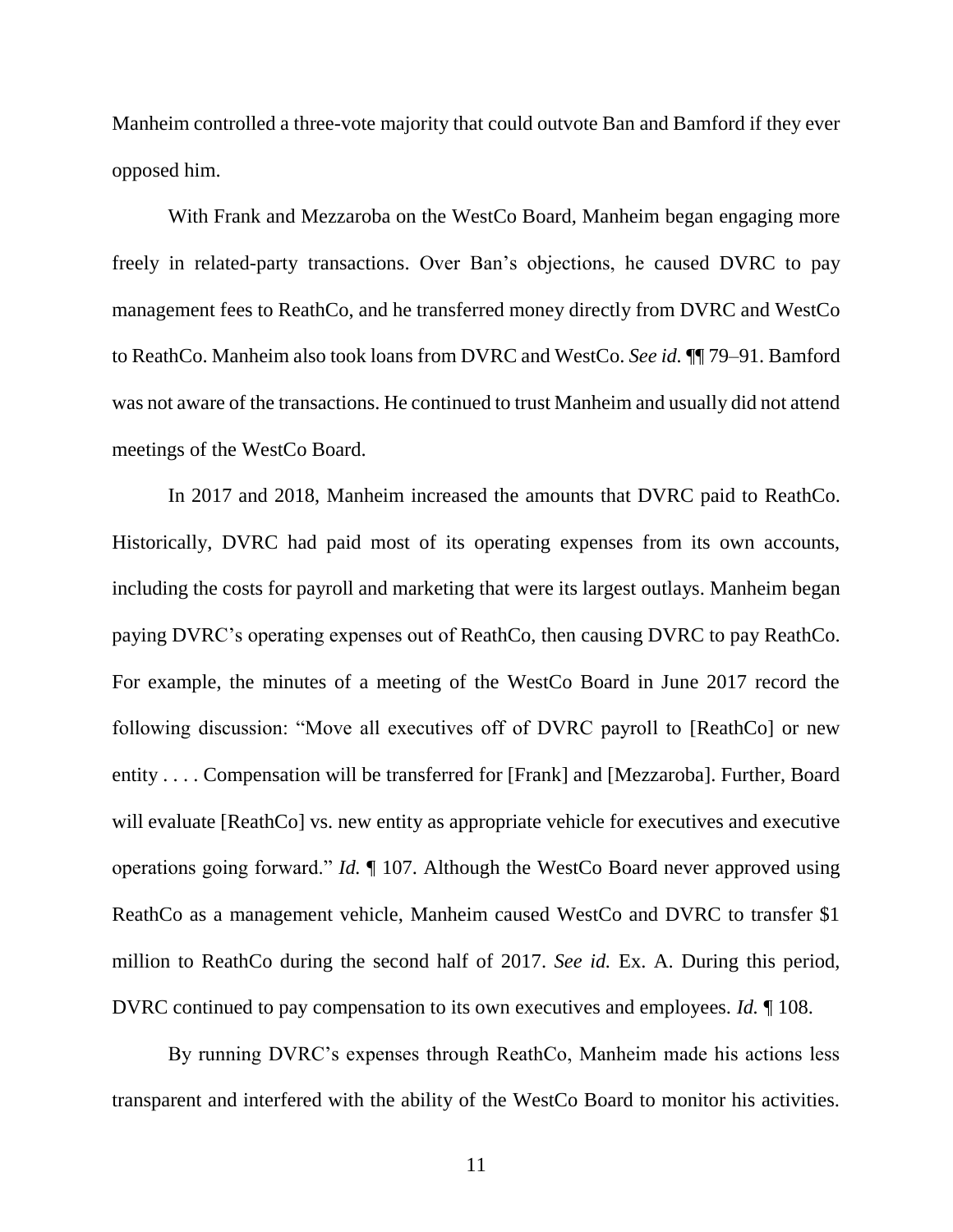Ban regularly questioned DVRC's expenses and asked for a breakdown of the amounts that ReathCo was paying on DVRC's behalf. Manheim never gave Ban any information. Instead, Manheim reacted angrily and accused Ban of "not being a team player." *Id.* ¶ 82.

During 2018, Ban observed additional transfers from DVRC to Manheim or his entities, including:

- Two wire transfers in the amount of \$100,000 from DVRC to Friends of Work to Ride, a charity that Manheim formed.
- Two wire transfers from WestCo to pay for a car for Manheim, including a transfer in the amount of \$50,431.94.
- Approximately \$1 million in transfers from DVRC to ReathCo.

Ban believes that by May 2018, Manheim had received approximately \$5.8 million from DVRC. Ban had received approximately \$2.8 million. Bamford had received approximately \$1.8 million.

### **E. Bamford Becomes Concerned.**

Bamford was not involved in the day-to-day operations of DVRC. He relied on Manheim to operate the business. Bamford had no idea that after the Reorganization, Manheim had increased the scope of his related-party transactions or that Ban was objecting to Manheim's conduct.

In January 2018, DVRC made a distribution in the amount of \$1 million. Bamford understood that DVRC would make an additional distribution in the amount of \$700,000 later that year. Then Manheim told Bamford that no additional distributions would be made in 2018. This was the second financial issue involving the Company that affected Bamford personally. Manheim had previously caused WestCo to default on its loan from EastCo,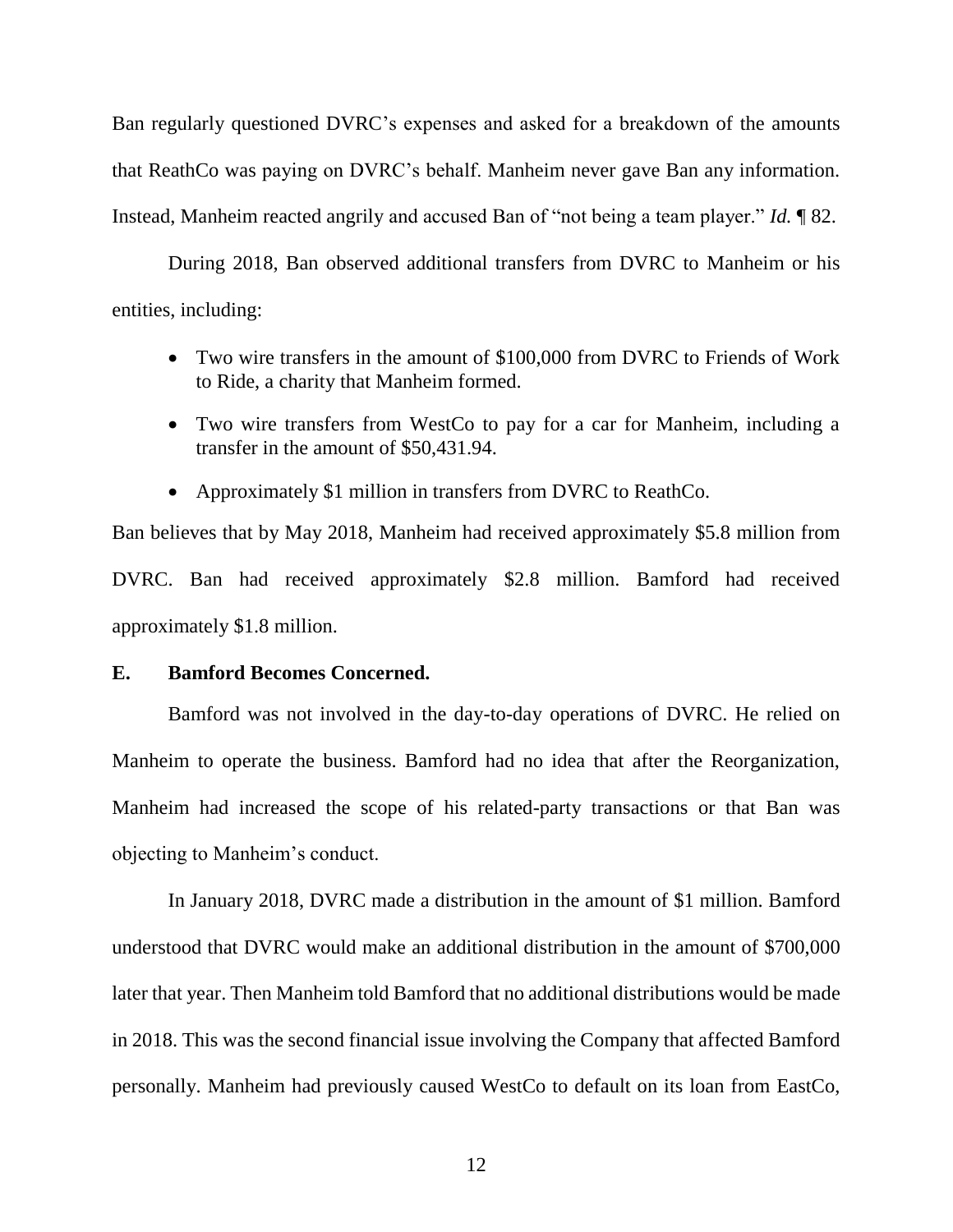which Bamford had funded, but Bamford had not pressed Manheim to cure the default because he trusted him.

Now, Bamford became concerned. He tried to gain an understanding of DVRC's revenues and expenses. He even sent one of his accountants to visit DVRC's offices, but the accountant was not given access to any records. Bamford became worried that Manheim was concealing information from him.

Bamford contacted Ban. Bamford had never previously spoken with Ban without Manheim present. Ban told Bamford that Manheim had suspended him from his duties at DVRC. This caused Bamford to become more concerned, because he understood that Ban was running virtually all of DVRC's daily operations. Shortly thereafter, Bamford asked Manheim how Ban was performing, and Manheim responded that everything was "fine." *Id.* 191. That misrepresentation increased Bamford's level of concern. In subsequent conversations with Ban, Bamford learned about Manheim's mismanagement of DVRC and the volume of interested transactions.

In June 2018, Manheim terminated Ban from his positions with DVRC and removed him from the WestCo Board. Manheim previously had convinced Ban to characterize his salary as a loan for tax purposes, promising him that the loan would be forgiven. Manheim joined Ban by characterizing his own salary as a loan. After terminating Ban, Manheim demanded repayment of Ban's loan (but did not repay his own).

On June 27, 2018, Manheim filed an amendment to Penfold's certificate of limited partnership with the Delaware Secretary of State. The amendment named Manheim as an additional general partner of Penfold. Dkt. 91 Ex. C.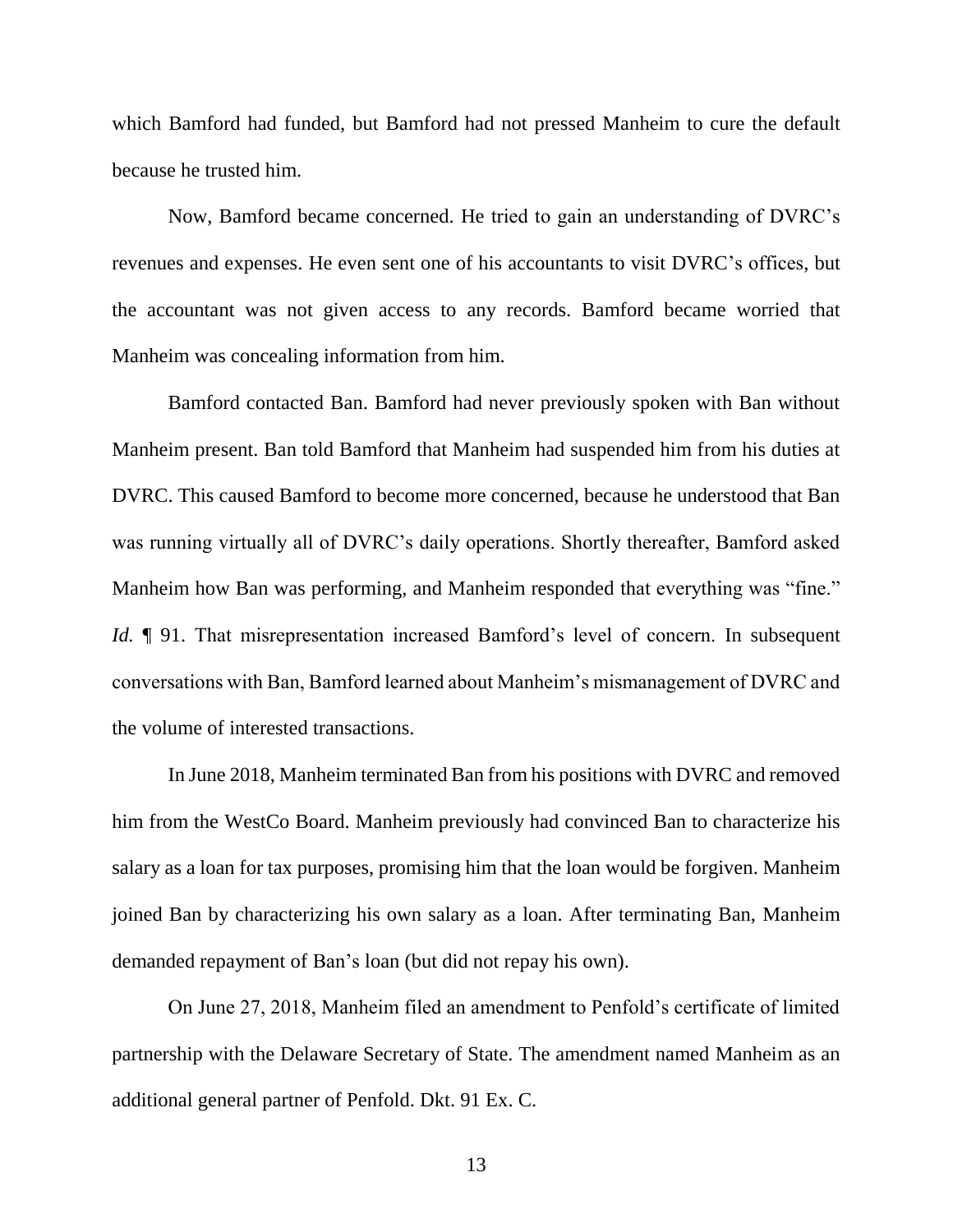### **F. The Books And Records Action**

In July 2018, Bamford sent a demand for books and records to DVRC. Because of the Reorganization, Bamford was no longer a member of DVRC. Instead, he was a limited partner in Penfold, the entity that owned a 90% membership interest in DVRC. Manheim would only give Bamford access to books and records if he "acknowledg[ed] that (a) the Contribution Agreement was valid and (b) he was bound by the terms of the Penfold Partnership Agreement." Compl. ¶ 94. Bamford declined.

In early August 2018, Manheim provided Bamford with limited access to documents. The inspection took place at ReathCo's offices, where Manheim runs DVRC, Penfold, and WestCo. Manheim did not produce any financial records for 2018.

Later that month, Manheim took \$1.8 million from DVRC to repay EastCo's loan to WestCo. Manheim refused to permit EastCo to release any funds to Bamford. Shortly thereafter, Manheim notified Bamford that he had been removed from the WestCo Board.

In October 2018, Bamford filed a books and records action. Manheim made a supplemental production, and the action was dismissed without prejudice.

Bamford hired a forensic accounting firm to analyze the records. The firm determined that Manheim had misappropriated \$5.9 million between 2014 and 2018. This was in addition to \$1.85 million in distributions that Manheim received from DVRC and Penfold.

## **G. This Litigation**

On January 9, 2019, Bamford filed this action. In April, Ban intervened. The plaintiffs filed a consolidated complaint, and the defendants answered and moved to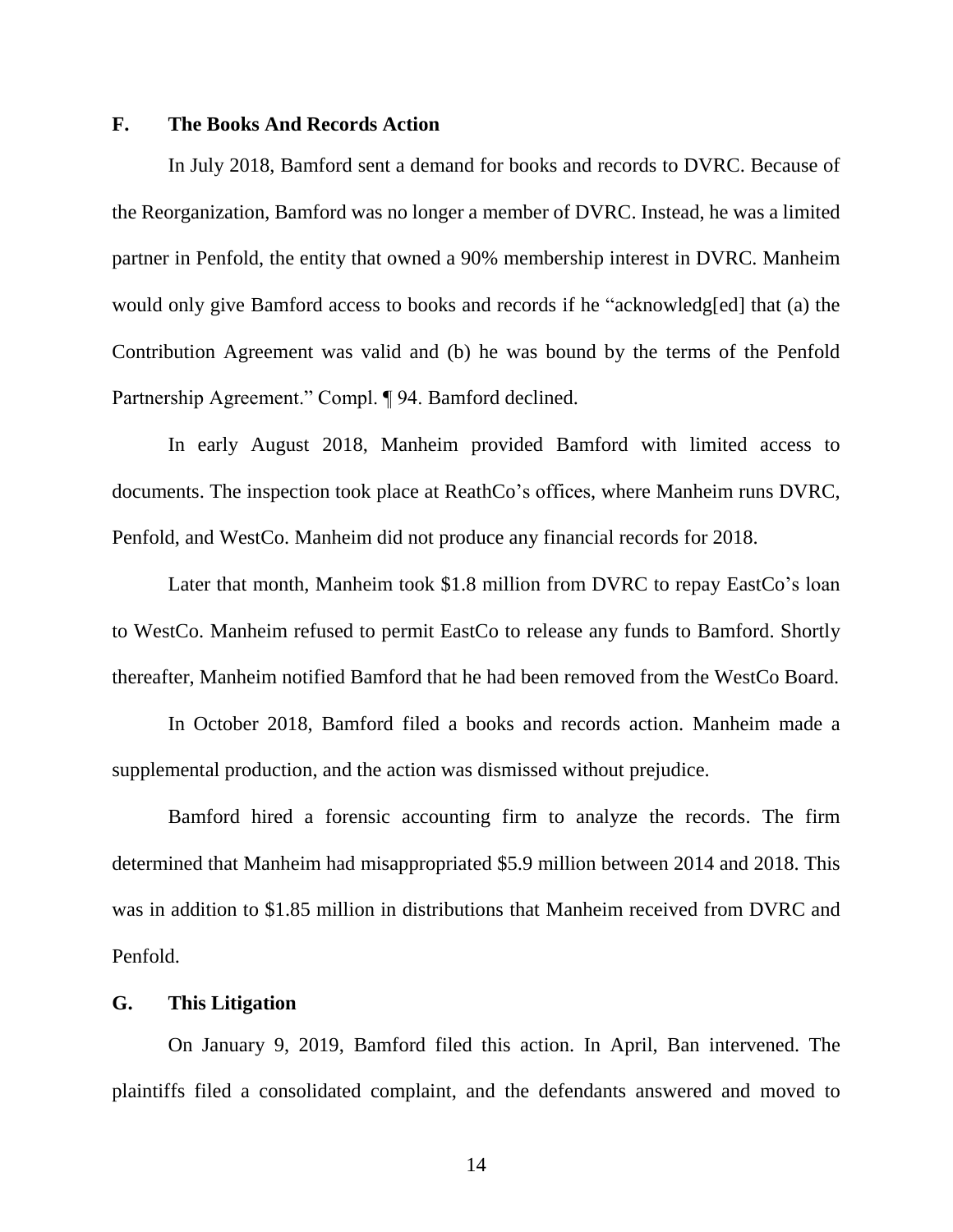dismiss the vast majority of the counts. The plaintiffs then amended their complaint. The defendants answered, renewed their motion to dismiss, and caused DVRC to assert a counterclaim against Ban to recover the loans that Ban says reflect his compensation.

The currently operative complaint contains thirteen counts:

- In Count I, the plaintiffs assert a derivative claim on behalf of Penfold for breach of fiduciary duty against Manheim and ReathCo.
- In Count II, the plaintiffs assert a derivative claim on behalf of DVRC for breach of fiduciary duty against Manheim and WestCo.
- In Count III, the plaintiffs assert a derivative claim on behalf of Penfold for fraud against Manheim and ReathCo.
- In Count IV, the plaintiffs assert a derivative claim on behalf of Penfold for breach of contract against Manheim and ReathCo.
- In Count V, the plaintiffs assert a derivative claim on behalf of DVRC for fraud against Manheim, WestCo, and ReathCo.
- In Count VI, the plaintiffs assert personal claims for conversion against Manheim.
- In Count VII, Bamford asserts a personal claim for breach of fiduciary duty against Manheim.
- In Count VIII, Bamford asserts a personal claim for common law fraud against Manheim.
- In Count IX, Ban asserts a personal claim for common law fraud against Manheim.
- In Count X, the plaintiffs assert direct claims on their own behalf and a derivative claim on Penfold's behalf for unjust enrichment against Manheim.
- In Count XI, Bamford asserts a personal claim for negligent misrepresentation against Manheim.
- In Count XII, Ban asserts a personal claim for negligent misrepresentation against Manheim.
- In Count XIII, the plaintiffs seek a declaration that Penfold's limited partnership agreement is void.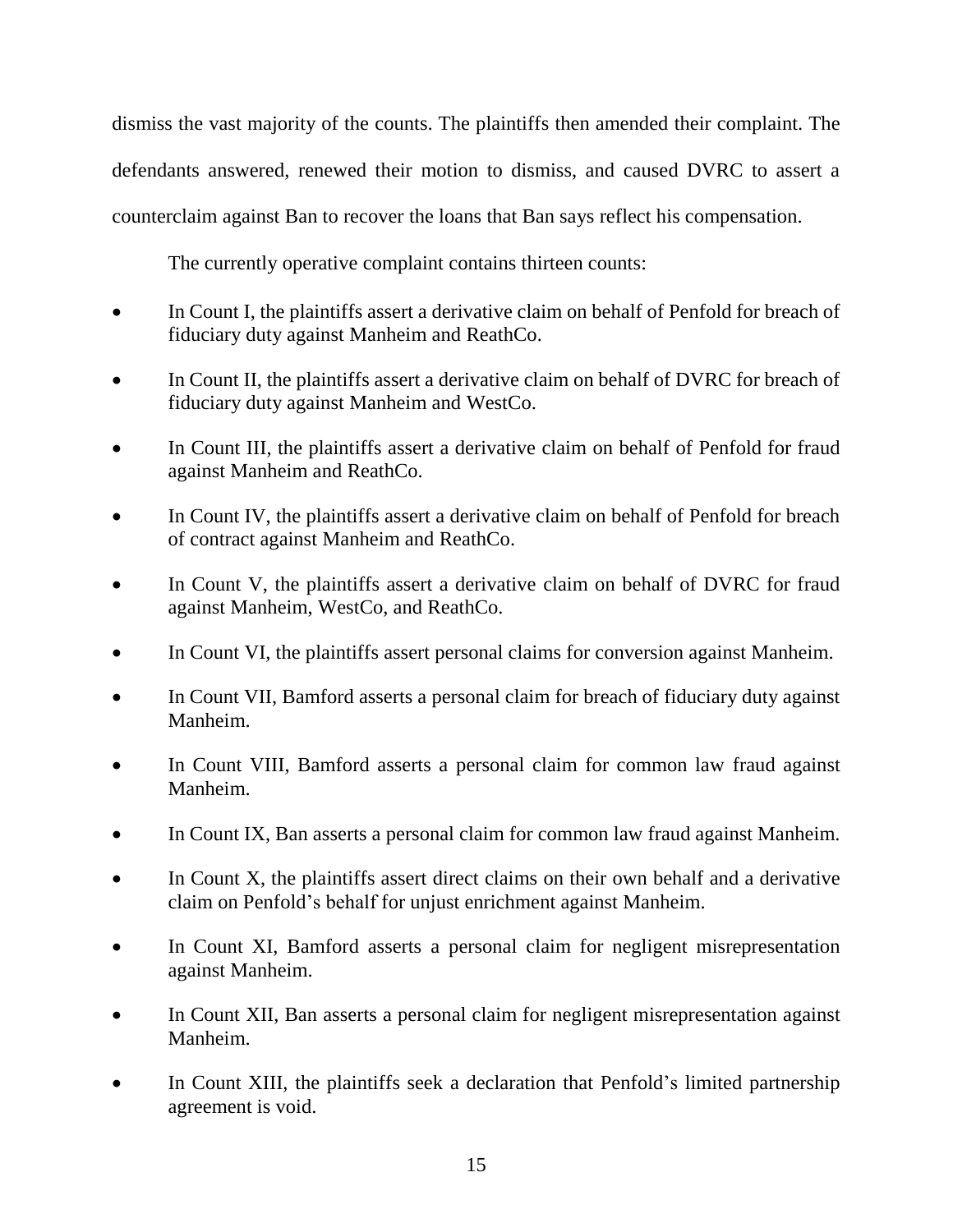The defendants answered Counts I and XIII and moved to dismiss the other counts.

### **II. LEGAL ANALYSIS**

The defendants have moved to dismiss Counts II through XII for failing to state a claim on which relief can be granted. *See* Ch. Ct. R. 12(b)(6). When considering such a motion, a court applying Delaware law (i) accepts as true all well-pleaded factual allegations in the complaint, (ii) credits vague allegations if they give the opposing party notice of the claim, and (iii) draws all reasonable inferences in favor of the plaintiffs. *Central Mortg. Co. v. Morgan Stanley Mortg. Capital Hldgs. LLC*, 27 A.3d 531, 535 (Del. 2011). Dismissal is inappropriate "unless the plaintiff would not be entitled to recover under any reasonably conceivable set of circumstances." *Id.*

This decision starts with the counts that the plaintiffs have asserted in their personal capacities, because those are the most straightforward. This decision next turns to the claims that the plaintiffs have asserted derivatively, where the defendants contend that the Reorganization deprived the plaintiffs of their standing to sue. Having dealt with the standing arguments, this decision addresses the few merits-related challenges to the derivative claims.

# **A. Count VII: Bamford's Personal Claim Against Manheim For Breach Of Fiduciary Duty**

In Count VII, Bamford asserts a personal claim for breach of fiduciary duty against Manheim. Bamford maintains that Manheim acted as his fiduciary by virtue of his role as Bamford's trusted financial advisor, together with their longstanding friendship that rose to a level of familial closeness. Bamford contends that because of Manheim's status as his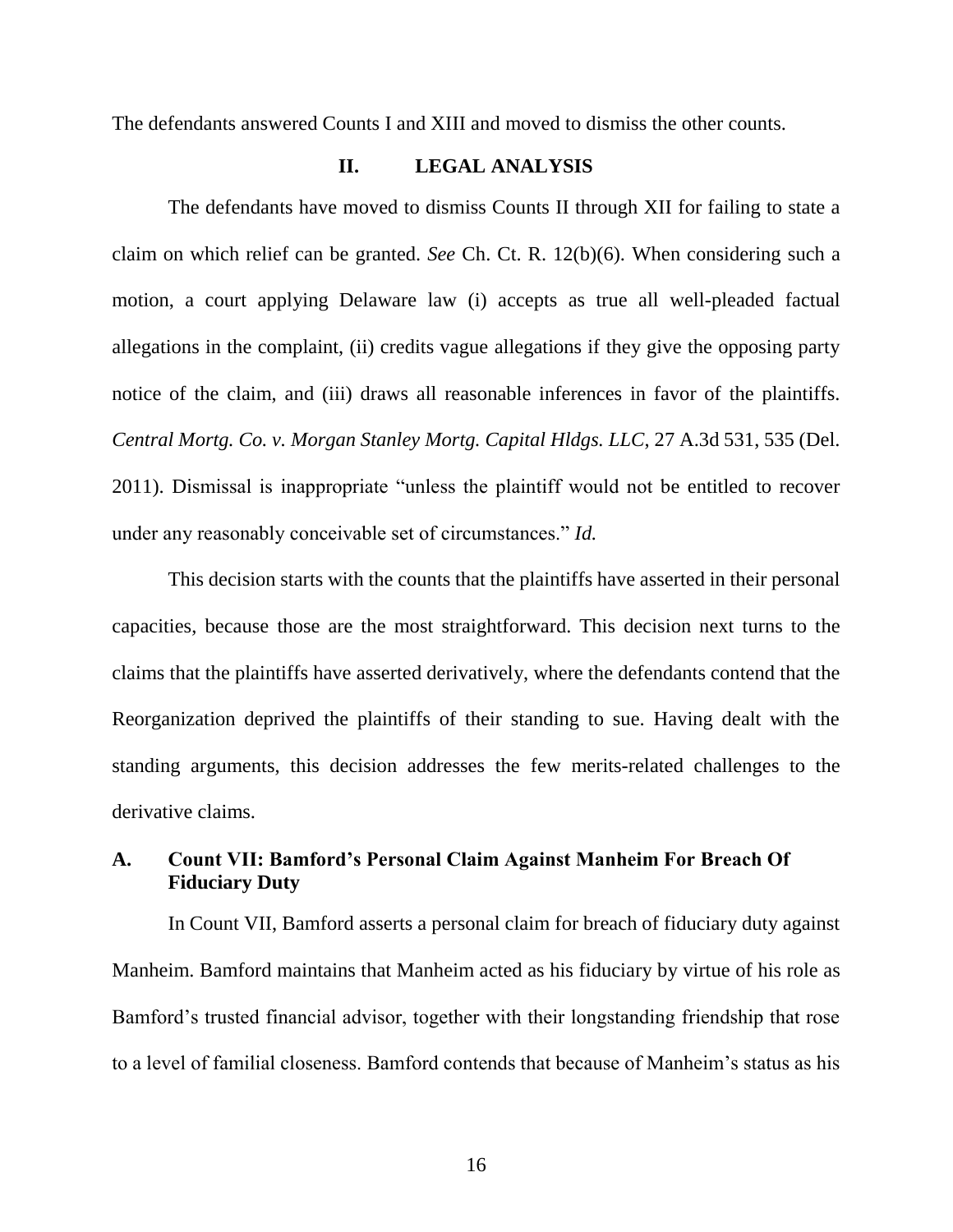personal fiduciary, Manheim was obligated to act loyally by pursuing Bamford's personal best interests throughout the events giving rise to this litigation, regardless of what other formal roles Bamford and Manheim might have occupied at the time.

For followers of this court's jurisprudence, this is a relatively uncommon claim. In the type of case most commonly pursued in this court, a stockholder sues the directors of a corporation for breaching the fiduciary duties they owe to the corporation and its undifferentiated equity. In that setting, the stockholder can sue derivatively on behalf of the corporation or directly on behalf of its equity holders, but the claim is a feature of the bundle of property rights represented by shares; it is not personal to the individual that happens to hold the shares.<sup>1</sup> Bamford's claim is personal to him. From a structural standpoint, the alleged fiduciary relationship parallels other person-to-person fiduciary relationships, such as an agent's duties to his principal or a guardian's duties to her ward.

To bring a claim for breach of fiduciary duty, a plaintiff must establish "(1) that a fiduciary duty existed and (2) that the defendant breached that duty." *Beard Research, Inc.* 

 $\overline{a}$ 

<sup>1</sup> *See Urdan v. WR Capital P'rs, LLC*, 2019 WL 3891720, at \*8, \*11 (Del. Ch. Aug. 19, 2019) (noting that "[t]he right to sue derivatively is a property right associated with share ownership" and that "[l]ike the right to assert a derivative claim, the right to assert a direct claim is a property right associated with the shares"); *In re Activision Blizzard, Inc. S'holder Litig.*, 124 A.3d 1025, 1043–57 (Del. Ch. 2015) (distinguishing among direct claims, derivative claims, dual-natured claims, and personal claims); *see also Hutchison v. Bernhard*, 220 A.2d 782, 783–84 (Del. Ch. 1965) (determining that plaintiff who sold shares no longer had standing to pursue derivative claim); 12B Carol A. Jones, *Fletcher's Cyclopedia of the Law of Corporations* § 5908, at 490–91 (2009) (explaining that in a corporate derivative action "[t]he corporation is not merely a formal party, but is an indispensable party to the action" and that "[t]he shareholder, as a nominal party, has no right, title, or interest in the claim itself").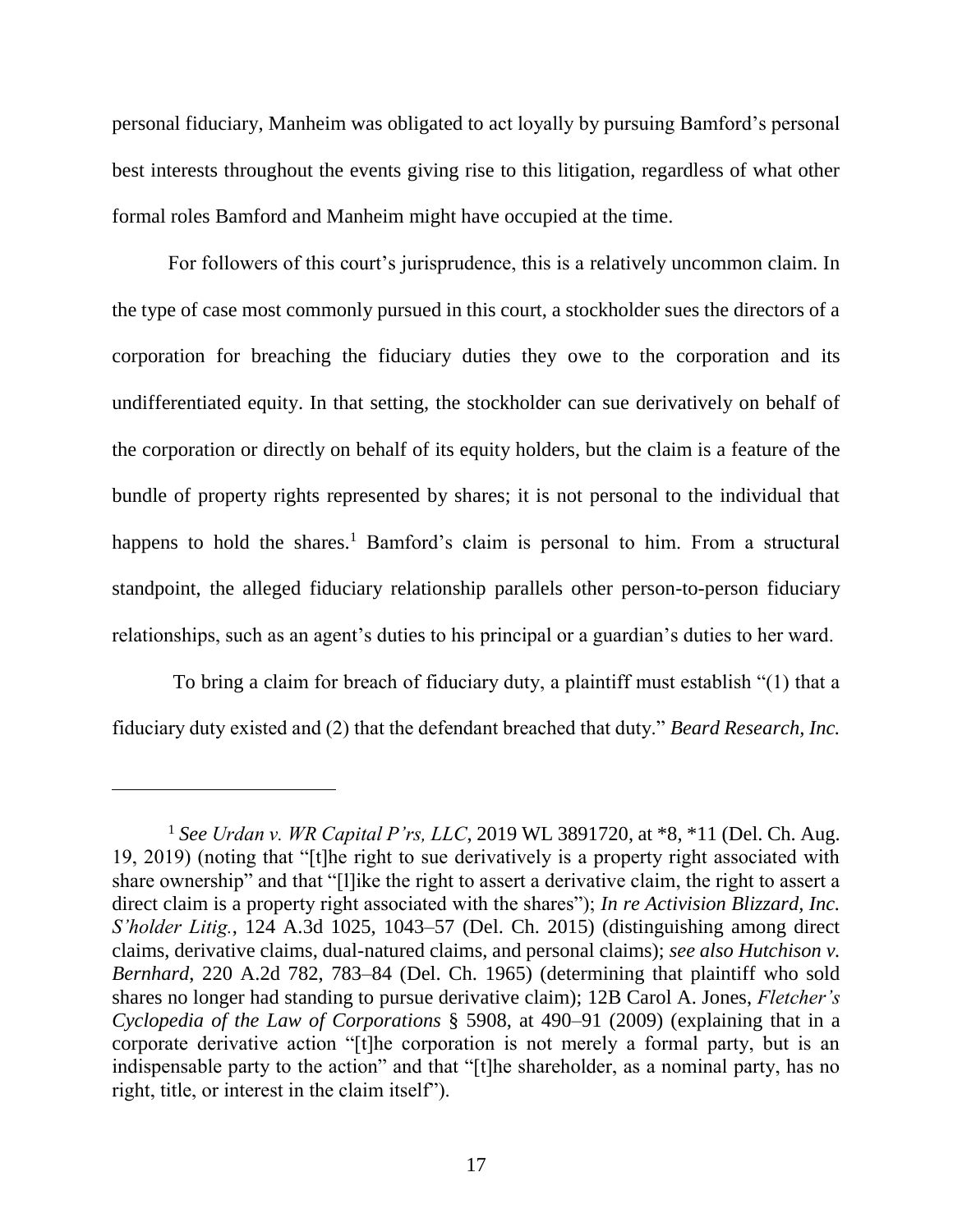*v. Kates*, 8 A.3d 573, 601 (Del. Ch. 2010). The only issue in dispute at the pleading stage is whether Manheim owed fiduciary duties to Bamford.

At bottom, "[a] fiduciary relationship is a situation where one person reposes special trust in and reliance on the judgment of another or where a special duty exists on the part of one person in another to protect the interests of another." *Cheese Shop Int'l, Inc. v. Steele*, 303 A.2d 689, 690 (Del. Ch.), *rev'd on other grounds*, 311 A.2d 870 (Del. 1973); *accord Metro Ambulance, Inc. v. E. Med. Billing, Inc.*, 1995 WL 409015, at \*2 (Del. Ch. July 5, 1995). "[T]he question of whether or not the particular relationship . . . rise[s] to fiduciary status is one of fact." *White v. Lamborn*, 1977 WL 9612, at \*4 (Del. Ch. Mar. 16, 1977). "[C]ourts have consciously refused to delineate those situations where a fiduciary relationship may exist . . . because in the ramifications of human activity, it is undesirable to fix a rigid limitation on the application of such a salutary principle." *Swain v. Moore*, 71 A.2d 264, 294 (Del. Ch. 1950).

Multiple factors can contribute to a judicial finding that a fiduciary relationship exists. *See Narrowstep, Inc. v. Onstream Media Corp.*, 2010 WL 5422405, at \*14 (Del. Ch. Dec. 22, 2010). Here, the complaint cites factors that support a reasonable inference that Manheim acted as Bamford's fiduciary.

The first factor is Manheim's role as Bamford's financial advisor. "Agents are fiduciaries when they are authorized to 'alter the legal relations between the principal and third persons . . . .'" *Wal-Mart Stores, Inc. v. AIG Life Ins. Co.*, 901 A.2d 106 (Del. 2006) (quoting *Restatement (Second) of Agency* § 12 (Am. L. Inst. 1958)). "The hallmark of a fiduciary relationship is that one person has the power to exercise control over the property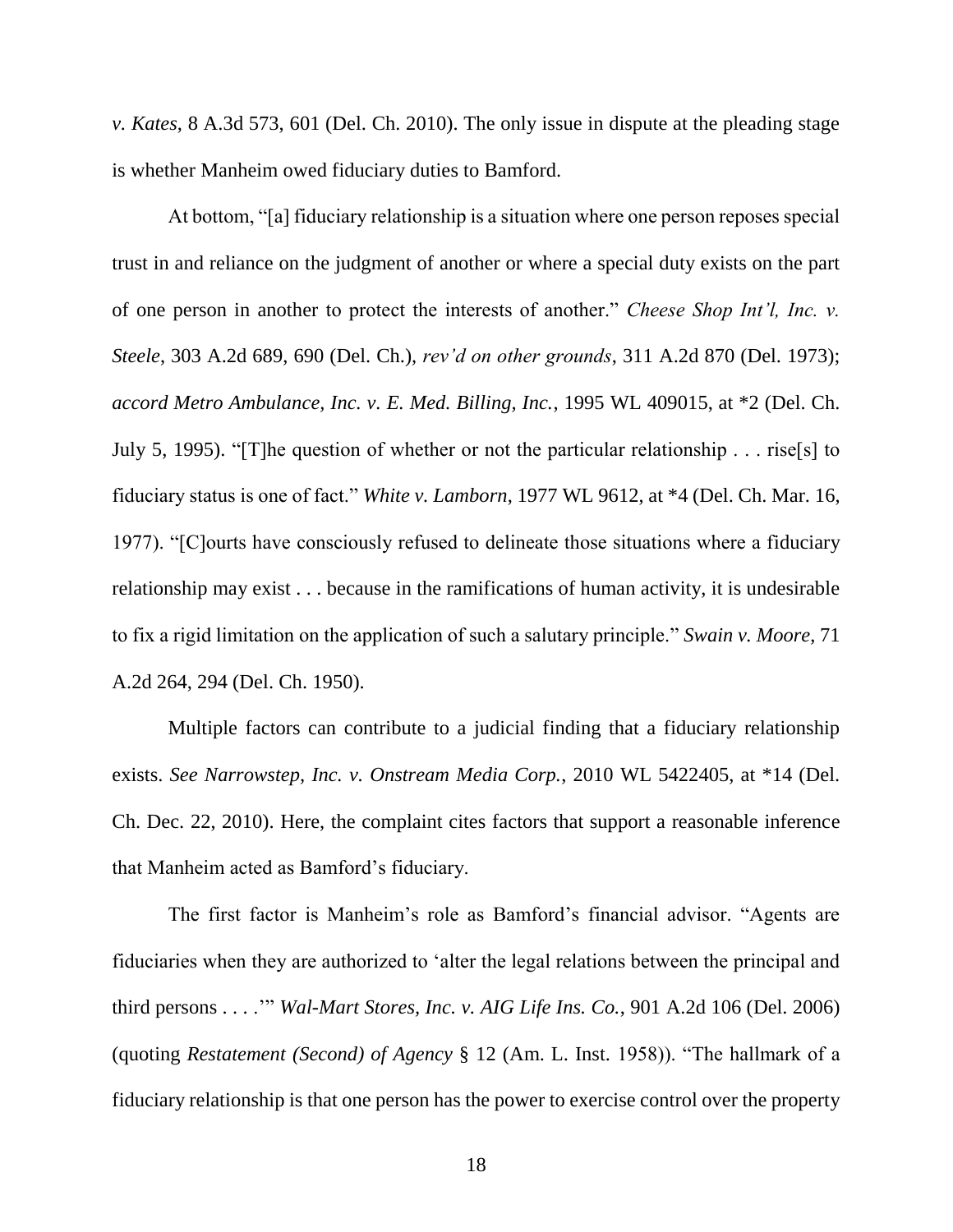of another as if it were her own."<sup>2</sup> Financial advisors and brokers act as fiduciaries when managing and investing their clients' funds. *See O'Malley v. Borris*, 742 A.2d 845, 849 (Del. 1999) (explaining that a stock broker owes fiduciary duties to his client); *Goodrich v. E.F. Hutton Gp., Inc.*, 1991 WL 101367, at \*2 (Del. Ch. June 7, 1991) (inferring at pleading stage that fiduciary relationship existed between investment advisor and client).

Manheim served as Bamford's financial advisor for over ten years and, in that capacity, controlled and managed Bamford's property. At one point, Manheim managed \$6.7 million of Bamford's money. After that venture failed, Bamford deposited \$2 million into a Goldman Sachs investment account and gave Manheim authority over the account.

 $\overline{a}$ 

<sup>2</sup> *Sokol Hldgs., Inc. v. Dorsey & Whitney, LLP*, 2009 WL 2501542, at \*3 (Del. Ch. Aug. 5, 2009); *see Stewart v. Wilm. Tr. SP Servs., Inc.*, 112 A.3d 271, 297 (Del. Ch. 2015) ("Inherent in the fiduciary relationship, 'which derives from the law of trusts,' is that the fiduciary exercise control over the property of another . . . ." (quoting *Crosse v. BCBSD, Inc.*, 836 A.2d 492, 495 (Del. 2003))); *Dickerson v. Murray*, 2015 WL 447607, at \*5 (Del. Super. Feb. 3, 2015) ("Customarily, a fiduciary is one who is entrusted with the power to manage and control the property of another." (internal quotation marks omitted)); *Weil v. Morgan Stanley DW Inc.*, 877 A.2d 1024, 1036–37 (Del. Ch. 2005) ("Typically, fiduciary duties are imposed when someone exercises dominion and control over the assets and property of another such that the controlling person should be prohibited from dealing with those assets and property in a manner than unfairly profits himself."); *Bond Purchase, L.L.C. v. Patriot Tax Credit Props., L.P.*, 746 A.2d 842, 864 (Del. Ch. 1999) ("[A] fiduciary is typically one who is entrusted with the power to manage and control the property of another"); *In re USACafes, L.P. Litig.*, 600 A.2d 43, 48 (Del. Ch. 1991) ("I understand the principle of fiduciary duty, stated most generally, to be that one who controls property of another may not, without implied or express agreement, intentionally use that property in a way that benefits the holder of the control to the detriment of the property or its beneficial owner."); *see also Forsythe v. ESC Fund Mgmt. Co. (U.S.), Inc.*, 2007 WL 2982247, at \*10 (Del. Ch. Oct. 9, 2007) (inferring at pleading stage that fiduciary relationship existed because "the Investment Advisor . . . ratified investment decisions, and had authority to purchase and sell investments for the Fund").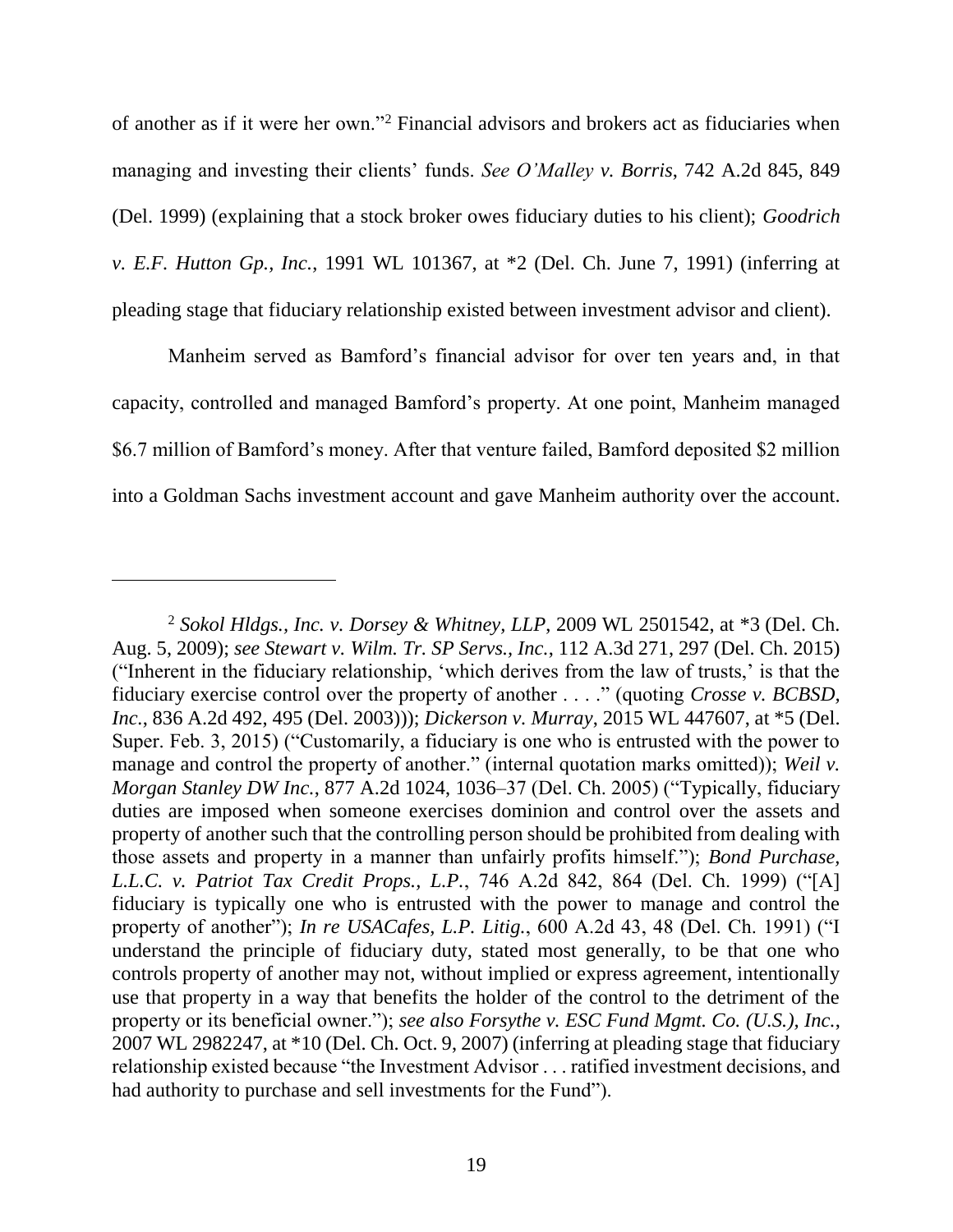Manheim did not just have discretionary trading authority; he had full access to and control over the account. Manheim also provided financial and business advice to Bamford more generally. He advised him on pending litigation involving his family and on a potential bond deal. As a matter of practice, whenever Bamford considered a business transaction, he would consult with Manheim in some fashion. Manheim understood that Bamford thought of him as a trusted advisor and cultivated that role. He routinely held himself out to others as Bamford's financial advisor, and his "elevator speech" informed people that he oversaw Bamford's finances and his family business. *See* Compl. ¶¶ 27–30.

A second factor indicating a fiduciary relationship is when a person has "unrestricted access" to another person's confidential information.<sup>3</sup> As a result of Manheim's status as Bamford's trusted financial and business advisor, Bamford routinely provided Manheim with confidential information. Between 2015 and 2018, Manheim had deep familiarity with Bamford's personal affairs, regularly assisted Bamford with tax issues, and communicated with Bamford's accountants. Indeed, Bamford listed Manheim as his financial advisor with his accountants, giving Manheim the ability to access

<sup>3</sup> *Total Care Physicians, P.A. v. O'Hara*, 798 A.2d 1043, 1058 (Del. Super. 2001); *see Breakaway Sols., Inc. v. Morgan Stanley & Co.*, 2005 WL 3488497, at \*2–3 (Del. Ch. Dec. 8, 2005) (inferring at pleading stage that fiduciary relationship existed between underwriters and client where complaint alleged that client provided underwriters with "confidential and proprietary information," that underwriters "had superior knowledge, information and experience concerning the underwriting and IPO process," and that client "relied upon the Defendants' expertise" (internal quotation marks and alterations omitted)); *see also McMahon v. New Castle Assocs.*, 532 A.2d 601, 605 (Del. Ch. 1987) (noting absence of any "element of confidentiality" in determining that parties had a "straightforward commercial relationship").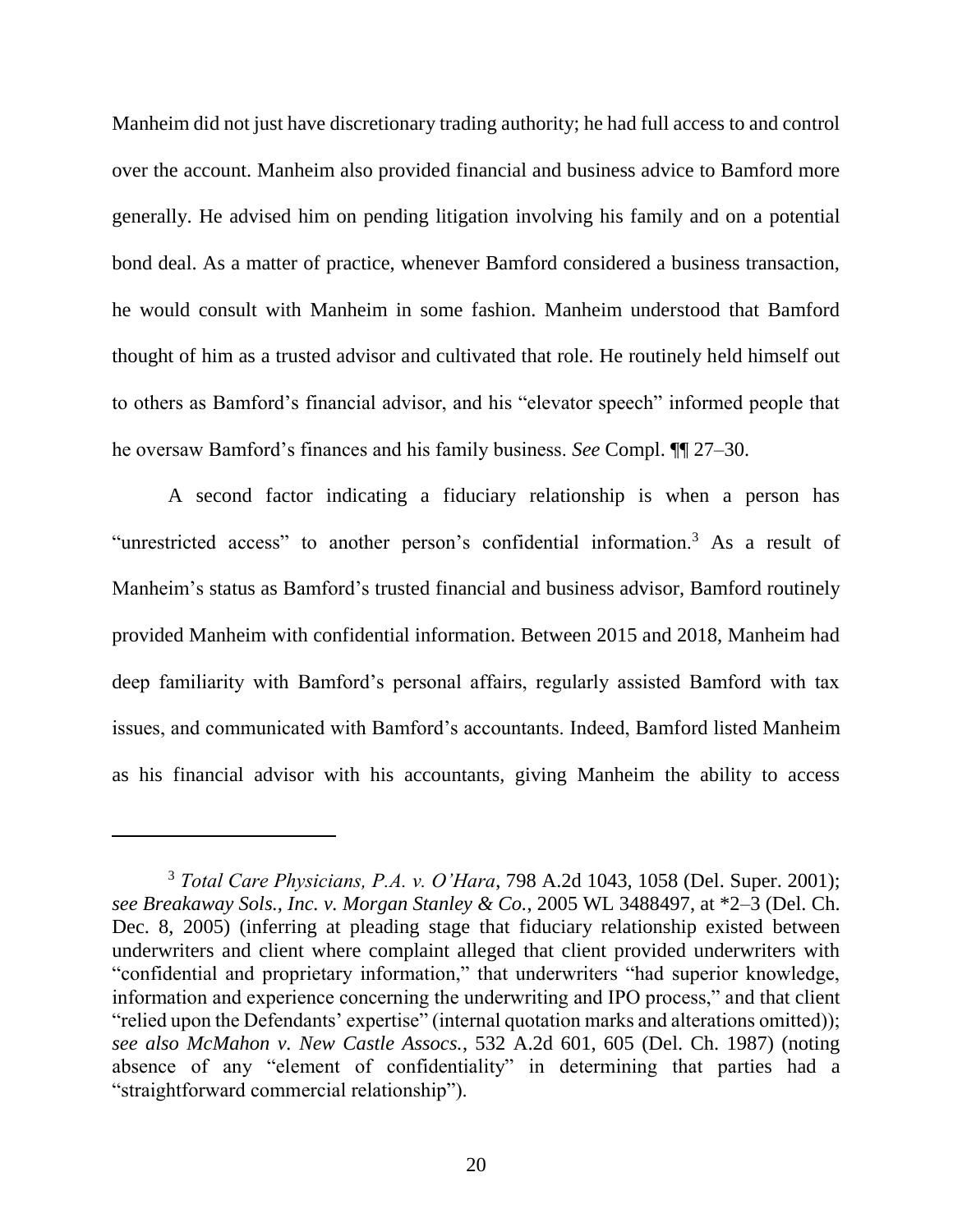Bamford's financial information directly and provide his accountants with instructions and advice. Bamford regularly and openly shared confidential financial information with Manheim with the expectation that Manheim would use the information to provide him with advice. After Bamford questioned Manheim's actions in connection with the events giving rise to this case, Manheim demonstrated that he possessed confidential information about Bamford's finances by threatening Bamford with adverse tax consequences unless he acquiesced to Manheim's conduct. *See* Compl. ¶ 31.

A third factor indicating a fiduciary relationship is when a person has "superior knowledge and experience" on which another person relies.<sup>4</sup> The complaint pleads that Bamford "was relatively unsophisticated with respect to complex business structures, financing and tax-related issues, and Manheim had superior knowledge, information and experience with respect to such structures, financing and tax issues." Compl. ¶ 27. The complaint pleads at length that Manheim acted as Bamford's trusted financial and business advisor. It also pleads that Manheim structured financial transactions for Bamford and

 $\overline{a}$ 

<sup>4</sup> *Breakaway*, 2005 WL 3488497, at \*3; *see Petenbrink v. Superior Home Builders, Inc.*, 1999 WL 1223786, at \*2 (Del. Super. Nov. 1, 1999) ("[W]here the party in whom trust and confidence is placed has superior knowledge of or a high degree of expertise in the matter covered by the contract, then the relationship between those parties is fiduciary in nature." (internal quotation marks omitted)); 37 C.J.S. *Fraud* § 8, Westlaw (database updated Feb. 2020) ("A fiduciary or confidential relationship is characterized by a unique degree of trust and confidence between the parties, one of whom has superior knowledge, skill, or expertise and is under a duty to represent the interests of the other."); *see also Solutia Inc. v. FMC Corp.*, 456 F. Supp. 2d 429 (S.D.N.Y. 2006) (explaining New York law recognizes that "a fiduciary duty may arise from a business transaction where defendant had superior expertise or knowledge about some subject . . ." (internal quotation marks omitted).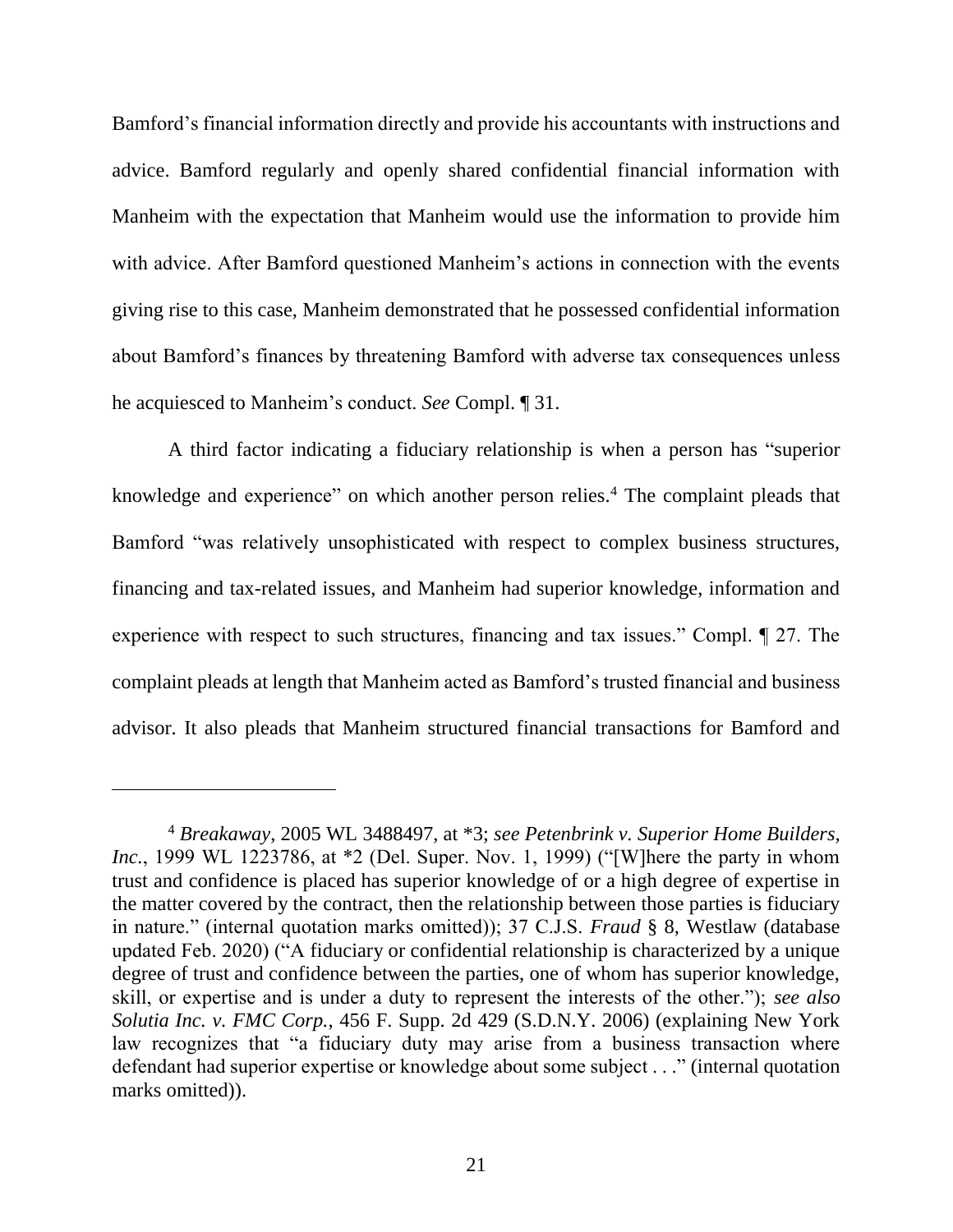assisted Bamford with tax and accounting issues. These allegations provide support for a reasonable inference that Bamford was less sophisticated than Manheim and relied on Manheim's superior knowledge and expertise. According to the complaint, Bamford relied on Manheim to such a degree that if Manheim ever wanted Bamford to sign a document, he could send it to Bamford's assistant. The assistant would give it to Bamford, who would routinely sign documents in reliance on his relationship with Manheim. *See id.* ¶ 32.

The final factor for purposes of this case is Manheim and Bamford's lengthy friendship, which reached a level of familial intimacy. "[M]ere personal friendship" is not sufficient to establish a fiduciary relationship. *Clark v. Davenport*, 2019 WL 3230928, at \*15 (Del. Ch. July 18, 2019). But close friendships that resemble familial relationships can take on a fiduciary character. *See White*, 1977 WL 9612, at \*4; *Swain*, 71 A.2d at 267.

At the pleading stage, the complaint's allegations of a deep and intimate friendship are sufficiently strong to contribute to an inference of a fiduciary relationship. Bamford and Manheim have known each other for more than twenty-five years and were best friends for the better part of nineteen years. During that time, they developed "a relationship that was closer than most brothers." Compl.  $\P$  26. They met when Bamford was sixteen years old, and Manheim was dating Bamford's sister. When Bamford was twenty-one, he joined Alcoholics Anonymous, and Manheim acted as his sponsor for the next decade. They regularly socialized and vacationed together. They were so close that Manheim and his wife spent their honeymoon vacationing with Bamford. Their families became close as well. Manheim served as the godfather to Bamford's children, who called Manheim "Uncle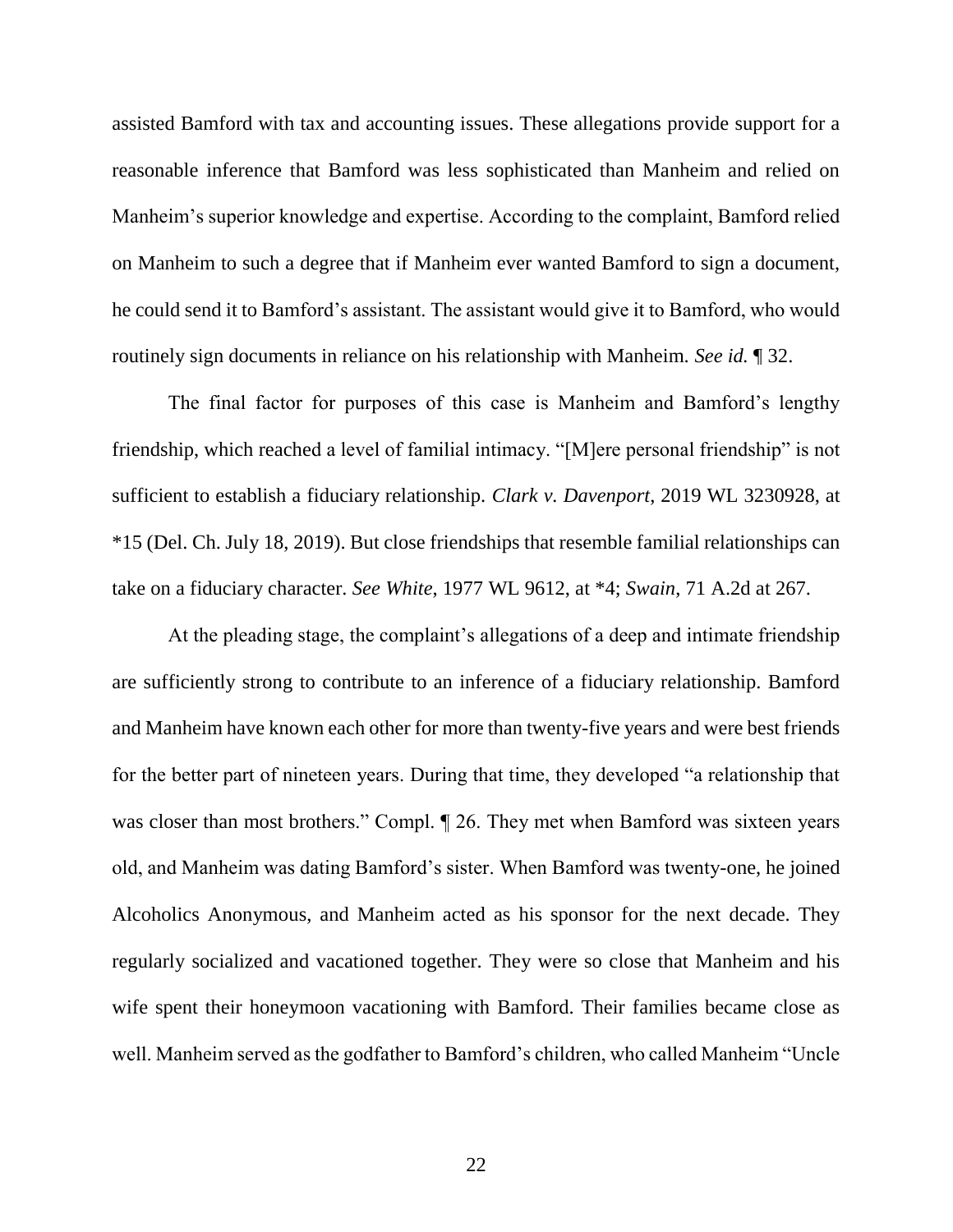Joe." Bamford likewise served as the godfather to Manheim's children, who used the same term of affection to refer to Bamford.

Taken as a whole, these allegations support a reasonable inference of a fiduciary relationship. Manheim served as Bamford's financial advisor. He exercised control over significant assets and oversaw Bamford's personal finances. Bamford trusted and relied on Manheim, who had superior knowledge and expertise. All of their interactions took place in the context of a close and intimate friendship that reached a familial level.

To defeat this pleading-stage inference, Manheim cites a representation in the Financial Acknowledgments of the Contribution Agreement that states, "[Bamford] has knowledge and experience in financial, tax and business matters to enable [Bamford] to evaluate the merits and risks of the contribution in Penfold and to make an informed decision about the contribution." CA § 3.2.a. That statement is a single representation in a single agreement for a single transaction. Manheim structured the transaction, prepared the Contribution Agreement, and convinced Bamford to sign it. At most, it addresses Bamford's competence in financial, tax, and business matters, not the extent to which he relied on Manheim or whether Manheim acted as Bamford's fiduciary.

To infer from a single representation in the agreement at the heart of this lawsuit that Bamford did not place special trust in Manheim would require the court to draw a pleading-stage inference in favor of Manheim. At the pleading stage, the plaintiffs benefit from all reasonable inferences. In this case, a reasonable inference can be drawn that Manheim exploited his fiduciary relationship with Bamford by asking him to sign the Contribution Agreement, which Bamford did in reliance on the person he trusted.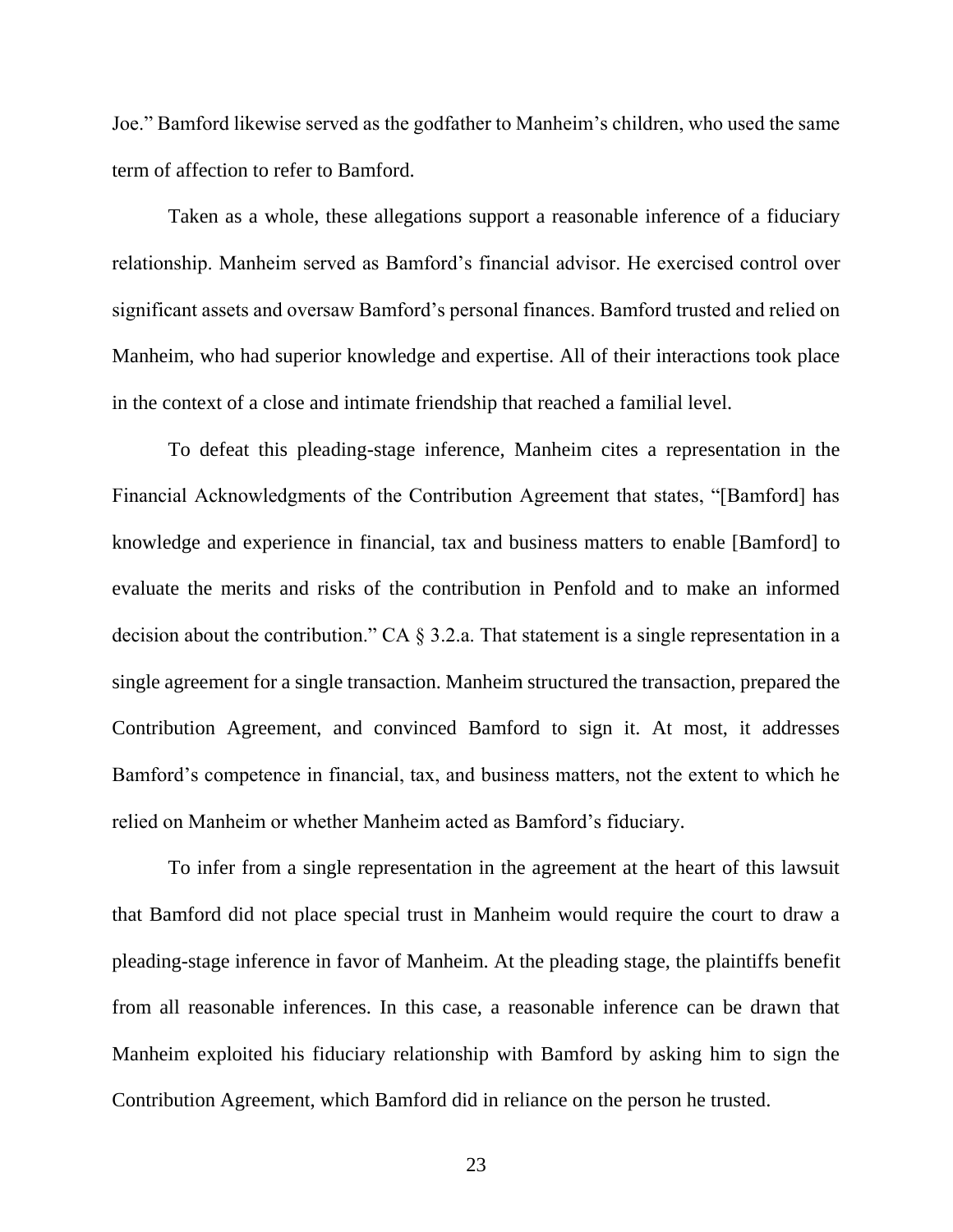The complaint thus pleads a reasonable inference that Manheim was Bamford's fiduciary. Manheim did not move to dismiss Count VII on any grounds other than the failure to plead a fiduciary relationship. Therefore, the motion to dismiss as to Count VII is denied.

## **B. Counts VIII And IX: The Plaintiffs' Personal Claims Against Manheim For Common Law Fraud**

In Counts VIII and IX, the plaintiffs assert personal claims against Manheim for common law fraud. Ban advances a claim of fraud based on the characterization of his compensation as a loan. Both Bamford and Ban assert claims of fraud that challenge the Reorganization.

To state a claim for common law fraud, a complaint must plead the following elements:

- 1) a false representation, usually one of fact, made by the defendants;
- 2) the defendant's knowledge or belief that the representation was false, or was made with reckless indifference to the truth;
- 3) an intent to induce the plaintiff to act or to refrain from acting;
- 4) the plaintiff's action or inaction taken in justifiable reliance upon the representation; and
- 5) damage to the plaintiff as a result of such reliance.

*Stephenson v. Capano Dev., Inc.*, 462 A.2d 1069, 1074 (Del. 1983). The first element can be satisfied if a defendant deliberately conceals a material fact or remains silent about a material fact in the face of a duty to speak. *Id.*; *accord Nicolet, Inc. v. Nutt*, 525 A.2d 146, 149 (Del. 1987).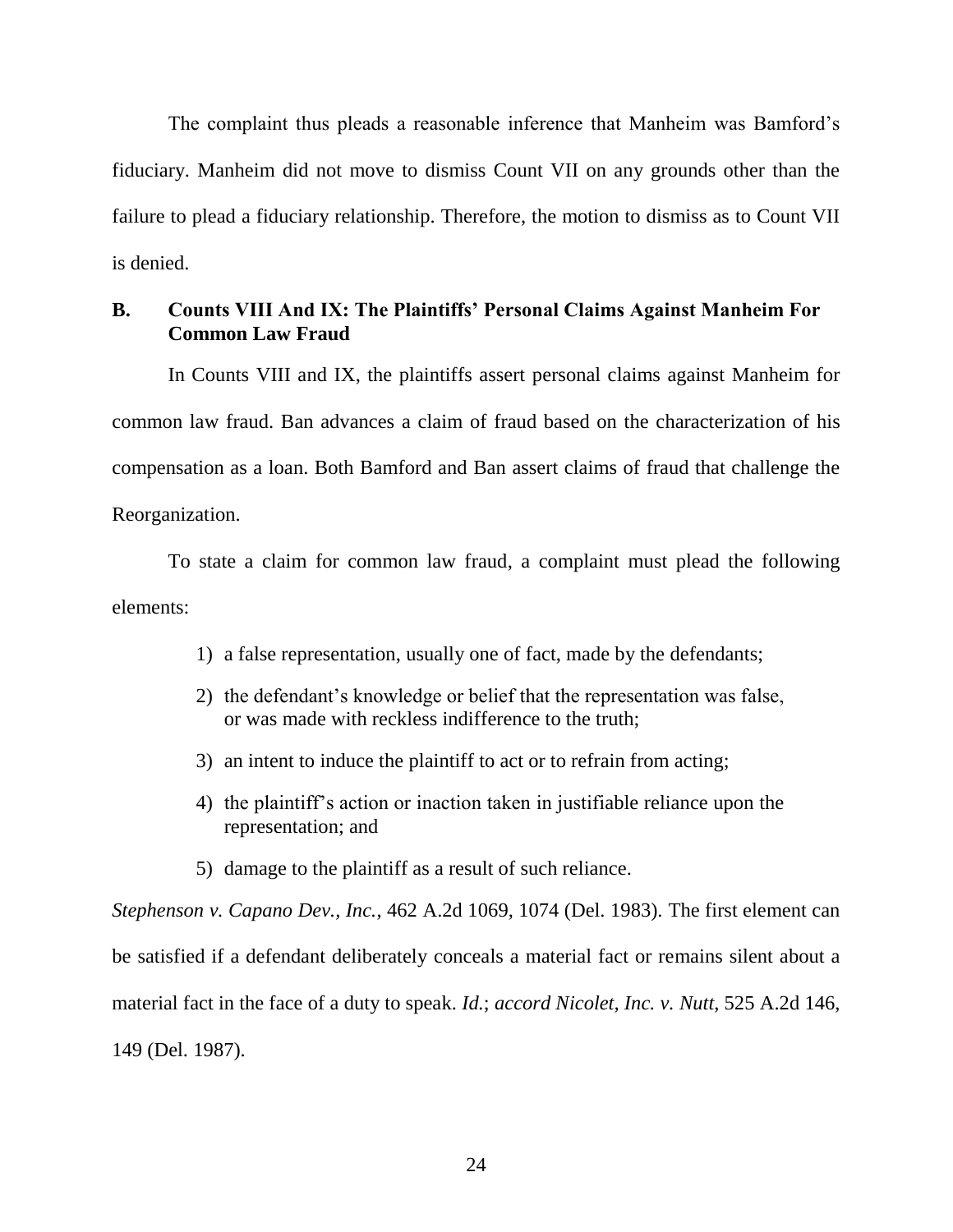Under Court of Chancery Rule 9(b), "[i]n all averments of fraud or mistake, the circumstances constituting fraud or mistake shall be stated with particularity. Malice, intent, knowledge and other condition of mind of a person may be averred generally." "Court of Chancery Rule 9(b) is identical to Federal Rule of Civil Procedure 9(b)." *Desert Equities, Inc. v. Morgan Stanley Leveraged Equity Fund, II, L.P.*, 624 A.2d 1199, 1208 n.15 (Del. 1993). When interpreting Court of Chancery Rule 9(b), Delaware courts have relied on both state and federal authorities.<sup>5</sup>

A leading treatise on the Federal Rules of Civil Procedure summarizes the particularity requirement as follows:

The innumerable federal cases on the subject of alleging fraud suggest that it is prudent for the practicing lawyer to plead all of the elements of fraud and to do so in some detail—whenever that is possible—even though some of them actually are not the "circumstances" to which Rule 9(b) applies. In point of fact, the reference to "circumstances" in the rule is to matters such as the time, place, and contents of the false representations or omissions, as well as the identity of the person making the misrepresentation or failing to make a complete disclosure and what that defendant obtained thereby. A formulation popular among courts analogizes the standard to "the who, what, when, where, and how: the first paragraph of any newspaper story."

5A Arthur R. Miller et al., *Federal Practice and Procedure* § 1297 (4th ed.), Westlaw

(database updated Aug. 2019) [hereinafter Wright & Miller] (footnotes omitted). "A

 $\overline{a}$ 

<sup>5</sup> *See, e.g.*, *id.* at 1208; *Quadrant Structured Prods. Co., Ltd. v. Vertin* (*Quadrant I*), 102 A.3d 155, 198 (Del. Ch. 2014); *Trenwick Am. Litig. Tr. v. Ernst & Young, L.L.P.*, 906 A.2d 168, 208 n.112 (Del. Ch. 2006), *aff'd sub nom. Trenwick Am. Litig. Tr. v. Billett*, 931 A.2d 438 (Del. 2007) (TABLE); *Joyce v. RCN Corp.*, 2003 WL 21517864, at \*3 n.12 (Del. Ch. July 1, 2003); *State ex rel. Brady v. Publ'rs Clearing House*, 787 A.2d 111, 115 & n.13 (Del. Ch. 2001); *York Linings v. Roach*, 1999 WL 608850, at \*2 & n.8 (Del. Ch. July 28, 1999).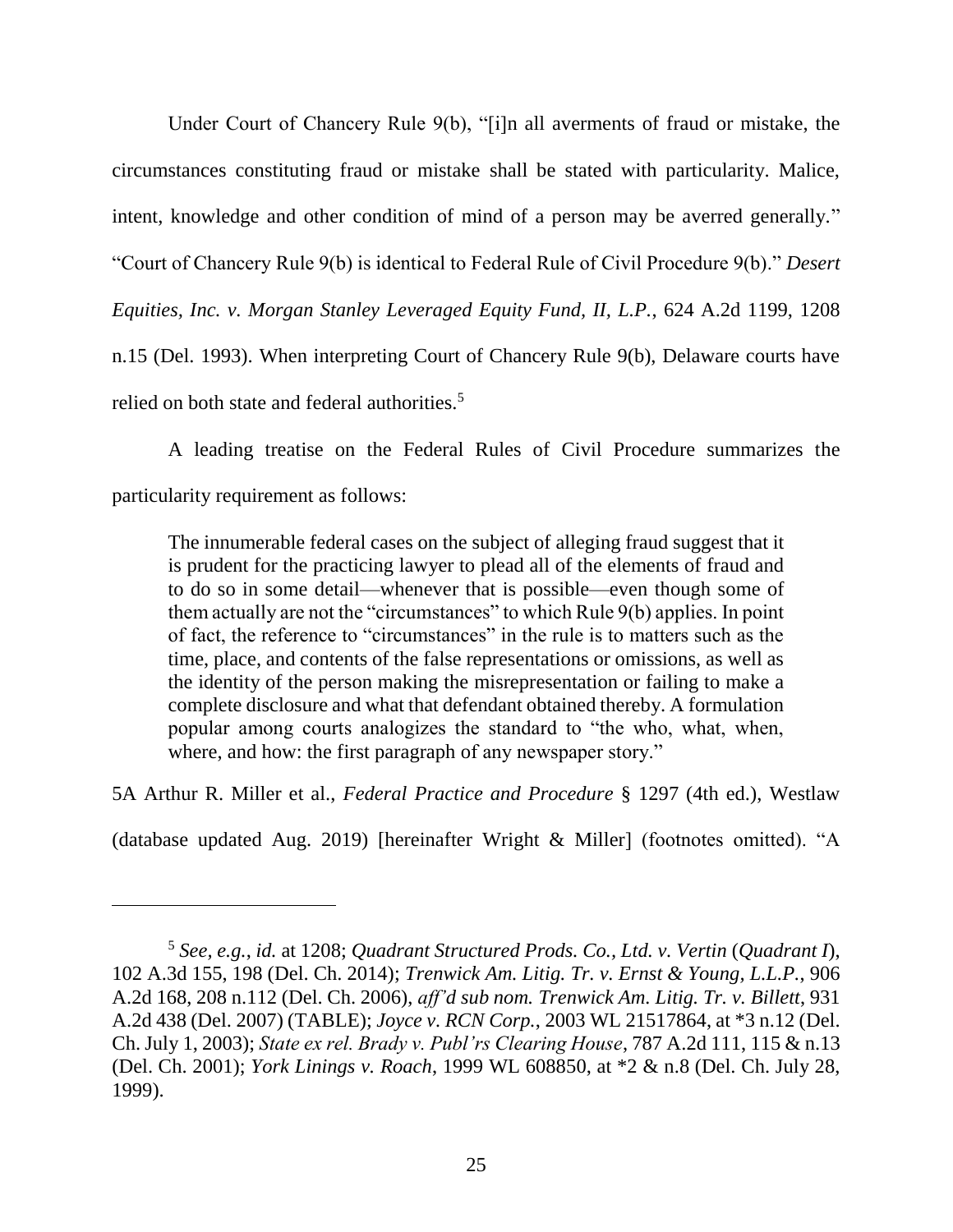pleading that simply alleges the technical elements of fraud without providing such underlying supporting details will not satisfy the rule's pleading-with-particularity requirements." *Id.* The "most basic consideration" when evaluating particularity is "how much detail is necessary to give adequate notice to an adverse party and to enable that party to prepare a responsive pleading." *Id.* § 1298.

Delaware follows these principles and generally calls upon plaintiffs to frame their allegations using the newspaper-story format by alleging "(1) the time, place, and contents of the false representation; (2) the identity of the person making the representation; and (3) what the person intended to gain by making the representations." *Abry P'rs V, L.P. v. F & W Acq. LLC*, 891 A.2d 1032, 1050 (Del. Ch. 2006). Yet Delaware law also recognizes that "[t]he test of whether an attempted pleading of fraud states sufficient 'circumstances' to satisfy Rule 9 is not scientific." *Kahn Bros. & Co., Inc. Profit Sharing Plan & Tr. v. Fischbach Corp.*, 1989 WL 109406, at \*4 (Del. Ch. Sept. 19, 1989). As Chancellor Allen explained, "Generally, it may be said that an allegation of fraud is legally sufficient under Rule 9(b) if it informs defendants of the precise transactions at issue, and the fraud alleged to have occurred in those transactions, so as to place defendants on notice of the precise misconduct with which they are charged." *Id.* (internal quotation marks and alterations omitted). Put differently, "the plaintiff is required to allege the circumstances of the fraud with detail sufficient to apprise the defendant of the basis for the claim." *Abry*, 891 A.2d at 1050; *accord H-M Wexford LLC v. Encorp.*, 832 A.2d 129, 145 (Del. Ch. 2003). "[A] plaintiff need not allege evidentiary details." *Cont'l Ill. Nat'l Bank & Tr. Co. of Chicago v. Hunt Int'l Res. Corp.*, 1987 WL 55826, at \*6 (Del. Ch. Feb. 27, 1987).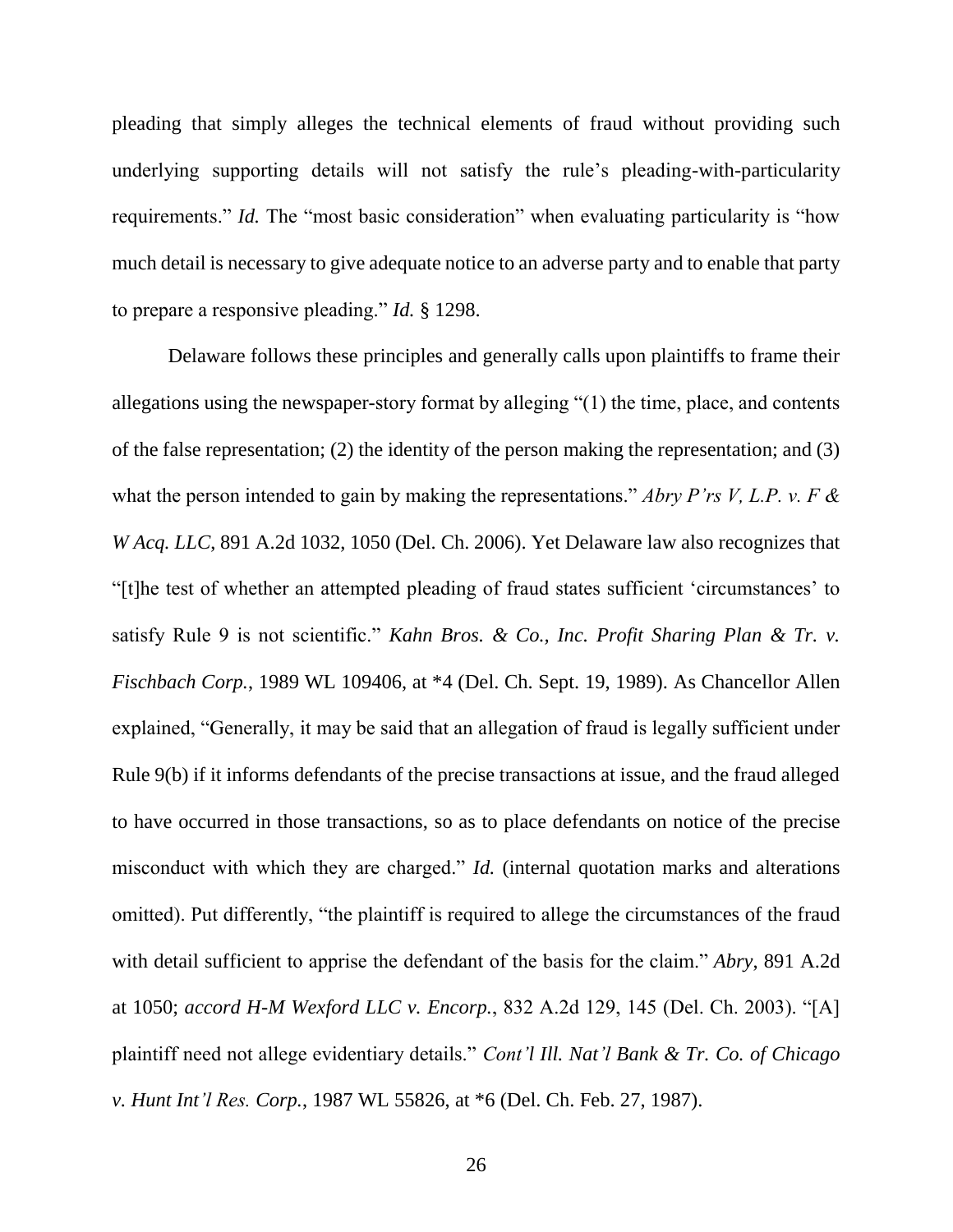In the current case, the defendants' principal arguments about the complaint's lack of particularity turn on its failure to identify a precise date, time, and place when the false representations were made. As to these issues,

Delaware courts have adopted the reasoning of the Third Circuit in [*Seville Industrial Machinery Corp. v. Southmost Machinery Corp.*, 742 F.2d 786 (3d Cir. 1984)] and consistently found that the date, place, and time allegations are not required so long as the pleadings put defendants on notice of the misconduct with which they are charged and protect defendants against false charges of immoral or fraudulent behavior.

*Yavar Rzayev, LLC v. Roffman*, 2015 WL 5167930, at \*4 (Del. Super. Aug. 31, 2015) (collecting authorities); *accord LVI Gp. Invs., LLC v. NCM Gp. Hldgs., LLC*, 2017 WL 1174438, at \*4 (Del. Ch. Mar. 29, 2019) ("[L]ack of specificity as to date, place, and time are not fatal, *provided that* the pleadings put defendants on sufficient notice of the actual misconduct with which they are charged."). "[A]n excessive focus on particularity [as to these matters] could impair the flexibility and the just determination of cases." *Sammons v. Hartford Underwriters Ins. Co.*, 2010 WL 1267222, at \*4 (Del. Super. Apr. 1, 2010).

#### **1. Ban's Fraud Claim About His Compensation**

Ban claims that in early 2017, Manheim fraudulently induced him to characterize the salary he had received in 2015 and 2016 as a loan from DVRC. Manheim told Ban that DVRC would forgive his loan, thereby generating a tax loss for DVRC that would be passed through to its members. Manheim said that he was characterizing his own salary in the same way. *See* Compl. ¶¶ 67–68. Manheim issued Form 1099s to Ban that documented the loan forgiveness, and as late as September 2017, made tax filings that treated the compensation DVRC paid to Ban and other executives as loans that had been written off.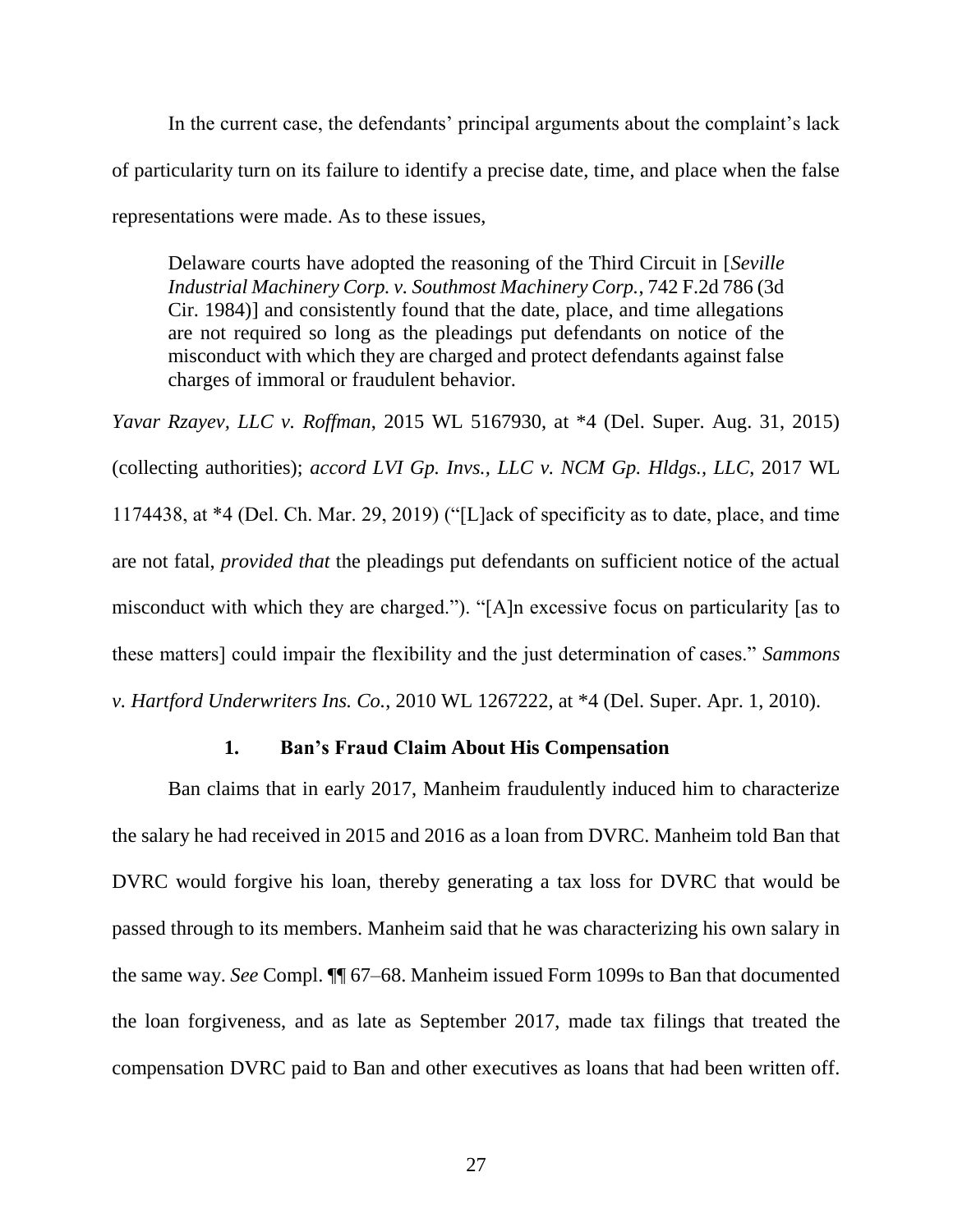*See id.* ¶ 69. In 2018, however, after Ban began objecting to Manheim's actions, Manheim reversed the write-offs, and he subsequently caused DVRC to sue Ban in this action to recover the purported loans. *See id.* ¶ 70. Ban alleges that he relied on Manheim's representations to his detriment by giving up compensation to which he was entitled and subjecting himself to the loan claim. *See id.* ¶ 71.

These allegations are sufficiently particularized to give Manheim fair notice about the specific nature of the charges against him so that he can frame a responsive pleading. As a result, the allegations fulfill the core purpose of Rule 9(b). Ban has not identified a precise date, time, and place when Manheim made the misrepresentations, nor has he attempted to put specific words into Manheim's mouth, but he has described the time frame and the substance of the representations in sufficient detail so that Manheim has fair notice of the allegations against him. Ban has also made specific references to tax filings, such as Form 1099s and a tax filing by DVRC in September 2017. Manheim is not facing vague or generalized charges of immoral or fraudulent behavior. He knows what Ban contends that he did. He can admit or deny it in a responsive pleading, gather information to defend himself, and frame appropriate discovery.

Other than relying on Rule 9(b), Manheim does not identify any other grounds for dismissing Ban's fraud claim based on his compensation. Accordingly, the motion to dismiss as to Count IX is denied as to this aspect of Ban's fraud claim.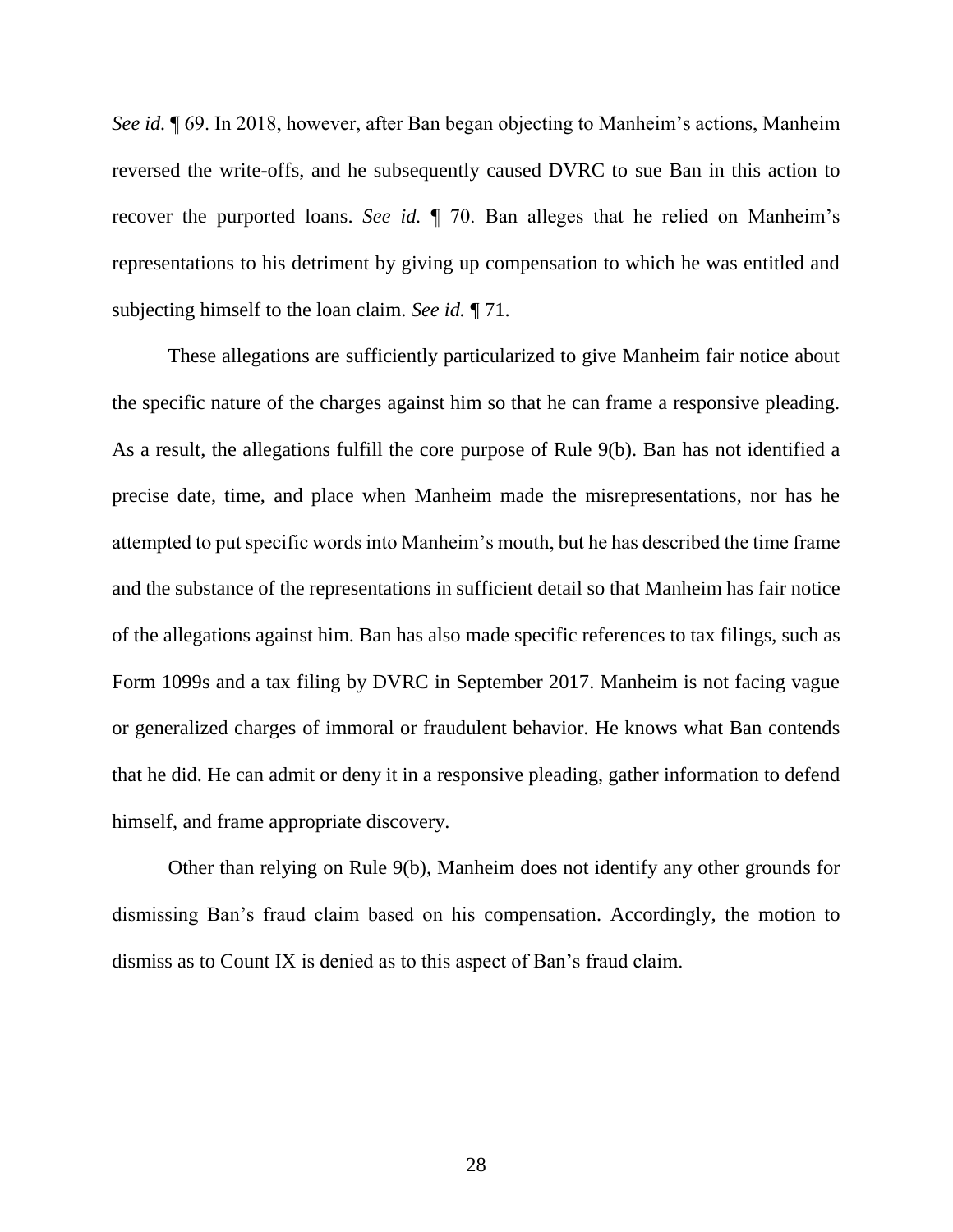## **2. The Plaintiffs' Fraud Claims Based On Oral Misrepresentations About The Reorganization**

Both Ban and Bamford claim that Manheim made oral representations that induced them to enter into the Reorganization. Manheim responds that their allegations are not sufficiently particularized. He also contends that Ban and Bamford disclaimed any reliance on oral misrepresentations.

## **a. Ban's Claim Is Sufficiently Particularized.**

Ban alleges that to induce him to enter into the Reorganization, Manheim told him that Penfold's general partner would be jointly owned and controlled by Bamford, Ban, and Manheim. *See* Compl. ¶ 46. He alleges that Manheim made the representation in "multiple one-on-one conversations between early and mid-2016." *Id.* ¶ 45; *see id.* ¶ 178. The complaint also alleges that

Manheim agreed to Ban's requirements of joint ownership and control. Also in one-on-one conversations between early and mid-2016, Manheim agreed with Ban that no governing documents would be finalized without sign-off by each of Ban and Bamford. Indeed, Manheim assured Ban in 2016 that no final documents were in place, and that the three partners would only settle on final documents and structure for Penfold and its General Partner if all three of them could agree on such structure.

*Id.* ¶ 49; *see id.* ¶ 178.

As with Ban's allegations about his compensation, these allegations are sufficiently particularized to give Manheim fair notice about the specific charges against him so that he can frame a responsive pleading. The allegations thus fulfill the core purpose of Rule 9(b). Here again, Ban has not identified a precise date, time, and place when the representations took place, but he has provided a detailed description of the nature of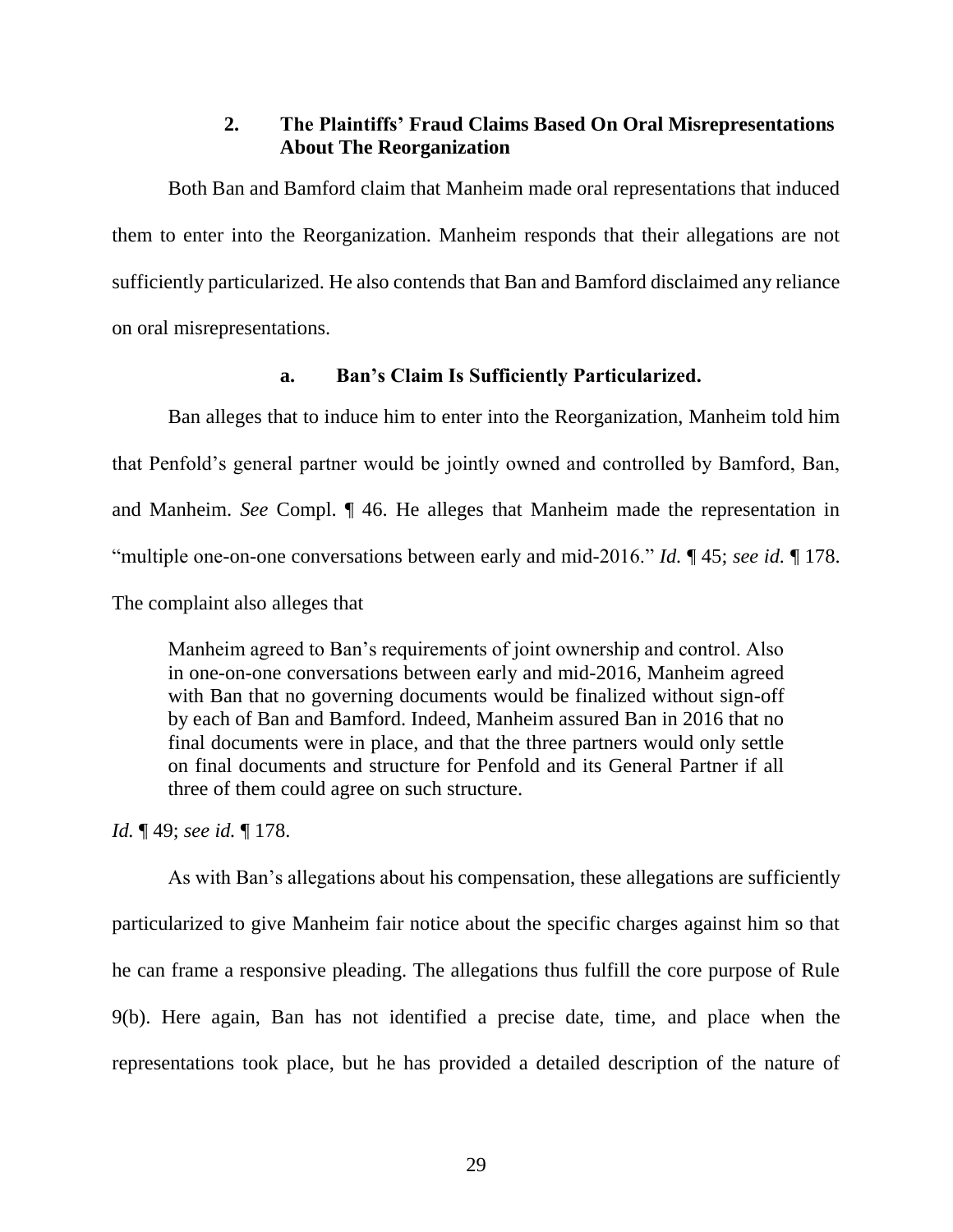Manheim's statements and adequate context to inform Manheim about what Ban contends he did. Manheim is not facing vague or generalized charges of immoral or fraudulent behavior. As with the loan charges, Manheim has fair notice of the nature of Ban's allegations, can admit or deny them in a responsive pleading, can gather information to defend himself, and can frame appropriate discovery.

These allegations are sufficient to meet the particularity requirement. Rule 9(b) does not provide grounds for dismissing this aspect of Ban's fraud claim.

## **b. Bamford's Claim Is Sufficiently Particularized.**

Like Ban, Bamford claims that Manheim made oral representations that induced him to enter into the Reorganization, but Bamford's claim differs from Ban's. According to Bamford,

In one-on-one telephone calls and one or more face-to-face conversations in the first half of 2016, Manheim told Bamford he had to contribute his interests in DVRC to a new limited partnership, Penfold, which would effectively act as a holding company. Manheim falsely represented that this transfer was necessary to promote the health of DVRC, to protect Bamford's economic and voting interests, to make the investment more tax efficient, and because of imminent legislation restricting the ability of foreign nationals to exercise control over [companies in the same business] as DVRC

Compl. ¶ 54. Bamford later contends that Manheim's "misrepresentations included that the transfer of Bamford's interests in DVRC was necessary to promote the health of DVRC, to protect Bamford's economic and voting interests, and to make the investment more tax efficient." *Id.* ¶ 170. Bamford further asserts Manheim made oral representations about imminent federal legislation in order to fraudulently induce Bamford to waive the conversion feature in WestCo's debt. *Id.* ¶ 64.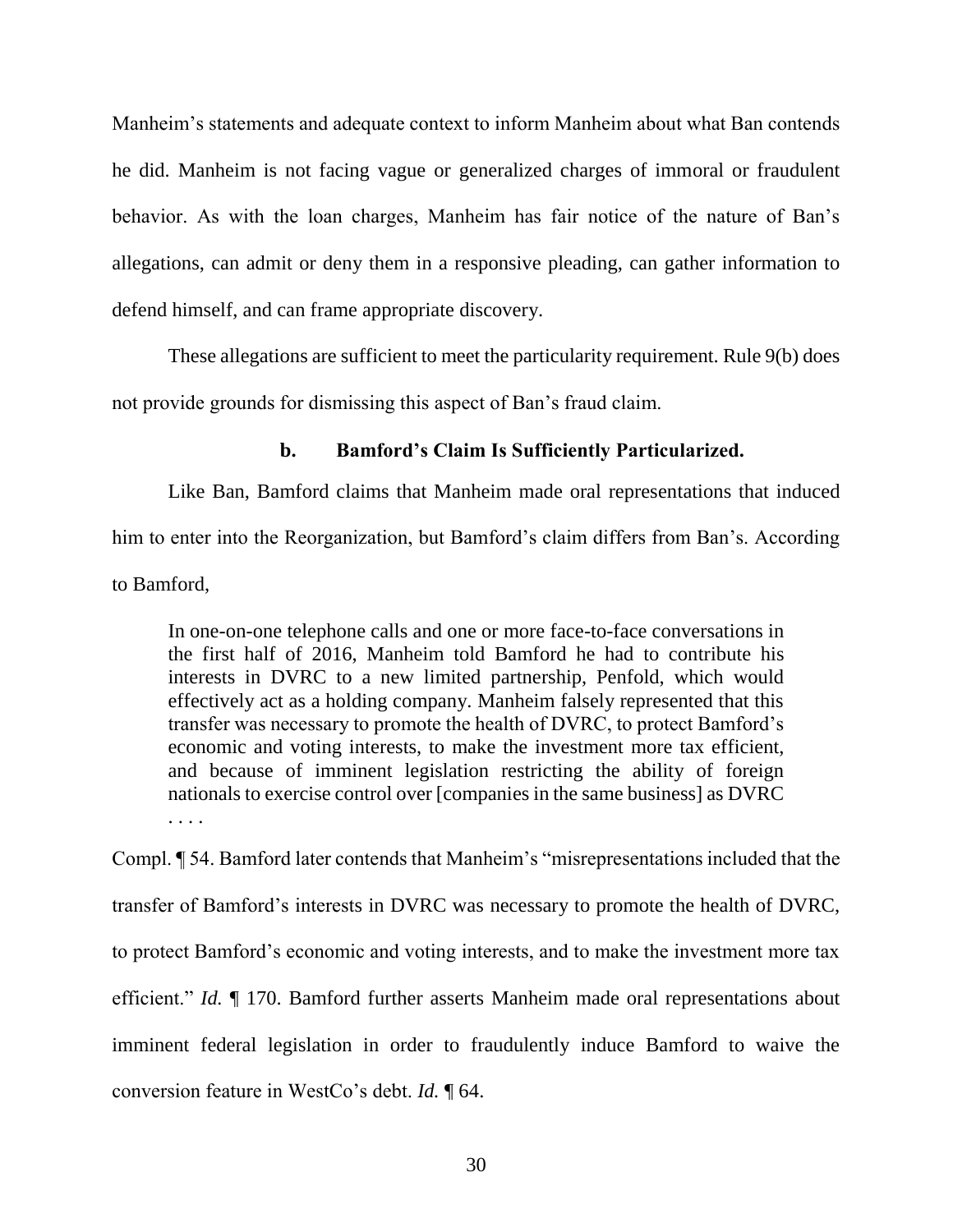These allegations are sufficiently particularized. They detail the specific content of Manheim's misrepresentations, the time frame when they occurred, and the medium (oneon-one phone calls). Bamford has not identified a precise date and time when the representations took place, but he has provided a detailed description of Manheim's statements and ample context. Here again, Manheim is not facing vague or generalized charges of immoral or fraudulent behavior. He has fair notice of the nature of Bamford's allegations against him, can either admit or deny them in a responsive pleading, can gather information to defend himself, and can frame appropriate discovery.

These allegations are sufficient to meet the particularity requirement. Rule 9(b) does not provide grounds for dismissing this aspect of Bamford's fraud claim.

#### **c. The Financial Acknowledgments**

To state a claim for common law fraud, a plaintiff must allege reasonable reliance on the false representations. Manheim argues that even if he made false oral representations to the plaintiffs, they cannot plead reasonable reliance because in the Financial Acknowledgements, they represented that Manheim had not made any oral representations.

Sophisticated parties bargaining at arms' length can agree to limit the information on which they have relied to the written representations in the contract, and such a provision will be enforced. *Prairie Capital III, L.P. v. Double E Hldg. Corp.*, 132 A.3d 35, 50 (Del. Ch. 2015). A sophisticated party cannot promise in a written agreement "that it will not rely on promises and representations outside of the agreement and then shirk its own bargain in favor of a 'but we did rely on those other representations' fraudulent inducement claim." *Abry*, 891 A.2d at 1057.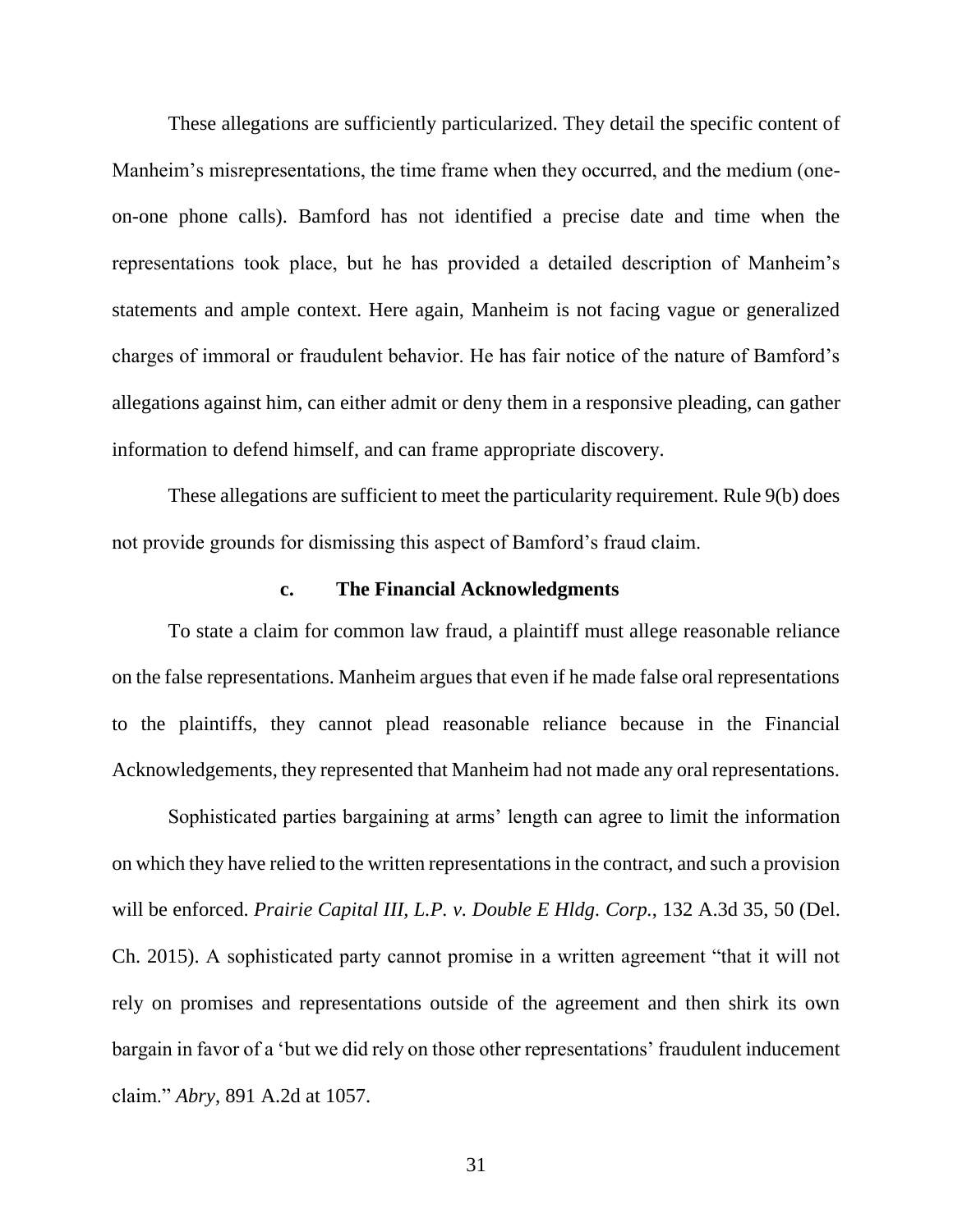For sophisticated parties to achieve this result, their contract "must contain language that, when read together, can be said to add up to a clear anti-reliance clause by which the plaintiff has contractually promised that it did not rely upon statements outside the contract's four corners in deciding to sign the contract." *Kronenberg v. Katz*, 872 A.2d 568, 593 (Del. Ch. 2004). "[A] specific formula, such as the two words '*disclaim reliance*,'" is not required. *Prairie Capital*, 132 A.3d at 51 (quoting *Anvil Hldg. Corp. v. Iron Acq. Co., Inc.*, 2013 WL 2249655, at \*8 (Del. Ch. May 17, 2013)). That said, "murky integration clauses, or standard integration clauses without explicit anti-reliance representations, will not relieve a party of its oral and extra-contractual fraudulent representations." *Abry*, 891 A.2d at 1059.

In *Anvil*, this court held that a combination of provisions in a detailed stock purchase agreement that had been negotiated at arms' length between sophisticated parties *was not* sufficiently specific to foreclose reliance on extra-contractual representations. 2013 WL 2249655, at \*8. One provision stated that except for representations and warranties found in the agreement, "neither the Company nor any Seller 'makes any other express or implied representation or warranty with respect to the Company . . . or any Seller or the transactions contemplated by this Agreement.'" *Id.* (alteration in original). The other provision was a standard integration clause. *Id.*

In *Prairie Capital*, this court held that a combination of provisions in a detailed stock purchase agreement that had been negotiated at arms' length between sophisticated parties *was* sufficiently specific to foreclose reliance on extra-contractual representations. 132 A.3d at 50–51. The principal provision stated: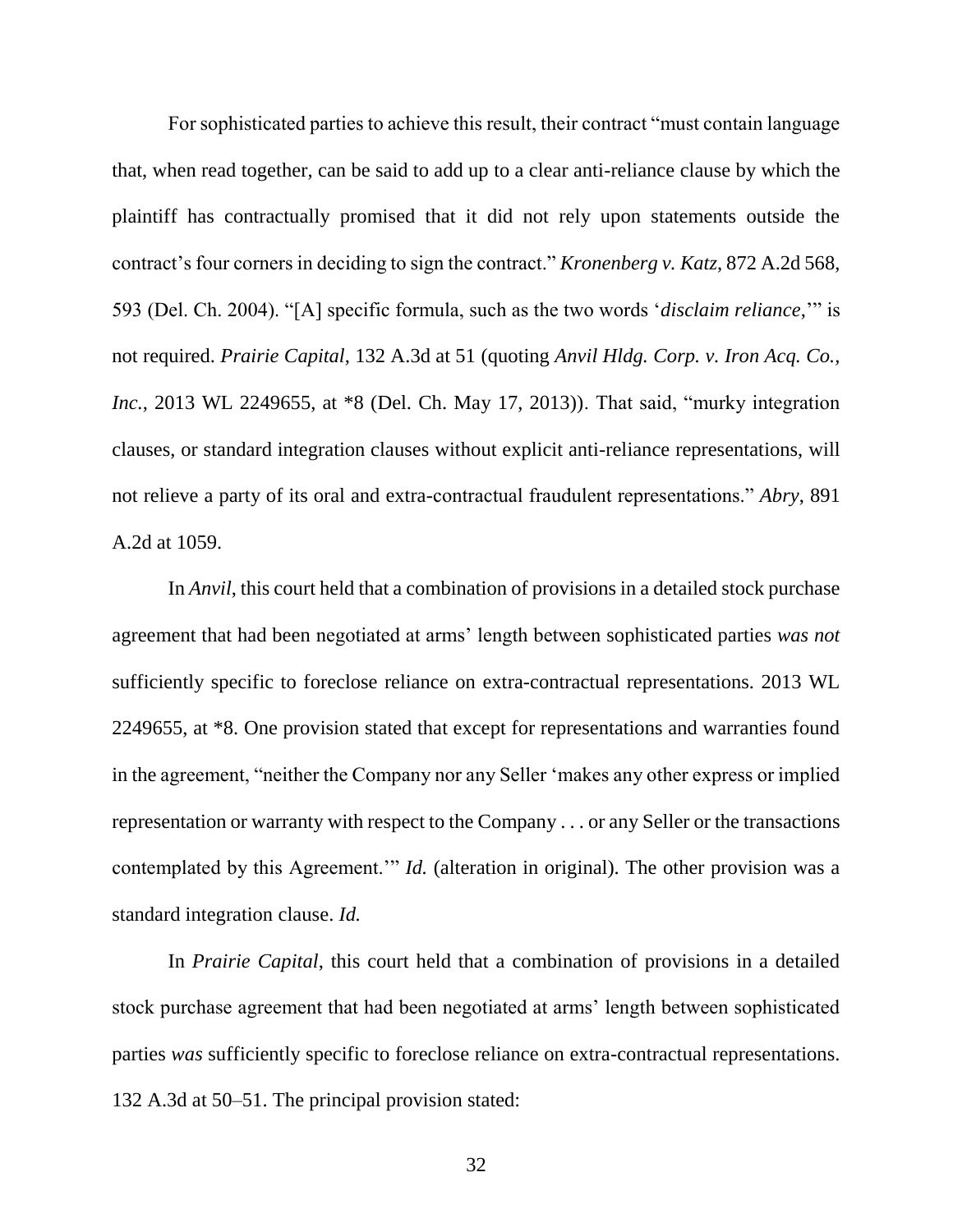The Buyer acknowledges that it has conducted to its satisfaction an independent investigation of the financial condition, operations, assets, liabilities and properties of the Double E Companies. In making its determination to proceed with the Transaction, the Buyer has relied on (a) the results of its own independent investigation and (b) the representations and warranties of the Double E Parties expressly and specifically set forth in this Agreement, including the Schedules. SUCH REPRESENTATIONS AND WARRANTIES BY THE DOUBLE E PARTIES CONSTITUTE THE SOLE AND EXCLUSIVE REPRESENTATIONS AND WARRANTIES OF THE DOUBLE E PARTIES TO THE BUYER IN CONNECTION WITH THE TRANSACTION, AND THE BUYER UNDERSTANDS, ACKNOWLEDGES, AND AGREES THAT ALL OTHER REPRESENTATIONS AND WARRANTIES OF ANY KIND OR NATURE EXPRESS OR IMPLIED (INCLUDING, BUT NOT LIMITED TO, ANY RELATING TO THE FUTURE OR HISTORICAL FINANCIAL CONDITION, RESULTS OF OPERATIONS, ASSETS OR LIABILITIES OR PROSPECTS OF DOUBLE E AND THE SUBSIDIARIES) ARE SPECIFICALLY DISCLAIMED BY THE DOUBLE E PARTIES.

*Id.* at 50 (internal quotation marks omitted). The stock purchase agreement then backed up this provision with a standard integration clause. *Id.* 

In this case, the pertinent language in the Financial Acknowledgments states that "Parties and Parties' representatives have had the opportunity to ask questions to, and receive answers from Penfold or a representative of Penfold concerning Parties' contribution in . . . Penfold" and that "[n]o oral representations have been made or oral information furnished to Parties or Parties' representatives in connection with Parties' contribution in Penfold." CA § 3.2.c. The Contribution Agreement also contains a standard integration clause. *See id.* § 2.2.

These provisions more closely resemble the inadequate combination in *Anvil* than the clearer, more detailed, and ultimately sufficient combination in *Prairie Capital*. The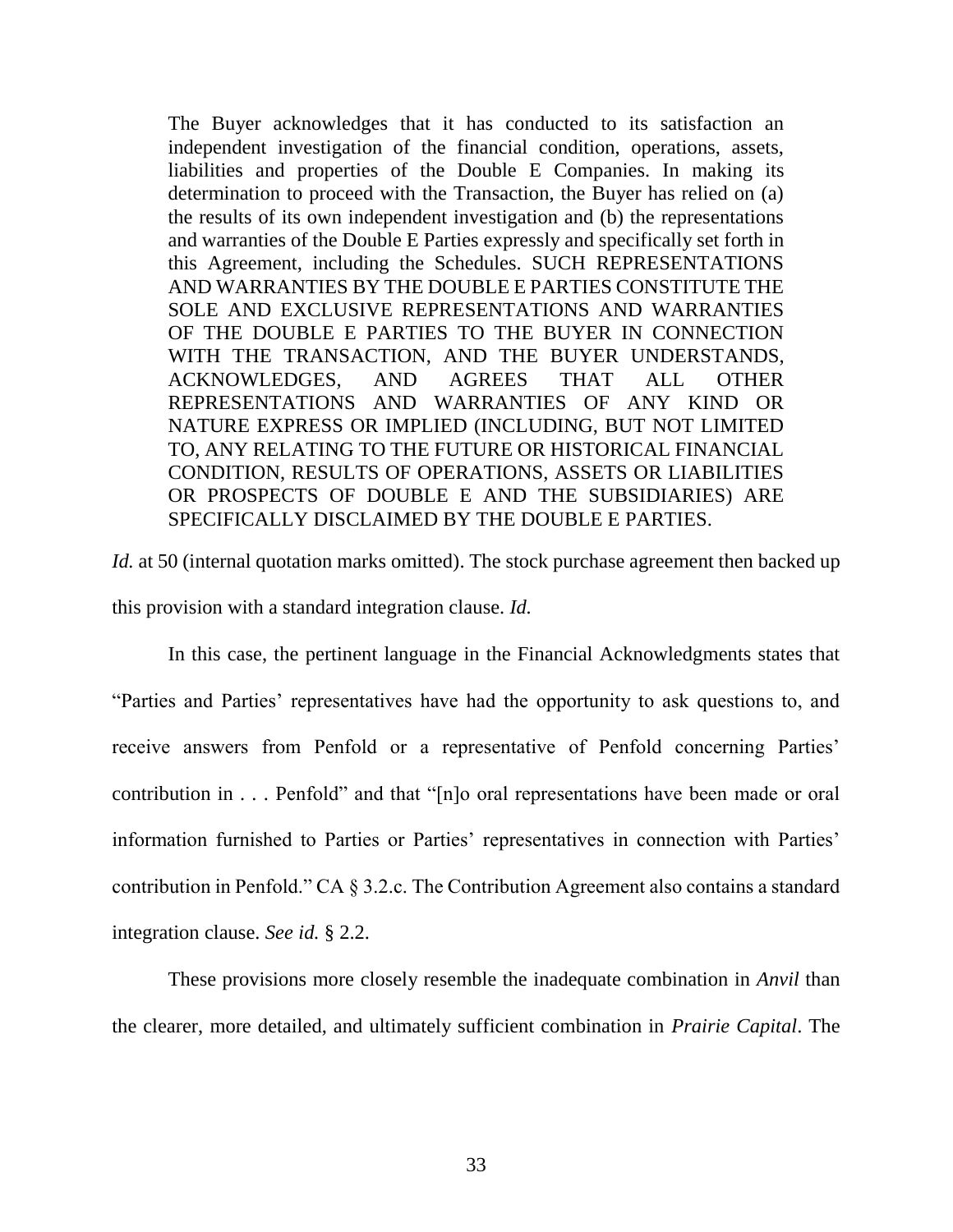closer resemblance to the *Anvil* provisions counsels in favor of not dismissing the plaintiffs' fraud claims at the pleading stage.

More importantly, it is reasonable to infer in this case that the provisions were not negotiated at arms' length by sophisticated parties in a context where both sides were fully aware of the implications of agreeing to contractual limitations on the scope of the information that the plaintiffs had received. The contractual freedom to craft contracts that insulate parties from false statements extends only to sophisticated parties.<sup>6</sup> It is not a license for wily actors to take advantage of their fellow citizens.<sup>7</sup>

 $\overline{a}$ 

<sup>6</sup> *See, e.g.*, *Abry*, 891 A.2d at 1035 ("Delaware law permits sophisticated commercial parties to craft contracts that insulate a seller from a rescission claim for a contractual false statement of fact that was not intentionally made."); *id.* at 1061 ("We also respect the ability of sophisticated businesses, such as the Buyer and Seller, to make their own judgments about the risk they should bear and the due diligence they undertake, recognizing that such parties are able to price factors such as limits on liability."); *id.* at 1061–62 ("[T]he common law ought to be especially chary about relieving sophisticated business entities of the burden of freely negotiated contracts."); *H-M Wexford*, 832 A.2d at 142 n.18 ("[S]ophisticated parties to negotiated commercial contracts may not reasonably rely on information that they contractually agreed did not form a part of the basis for their decision to contract.").

<sup>7</sup> *See Norton v. Poplos*, 443 A.2d 1, 6–7 (Del. 1982) (rejecting argument that merger clause prevented a potential buyer of a building from relying on a misrepresentation as to zoning); *Webster v. Palm Beach Ocean Realty Co.*, 139 A. 457, 460 (Del. Ch. 1927) (holding in case involving an unsophisticated party that "[a] perpetrator of fraud cannot close the lips of his innocent victim by getting him blindly to agree in advance not to complain against it"); *see also MBIA Ins. Corp. v. Royal Indem. Co.*, 426 F.3d 204, 214– 18 (3d Cir. 2005) (discussing *Norton* and distinguishing between sophisticated and unsophisticated parties); *Kronenberg*, 872 A.2d at 590 (same); *Great Lakes Chem. Corp. v. Pharmacia Corp.*, 788 A.2d 544, 555 (Del. Ch. 2001) (same).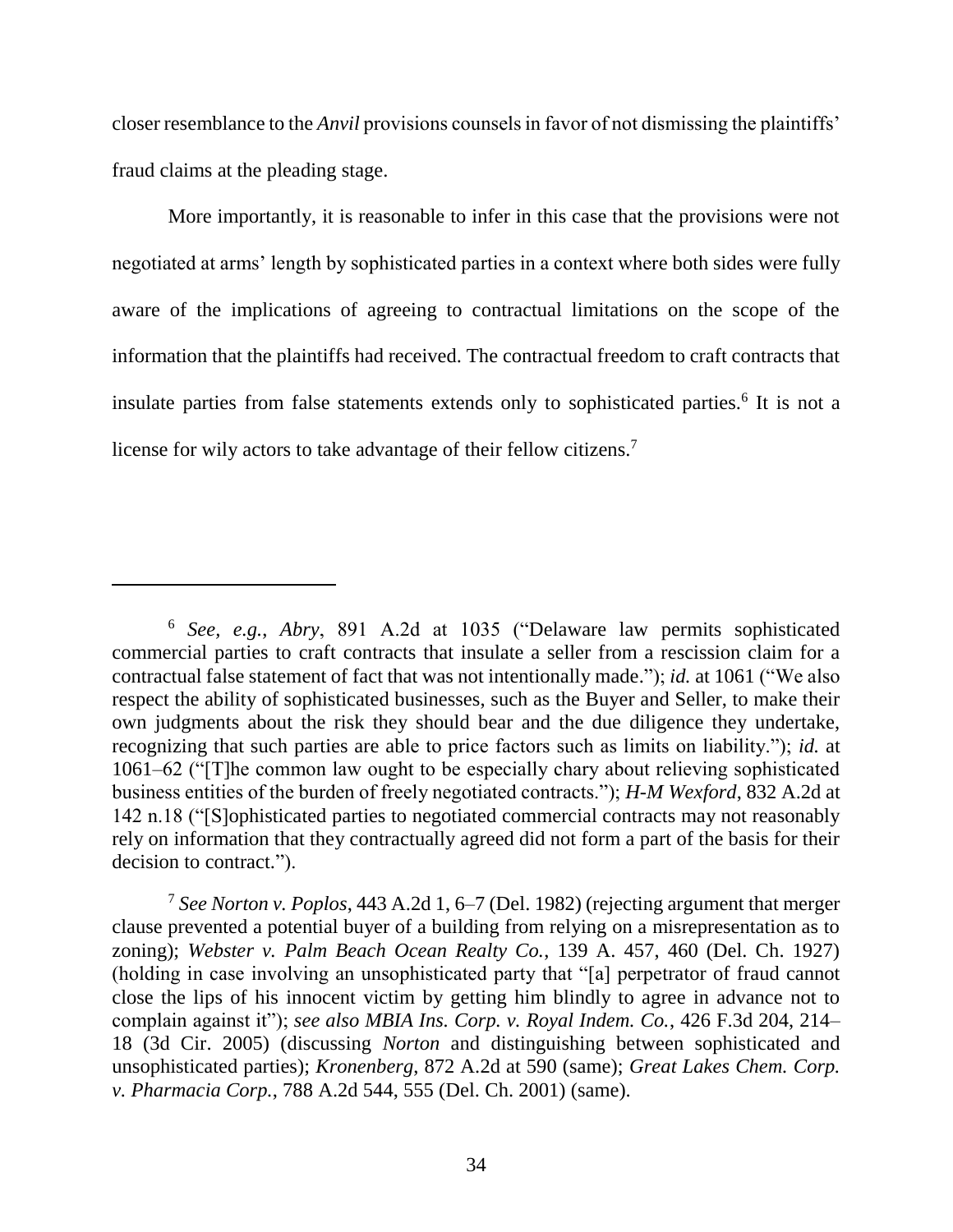For reasons discussed previously, the complaint pleads facts which support the reasonable inferences that Manheim acted as Bamford's fiduciary and that Bamford relied on his greater sophistication in business matters. Ban also had ample reasons to trust Manheim, including their status as long-time business partners and co-founders of DVRC. The pled facts suggest that the parties did not approach the Reorganization as a negotiated transaction in which they were bargaining at arms' length. The complaint adequately pleads that Manheim pitched the Reorganization as a mere reshuffling of their ownership interests that resulted in a change in form, not of substance. The Contribution Agreement itself reflects the informal nature of the transaction. Unlike the lengthy and heavily lawyered stock purchase agreements at issue in *Anvil* and *Prairie Capital*, the Contribution Agreement is a two-page document with just one implementing clause. At the pleading stage, there does not appear to be anything that would have put Bamford or Ban on notice that they needed to shift out of a mode in which they could trust their business partner, fiduciary, and friend and into the bare-knuckle world of adversarial negotiations.

The defendants attempt to establish that the plaintiffs are sophisticated by relying on other statements in the Financial Acknowledgments. Those statements recite that "Parties understands [sic] that Parties' contribution in Penfold involves risk," "Parties understands [sic] all of the associated risks," and the parties could "evaluate the merits and risks of the contribution in Penfold and [could] make an informed decision about the contribution." CA § 3.2.a. At the pleading stage, it is reasonable to infer that Manheim crafted these statements in an effort to insulate from challenge the very transaction in which he took advantage of the trust of his friends and business partners. To rely on them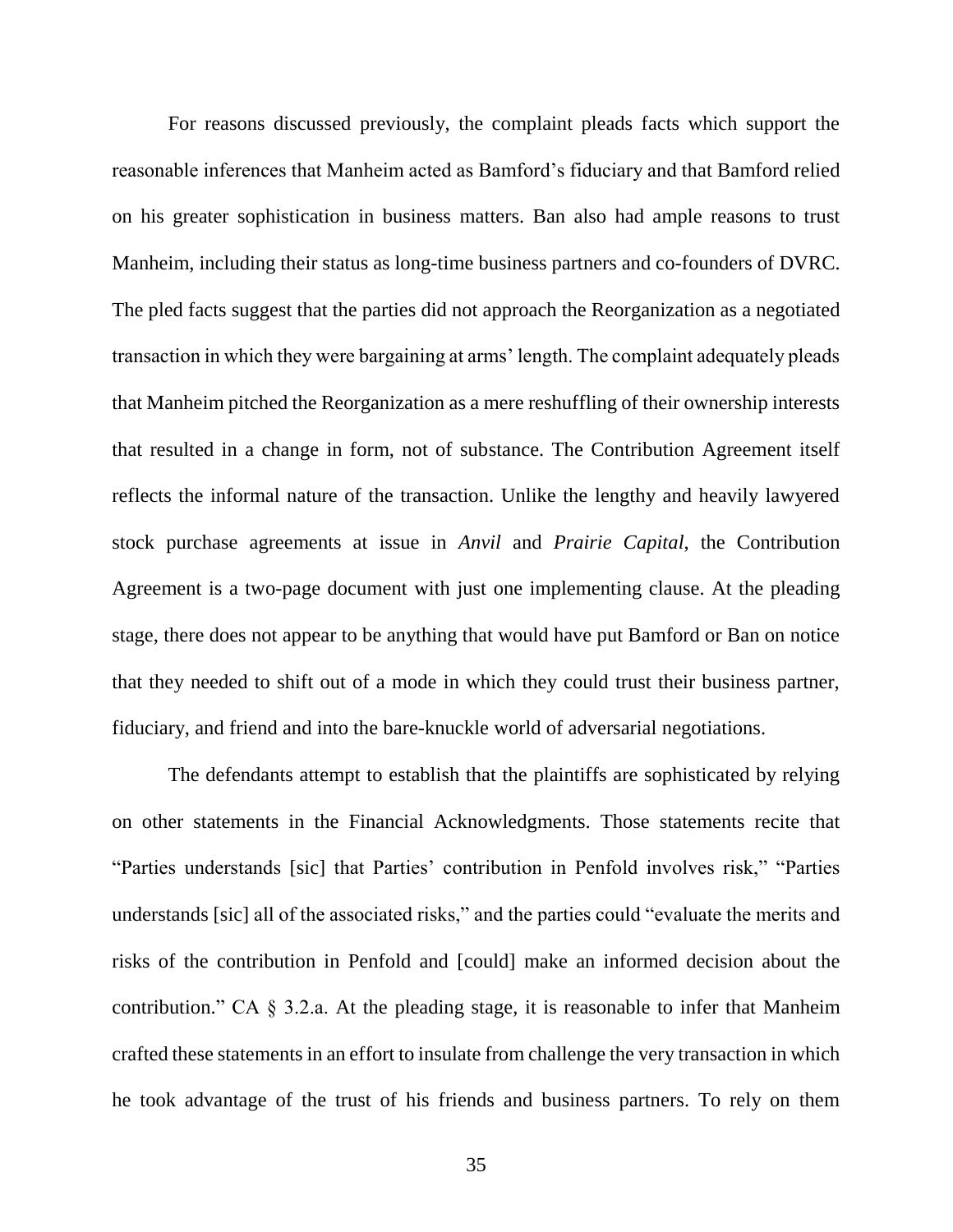conclusively at the pleading stage would be to permit Manheim to insulate himself from claims for fraud brought by less sophisticated individuals in a scenario where it is reasonable to infer that the provisions themselves were the product of fraud.

At a later stage of the case, the evidence may show that the Financial Acknowledgements should be given effect. At the pleading stage, they do not prevent the plaintiffs from advancing their fraud claims based on oral misrepresentations.

### **3. The Plaintiffs' Fraud Claim Based On The Ownership Recital**

Both plaintiffs assert that a recital in the Contribution Agreement misled them into believing that they would jointly control Penfold with Manheim. The recital in question stated: "[E]ach of Parties is the record and beneficial owners of 1/3 of all of the share capital, securities, shares or other equity interests of any kind (collectively, Parties own 100% of Penfold) of Penfold." *Id.* at 1 (the "Ownership Recital"). The plaintiffs have stated a claim for fraud based on the Ownership Recital.

The plaintiffs contend that the Ownership Recital falsely implied that the three principals collectively would own the holding company and control it, yet under the actual Penfold structure, only Manheim and ReathCo serve as its general partners and have the ability to control it. According to the picture painted by the complaint, Ban and Bamford have not been given any meaningful rights in their capacities as limited partners of Penfold.

The Ownership Recital represents that the three principals—Ban, Bamford, and Manheim—will share equal ownership of all of the "equity interests of any kind" in the holding company. The Delaware Limited Partnership Act (the "LP Act") describes the equity interests in a limited partnership generally as the "partnership interest." 6 *Del. C.* §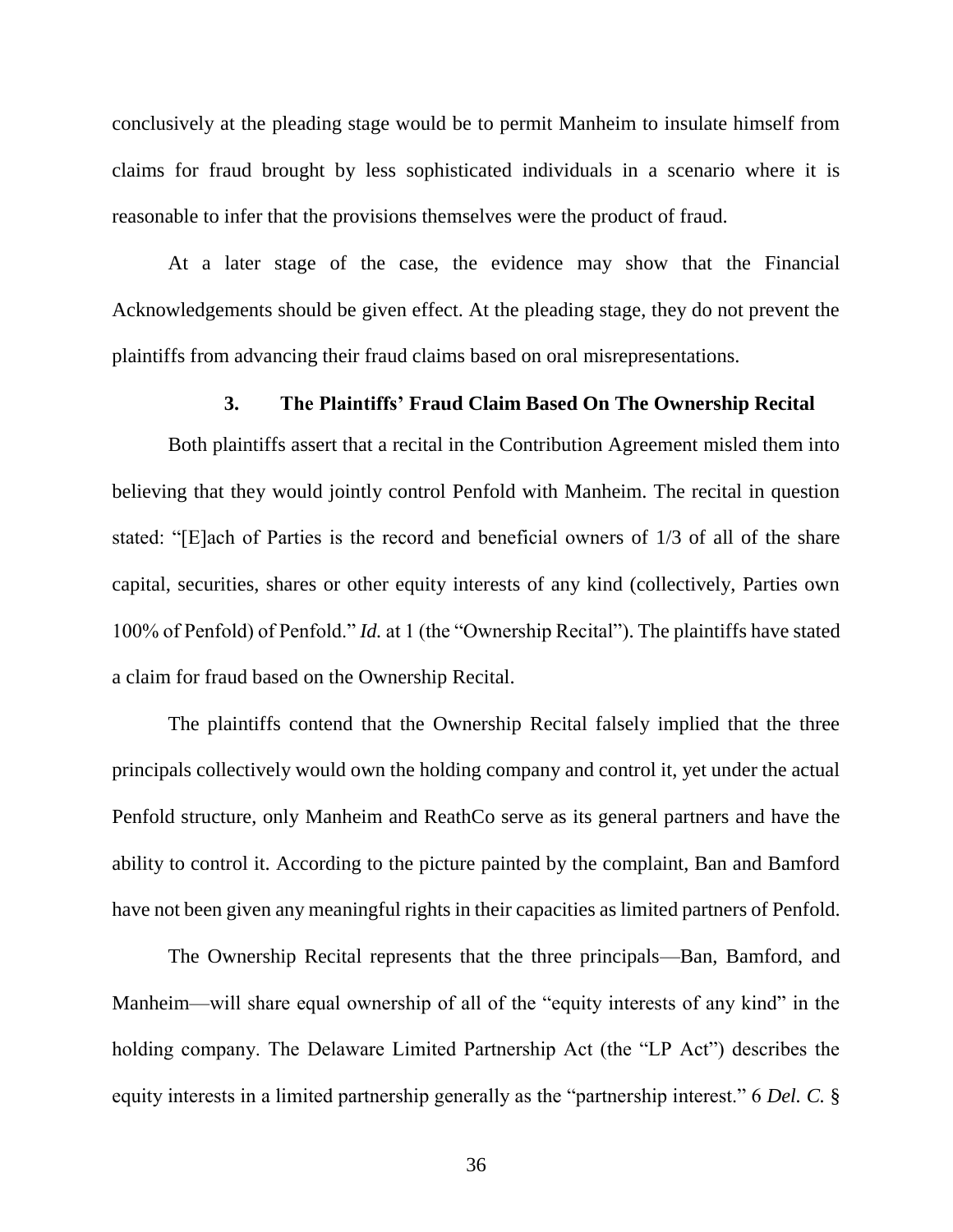17-101(15). The overarching partnership interest is then divided between the limited partners and the general partners or among different classes or groups of limited partners and general partners in accordance with the terms of the limited partnership agreement.<sup>8</sup> General partners and limited partners invariably have different governance rights, with the former having the general power to manage the entity or participate in its management and the latter having a more limited set of governance rights that typically encompasses the

<sup>8</sup> *See id.* §§ 17-302 & 17-405. Numerous authorities on limited partnerships discuss the division of the partnership interest into a general partnership interest and a limited partnership interest. *See, e.g.*, Sandra K. Miller & Karie Davis-Nozemack, *Toward Consistent Fiduciary Duties for Publicly Traded Entities*, 68 Fla. L. Rev. 263, 268–69 (2016); John Goodgame, *Master Limited Partnership Governance*, 60 Bus. Law. 471, 471– 72 (2005); Robert W. Hamilton, *Corporate General Partners of Limited Partnerships*, 1 J. Small & Emerging Bus. L. 73, 97 (1997); Conrad E.J. Everhard, *The Limited Partnership Interest: Is It A Security? Changing Times*, 17 Del. J. Corp. L. 441, 446–52 (1992). Numerous cases reflect this division. *See, e.g.*, *Lawrence v. Cohn*, 932 F. Supp. 564, 567 (S.D.N.Y. 1996); *In re Asian Yard P'rs*, 1995 WL 1781675, at \*1 (Bankr. D. Del. Sept. 18, 1995); *In re Integrated Res., Inc.*, 1990 WL 325414, at \*2 (Bankr. S.D.N.Y. Oct. 22, 1990); *Allen v. El Paso Pipeline GP Co., L.L.C.*, 113 A.3d 167, 172 (Del. Ch. 2014), *aff'd*, 2015 WL 803053 (Del. 2015) (ORDER); *Natural Energy Dev., Inc. v. Shakespeare-One Ltd. P'ship*, 2013 WL 3809250, at \*3 (Del. Ch. July 22, 2013); *Lonergan v. EPE Hldgs., LLC*, 5 A.3d 1008, 1012 (Del. Ch. 2010); *Sonet v. Timber Co., L.P.*, 722 A.2d 319, 321 (Del. Ch. 1998); *Nuevo El Barrio Rehabilitacion De Vivienda y Economia, Inc. v. Moreight Realty Corp.*, 907 N.Y.S.2d 438, 2009 WL 5895336, at \*1 (N.Y. Sup. Ct. Nov. 16, 2009) (TABLE) (subsequent history omitted); *How Small Can a Partner's Interest Be: Is 0.1% (Or 0.01%) the 'New' 1%?*, 114 J. Tax'n 186, 186 (2011); Michael L. Marchbanks, *How Should Dual Capacity Partners Be Treated for Income Tax Purposes?*, 8 J. P'ship Tax'n 146, 147 (1990). Although a limited partnership agreement often expressly divides the partnership interest into a limited partnership interest and a general partnership interest, the distinction exists regardless of any formal delineation. Given the structure of a limited partnership, and because of the inherent differences between limited partner and general partner rights under the LP Act, there will invariably be a *de facto* division.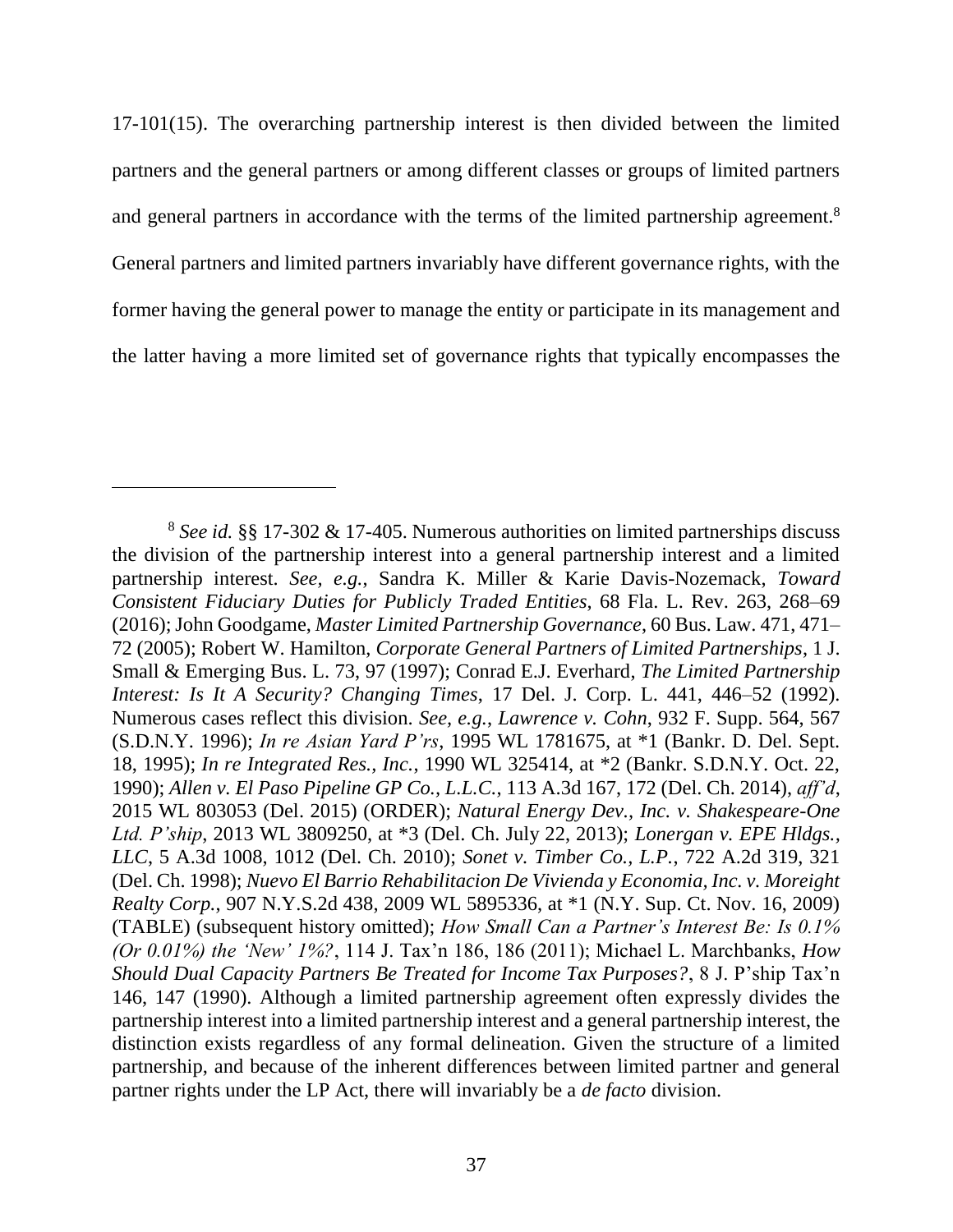right to vote on particular issues or transactions. Limited partners have some voting rights by default; others must be granted in the limited partnership agreement.<sup>9</sup>

The complaint supports a reasonable inference that the limited partners in Penfold effectively have no governance rights, while the general partners have all of the governance rights. It is reasonable to infer that for purposes of the Ownership Recital, the limited partnership interests and the general partnership interests in Penfold are different kinds of "equity interests." The Ownership Recital represented that Bamford, Ban, and Manheim would each own "1/3 of all of the . . . equity interests of any kind." It is reasonable to infer that the Ownership Recital was false because Bamford, Ban, and Manheim do not each own "1/3 of all of the . . . equity interests of any kind." Bamford, Ban, and Manheim each own one-third of the limited partnership interest, but Manheim and ReathCo own all of the general partnership interest. For the Ownership Recital to be correct, Bamford, Ban, and Manheim would have to each own one-third of the general partnership interest in addition to each owning one-third of the limited partnership interest.<sup>10</sup>

<sup>9</sup> *See* 6 *Del. C.* §§ 17-211(b), 17-216(b), 17-219(b), 17-302(f), 17-801(2).

 $\overline{a}$ 

<sup>10</sup> It is also reasonable to infer that the Ownership Recital was false because of its representation that Bamford, Ban, and Manheim would own all of the equity of the holding company. According to the complaint, Penfold has three limited partners (Bamford, Ban, and Manheim) and two general partners (Manheim and ReathCo). If Manheim and ReathCo own a portion of the partnership interest as general partners, then this leaves less than 100% of the partnership interest to be divvied up among Bamford, Ban, and Manheim as limited partners. It is therefore reasonable to infer that Bamford, Ban, and Manheim do not each own one-third of the partnership interest. It is true that a limited partnership agreement can admit limited partners or general partners who do not have a partnership interest, meaning that there is a theoretical state of the world in which the Ownership Recital could be accurate in this respect. *See* 6 *Del. C.* §§ 17-301(d) & 17-401(a). The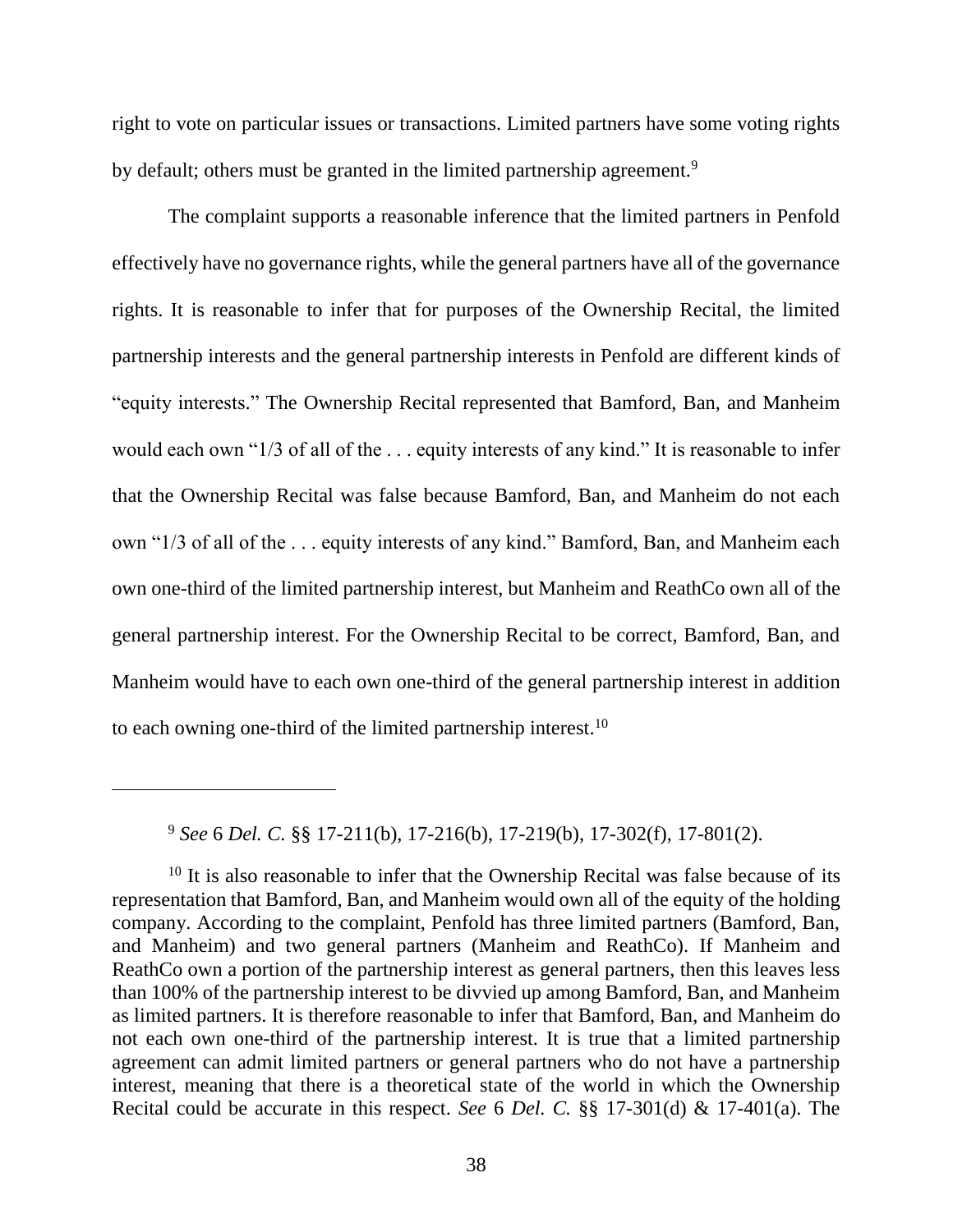The defendants argue against an inference of fraud by arguing that the Ownership Recital only refers to economic rights and does not imply anything about management or governance rights. According to the defendants, the plain meaning of the terms used in the Ownership Recital—capital, securities, shares, and equity—all refer to an economic share in an entity without any other connotations. They argue that the plaintiffs received their due because as limited partners, they each receive a one-third interest in the economic returns of the holding company.

This argument construes the Ownership Recital too narrowly. Equity interests typically comprise a bundle of rights that includes both economic rights (like the right to receive dividends or distributions) and governance rights (like the right to vote). That fact is readily understood for shares of common stock in a corporation, which by default carry the economic rights to receive dividends and the value of the residual claim in dissolution while at the same time carrying governance rights that include the right to elect or remove directors, the power to amend bylaws, and the right to vote on major corporate changes, such as mergers, charter amendments, sales of all or substantially all assets, and

question at the pleading stage is not whether it is theoretically possible that the defendants might prevail, but rather whether it is reasonably conceivable that the plaintiffs have a claim. The plaintiffs are entitled to the reasonable inference at the pleading stage that the Penfold partnership agreement did not admit general partners who did not receive any of the partnership interest. The plaintiffs are therefore entitled to the reasonable inference at the pleading stage that the Ownership Recital was false when it represented that Bamford, Ban, and Manheim would own all of the equity of the holding company.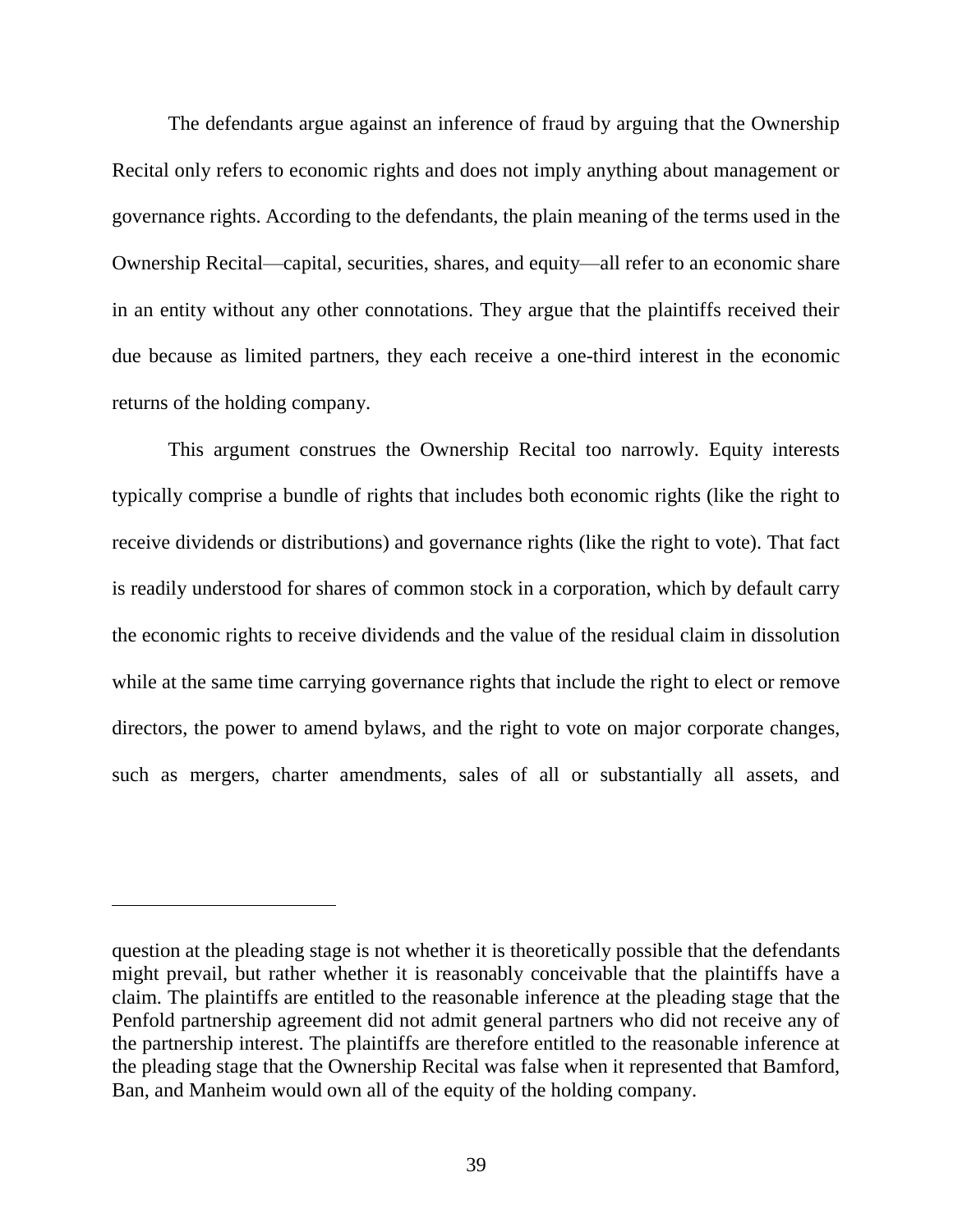dissolution.<sup>11</sup> A representation that three individuals will own all of the shares of a corporation carries the connotation that they will jointly enjoy the benefit of its economic success and jointly control all of its voting power. A representation that three individuals will own all of the "equity interests of any kind" issued by the corporation would indicate that if the corporation issued a class of voting shares and a class of non-voting shares, then the individuals would collectively own both.

When drafting the Contribution Agreement, Manheim chose to frame the Ownership Recital using terms from the corporate context—capital, securities, shares, and equity. He further chose to make the representations that "collectively, Parties own 100% of Penfold" and that each own "1/3 of all of the . . . equity interests of any kind." It was reasonable for the plaintiffs to believe that Ban, Bamford, and Manheim collectively would own 100% of the equity of Penfold, with each having an equal ability to influence the direction of the entity by voting at the equity-holder level or otherwise exercising governance rights. For purposes of a limited partnership, Ban and Bamford could reasonably infer that together, they would own 66 2/3% of the limited partnership interest and 66 2/3% of the general partnership interest. At a minimum, as the holders of two-thirds of the entity's s voting power, they would be able to exercise meaningful governance rights.

<sup>11</sup> *See, e.g.*, 8 *Del. C.* § 109(a) (bylaws); *id.* § 141(k) (removal of directors); *id.* § 216(2) (electing directors); *id.* § 242(b)(1) (amendments to the certificate of incorporation); *id.* § 251(c) (mergers); *id.* § 275(b) (dissolution).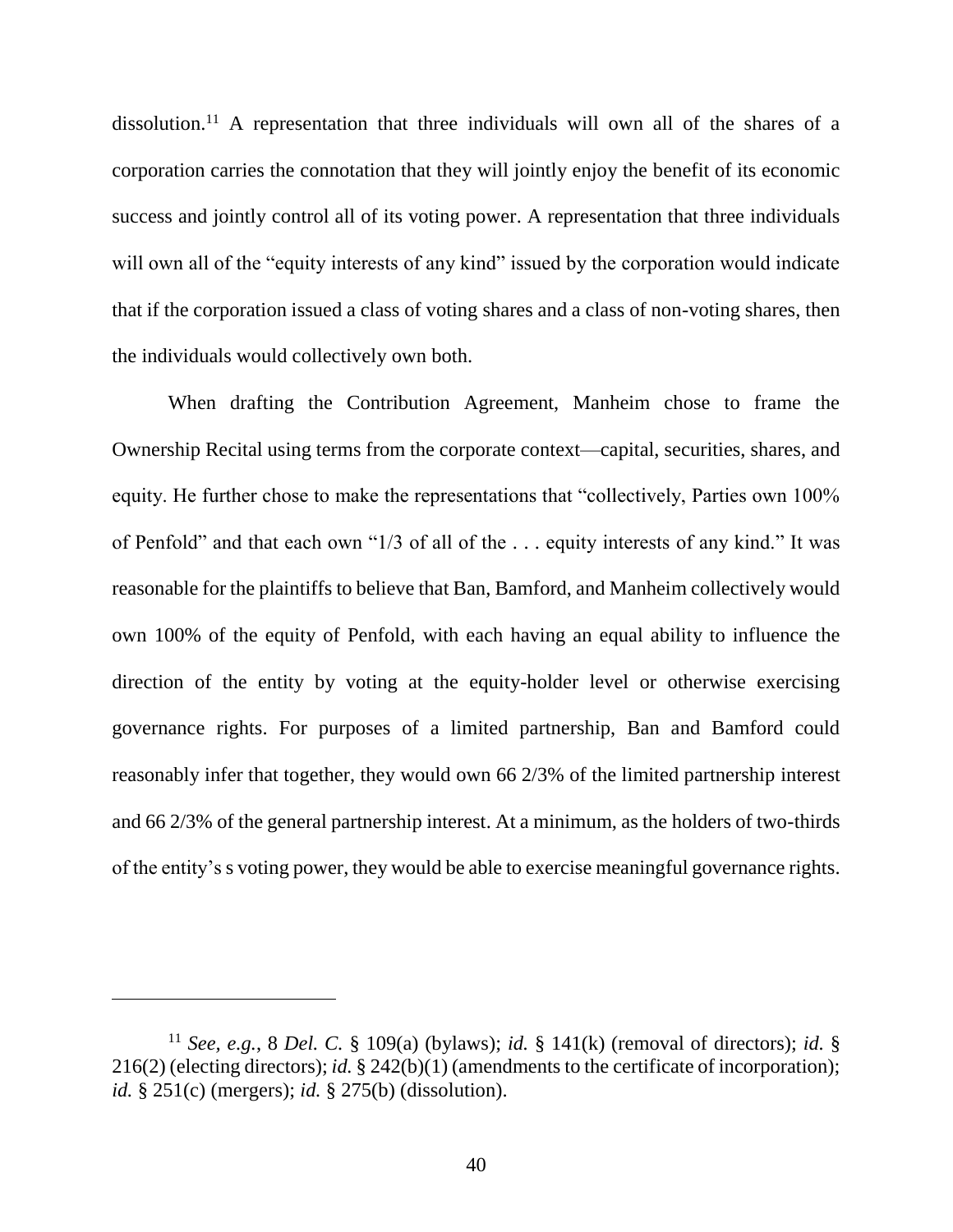Instead, according to the complaint, they found themselves locked into Penfold as limited partners without any meaningful governance rights.

The complaint thus supports a reasonable inference that the Ownership Recital was false. It can provide the basis for a claim of common law fraud.

## **4. The Plaintiffs' Claim That Manheim Remained Silent In The Face Of A Duty To Speak**

Ban and Bamford both contend that when asking them to go along with the Reorganization, Manheim "failed to disclose material facts that he was under a legal obligation to disclose." Compl. ¶¶ 173, 180. Both assert that Manheim failed to disclose "that the real purpose behind the agreement was to ensure that Manheim would have full control over the DVRC Entities" and that if Ban and Bamford "entered into the [Contribution Agreement and related documents], [their] economic, voting, and other rights would be harmed." *Id*. Ban additionally contends that Manheim failed to disclose that "he would unilaterally create the structure for his own benefit." *Id*. ¶ 180. Bamford contends that Manheim failed to disclose "that Manheim had previously set up Penfold and made himself and [ReathCo] the only general partners." *Id.* ¶ 173.

"Generally, a duty to disclose arises when there is a fiduciary or other similar relationship of trust between the parties or where the custom or course of dealing between the parties merits disclosure." *MetCap Sec. LLC v. Pearl Senior Care, Inc.*, 2007 WL 1498989, at \*5 (Del. Ch. May 16, 2007); *see Matthews Office Designs, Inc. v. Taub Invs.*, 647 A.2d 382, 382 (Del. 1994) (TABLE). At the time of the Reorganization, Manheim owed fiduciary duties to Bamford and Ban in multiple capacities. First, in his role as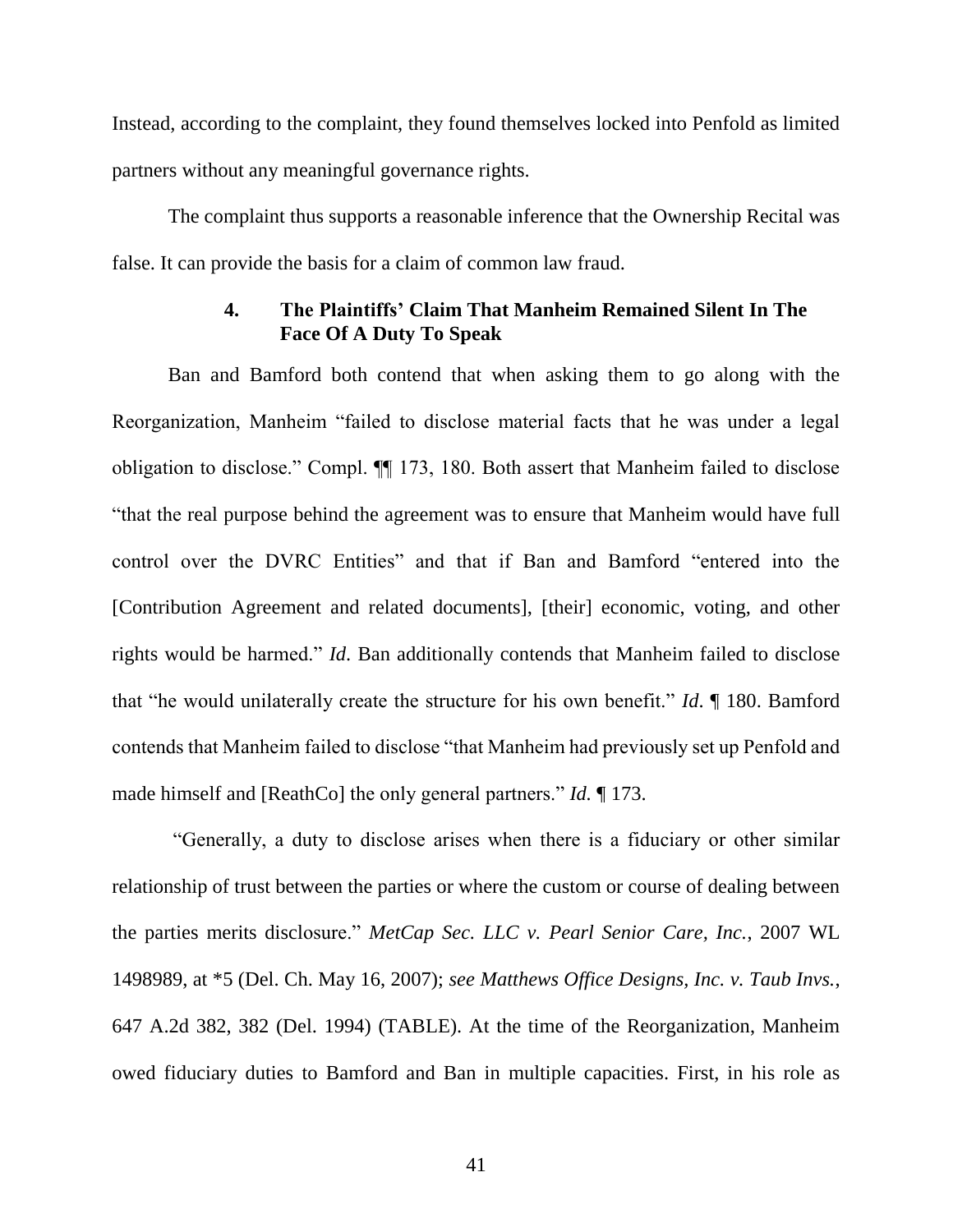Bamford's trusted financial and business advisor and close friend, Manheim was a fiduciary for Bamford personally. *See* Part II.A, *supra.* Second, as a director of WestCo, Manheim owed a duty to provide full information to Bamford and Ban in their capacities as fellow members of the WestCo Board.<sup>12</sup> Third, as an officer of DVRC, Manheim owed a duty to provide full information to Bamford and Ban in their capacities as members of the WestCo Board.<sup>13</sup> Fourth, as the party that controlled WestCo, the managing member of

<sup>13</sup> *See Mills Acq. Co. v. Macmillan, Inc.*, 559 A.2d 1261, 1283 (Del. 1989) (holding that chairman and CEO breached his fiduciary duty through "knowing concealment" of information "at the critical board meeting" in light of the "duty of disclosure under the circumstances"); *Amalgamated Bank v. Yahoo! Inc.*, 132 A.3d 752, 781 (Del. Ch. 2016) ("Officers also have a duty to provide the board of directors with the information that the directors need to perform their statutory and fiduciary roles."), *abrogated on other grounds by Tiger v. Boast Apparel, Inc.*, 214 A.3d 933 (Del. 2019); *Bomarko, Inc. v. Int'l* 

<sup>12</sup> *See Thorpe v. CERBCO, Inc.*, 676 A.2d 436, 442 (Del. 1996) (holding that where directors were approached about a purchase of a corporate asset, they "should have informed the CERBCO board" and "breached [their] duty of loyalty" by not informing their fellow directors); *In re Emerging Commc'ns Inc. S'holders Litig.*, 2004 WL 1305745, at \*34 (Del. Ch. May 3, 2004, revised June 4, 2004) (holding that "[f]or [a director] to have participated in the board's . . . deliberations [on a transaction] and vote as an ECM director without disclosing this contemporaneously negotiated compensation arrangement, was misleading to [his] fellow directors and a breach of his fiduciary duty owed to them and to ECM"); *Hollinger Int'l, Inc. v. Black*, 844 A.2d 1022, 1061 (Del. Ch. 2004) (holding that director "violated his fiduciary duty of loyalty by, among other acts . . . misleading his fellow directors about his conduct and failing to disclose his dealings with the Barclays, under circumstances in which full disclosure was obviously expected"); *HMG/Courtland Props., Inc. v. Gray*, 749 A.2d 94, 119 (Del. Ch. 1999) (explaining that directors have an "unremitting obligation to deal candidly with their fellow directors" (internal quotation marks omitted)); *Hoover Indus., Inc. v. Chase*, 1988 WL 73758, at \*2 (Del. Ch. July 13, 1988) ("The intentional failure or refusal of a director to disclose to the board a defalcation or scheme to defraud the corporation of which he has learned, itself constitutes a wrong . . . ."); *see also* Am. L. Inst., *Principles of Corporate Governance: Analysis and Recommendations* § 5.02(a)(1) cmt. (1994) ("A director or senior executive owes a duty to the corporation not only to avoid misleading it by misstatements and omissions, but affirmatively to disclose the material facts known to the director or senior executive.").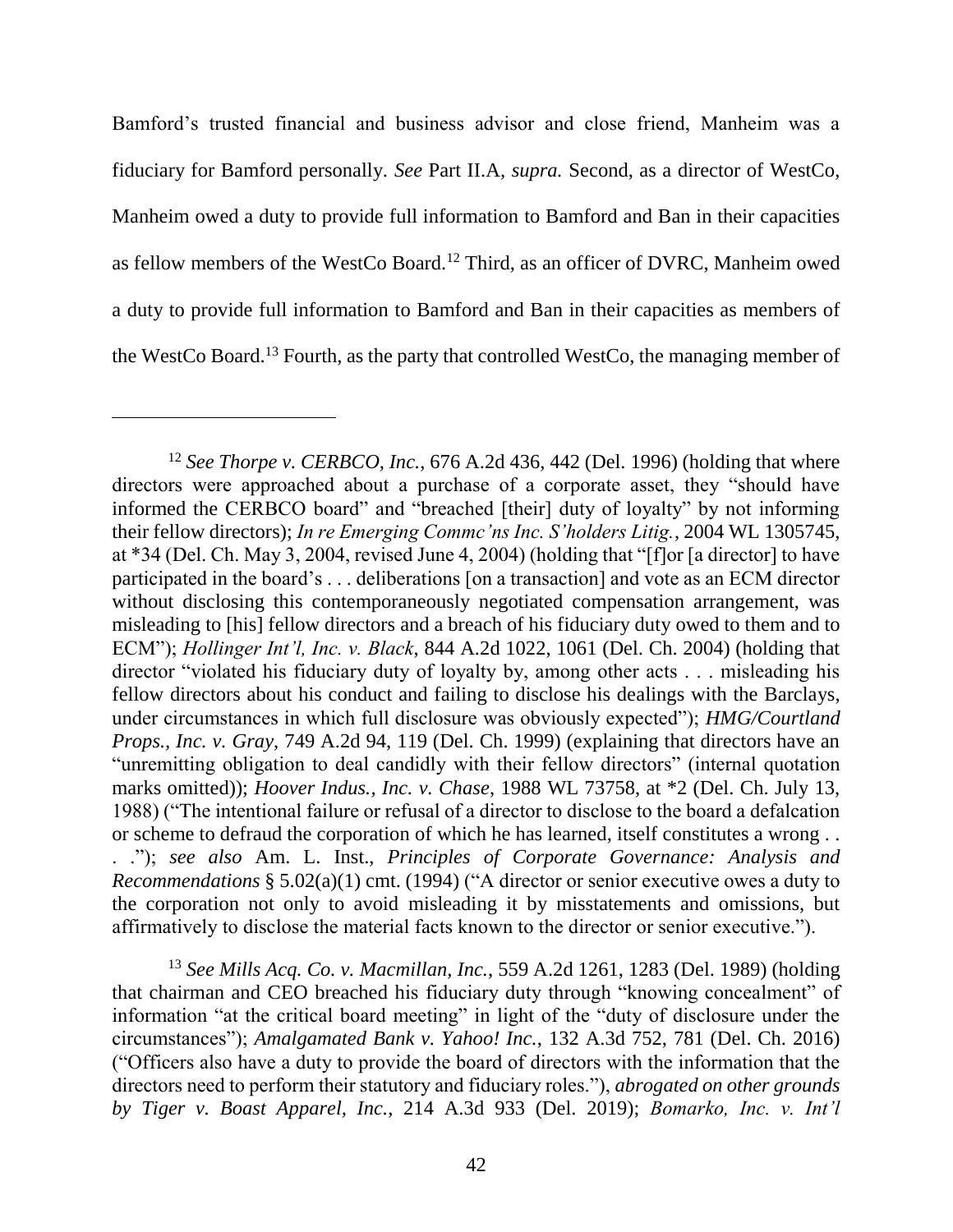DVRC, Manheim owed a fiduciary duty to Bamford and Ban as members of DVRC. *See USACafes*, 600 A.2d at 48.

The parties dispute what information Manheim had a duty to disclose. Both sides analogize to standards used for directors of a corporation where the "scope and requirements" of the duty to disclose "depend on context." *In re Wayport, Inc. Litig.*, 76 A.3d 296, 314 (Del. Ch. 2013).

The plaintiffs argue that the Reorganization was analogous to "a request for stockholder action," *i.e.* "[w]hen directors submit to the stockholders a transaction that requires stockholder approval (such as a merger, sale of assets, or charter amendment) or which requires a stockholder investment decision (such as tendering shares or making an appraisal election)." *Id.* In that setting, directors have a duty to "exercise reasonable care

*Telecharge, Inc.*, 794 A.2d 1161, 1187 (Del. Ch. 1999) (observing that corporation had a "strong claim" against Chairman and CEO for failing to disclose his interest in a transaction to the board); *see also In re Walt Disney Co. Deriv. Litig.*, 907 A.2d 693, 760 (Del. Ch. 2005) (criticizing CEO for failing to keep directors informed about hiring and termination of president), *aff'd*, 906 A.2d 27 (Del. 2006); *cf. Hampshire Gp., Ltd. v. Kuttner*, 2010 WL 2739995, at \*34 (Del. Ch. July 12, 2010) ("[W]hen a corporate officer is aware of financial misreporting that involves high-level management and that has evaded the corporation's auditors, and nonetheless certifies that he is not aware of any material weakness in the company's internal controls, he is making a false statement and failing to bring material information to the board, in breach of his duty of loyalty."); *Ryan v. Gifford*, 935 A.2d 258, 272 (Del. Ch. 2007) (holding that complaint stated claim for breach of the duty of loyalty against CFO and vice president who knew about backdating but "kept silent"). *See generally Restatement (Third) of Agency* § 8.11 (Am. L. Inst. 2006) (describing agent's duty to provide principal with facts that the agent knows); Donald C. Langevoort, *Agency Law Inside the Corporation: Problems of Candor and Knowledge*, 71 U. Cin. L.Rev. 1187, 1191–1208 (2003) (discussing duty of candor for officers under agency principles and corporate law).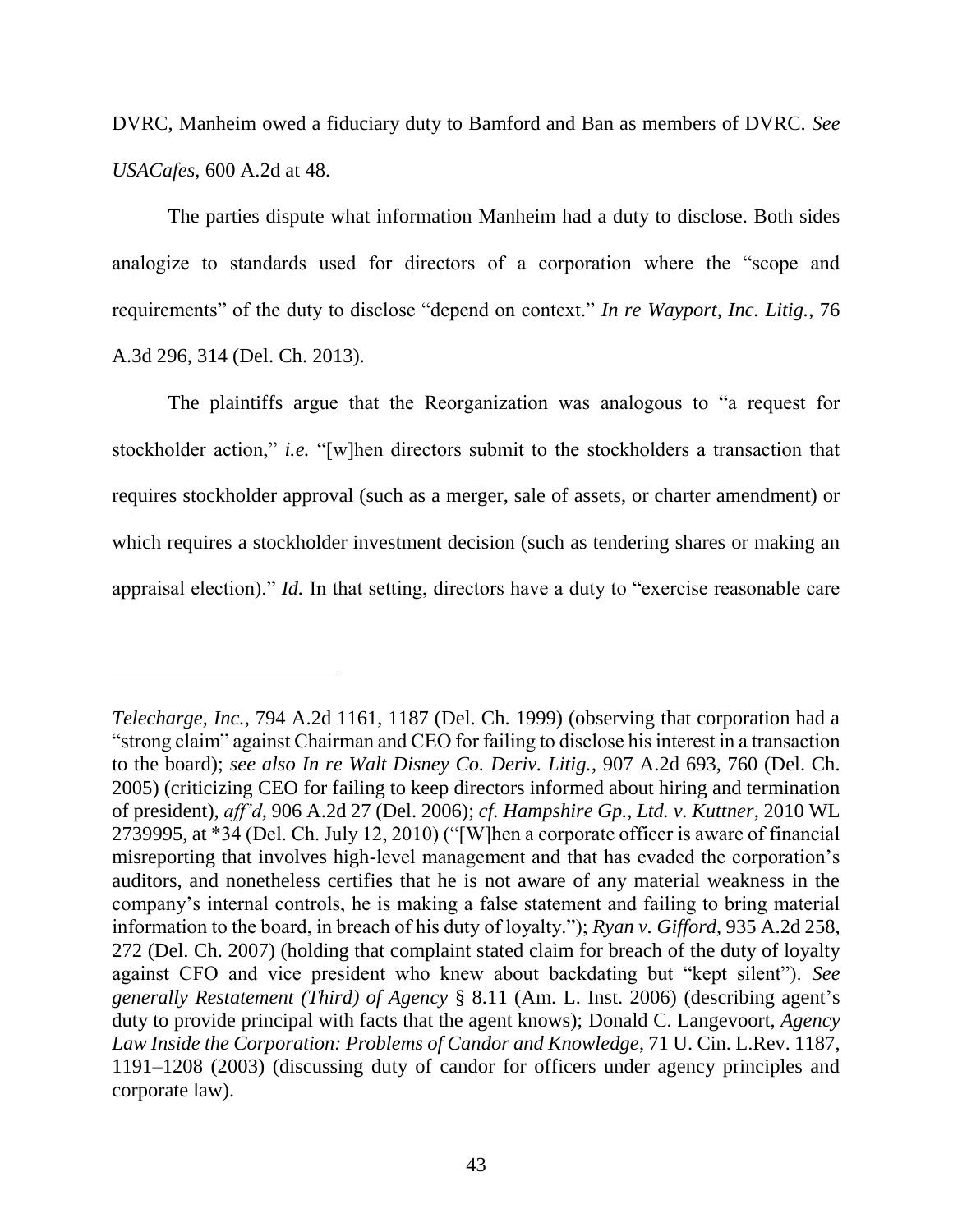to disclose all facts that are material to the stockholders' consideration of the transaction . . . ." *Id.* (internal quotation marks omitted). "An omitted fact is material if there is a substantial likelihood that a reasonable stockholder would consider it important in deciding how to vote.'" *Rosenblatt v. Getty Oil Co.*, 493 A.2d 929, 944 (Del. 1985) (quoting *TSC Indus. v. Northway*, 426 U.S. 438, 449 (1976)); *accord Morrison v. Berry*, 191 A.3d 268, 282 (Del. 2018).

Manheim argues that the Reorganization was analogous to a situation in which "a corporate fiduciary buys shares directly from or sells shares directly to an existing outside stockholder." *Wayport*, 76 A.3d at 315. In that scenario, a director has a fiduciary duty to disclose information in the context of a private stock sale "only when a director is possessed of special knowledge of future plans or secret resources and deliberately misleads a stockholder who is ignorant of them." *Lank v. Steiner*, 224 A.2d 242, 244 (Del. 1966); *see Wayport*, 76 A.3d at 315.

Given the different fiduciary capacities in which Manheim acted, it is not clear to me that a director's duty to disclose information to stockholders provides the appropriate legal analogy. But accepting the parties' framework for purposes of this decision, the Reorganization is analogous to a request for stockholder action. By asking the plaintiffs to participate in the Reorganization, Manheim asked the plaintiffs to exchange their equity interests in DVRC for equity interests in Penfold. That transaction was comparable to an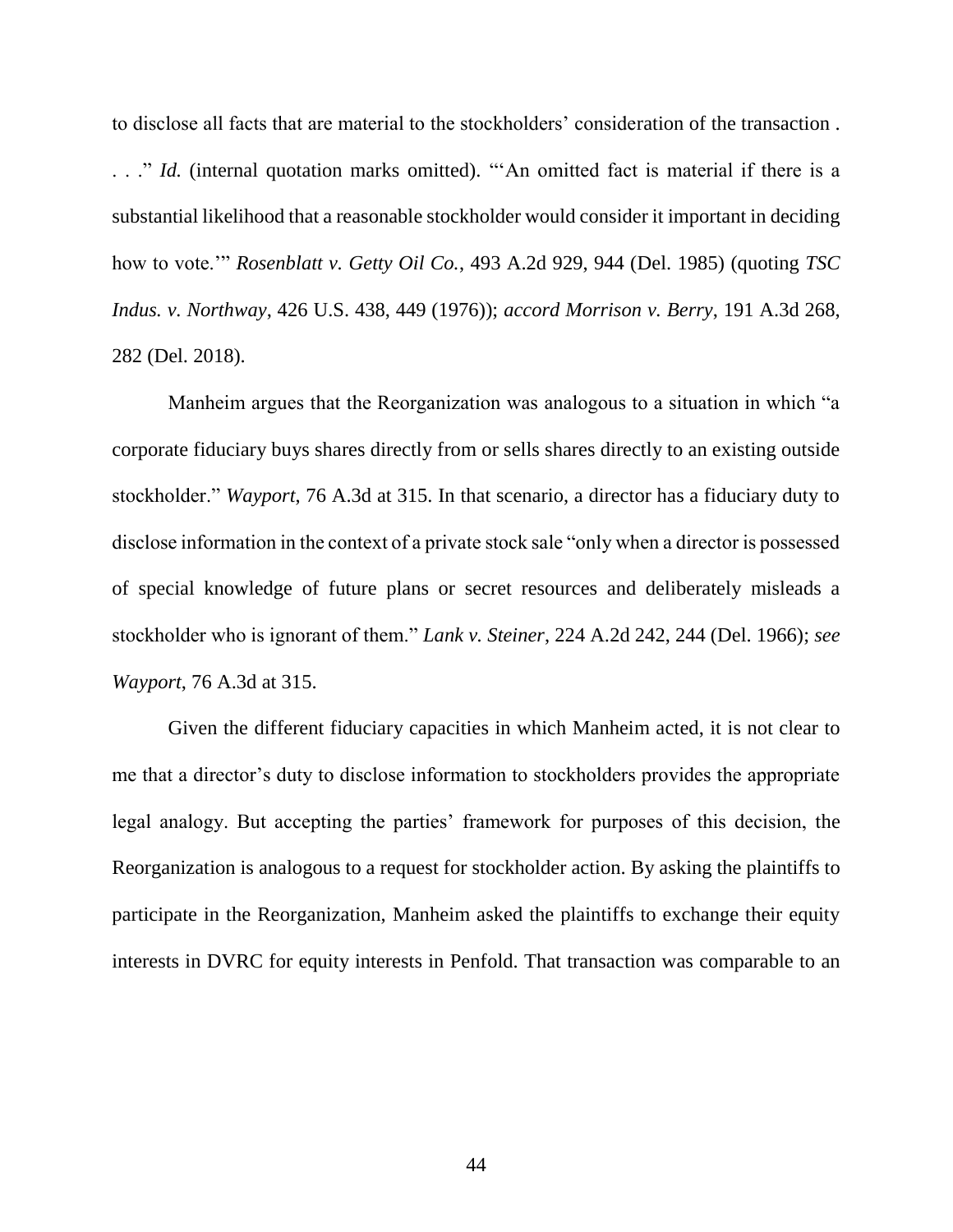exchange offer, which constitutes a request for stockholder action where the duty to disclose all material information applies.<sup>14</sup>

Under that standard, it is reasonable to infer that the governance structure of Penfold was material information. A reasonable investor in Bamford and Ban's position would have considered it important to know that Manheim would control Penfold and through it, DVRC. A reasonable investor in Bamford and Ban's position would also have considered it important to know that they would not own any of the general partnership interest in Penfold or have any influence over the identity of the general partner.<sup>15</sup>

The Reorganization is not analogous to a direct purchase of shares where the special facts doctrine would apply. Manheim did not offer to buy the plaintiffs' interests in DVRC. Had he done so, then the stark context of that scenario would have made clear to the

<sup>14</sup> *See, e.g., Gradient OC Master, Ltd. v. NBC Universal Inc.*, 930 A.2d 104, 129 (Del. Ch. 2007) (explaining that duty of disclosure applies when a board requests stockholder action, as when making a recommendation in connection with an exchange offer); *Raskin v. Birmingham Steel Corp.*, 1990 WL 193326, at \*5 (Del. Ch. Dec. 4, 1990) (explaining that "[t]he state law duty of candor arises when the board elects to or has a duty to seek shareholder action" and identifying as an example "in a tender offer or exchange offer"); *see also Pfeffer v. Redstone*, 965 A.2d 676, 685 (Del. 2009) (analyzing claim for breach of duty of disclosure in connection with exchange offer).

<sup>&</sup>lt;sup>15</sup> The defendants argue that the disclosures the plaintiffs seek would amount to selfflagellation, which Delaware law does not require. The complaint frames the omitted facts tendentiously, but the allegations boil down to a claim that Manheim failed to inform the plaintiffs about the governance structure of Penfold, including the fact that he would control the entity and that they would not have any governance rights. That is factual information that could have been disclosed in neutral terms. It did not require selfflagellation. It might not have reflected well on Manheim, but that is only because (according to the complaint) he was radically changing the governance structure of the entity in a self-interested manner and to the detriment of his business partners.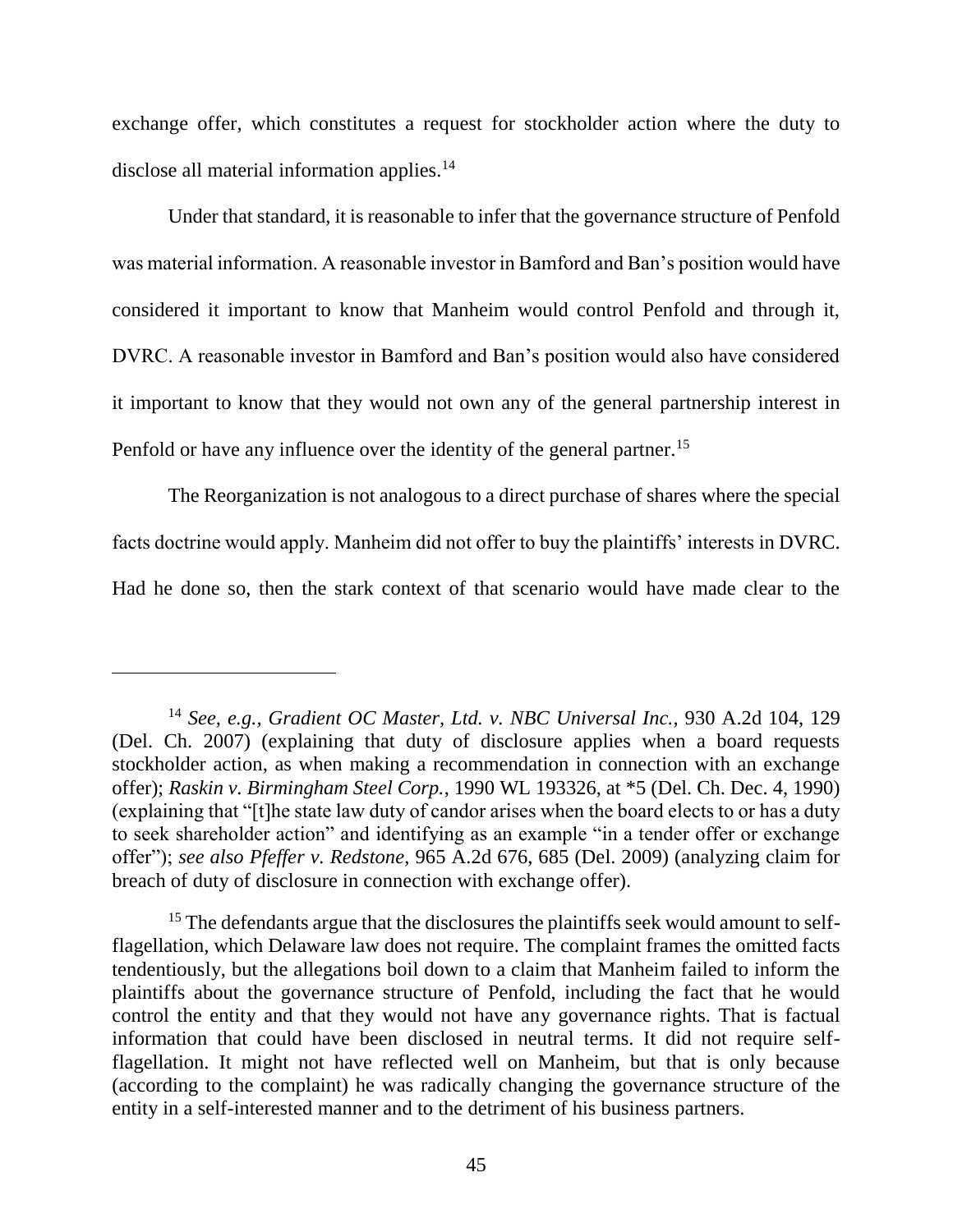plaintiffs that Manheim had shifted into an adversarial posture and was bargaining at arm's length such that they could not expect him to be acting collaboratively as their trusted business partner and long-time fiduciary. Rather than proceeding openly in that fashion, Manheim portrayed the Reorganization as a change in the form of their business relationship but not its substance. At the pleading stage, nothing about the transaction appears likely to have put the plaintiffs on notice that Manheim had shifted into an adversarial mode. Instead, the allegations of the complaint suggest that Manheim encouraged the plaintiffs' trust and took advantage of it. The special facts doctrine therefore does not apply.

Manheim also contends any disclosures about his control over Penfold were unnecessary because Penfold's certificate of limited partnership was filed publicly with the Delaware Secretary of State on March 18, 2016. *See* Dkt. 91 Ex. A. It listed ReathCo as Penfold's only general partner. *Id.* Manheim contends that "[i]t obviously is not fraud to fail to disclose material information that one's own investigation from public sources provides." *Citron v. Steego Corp.*, 1988 WL 94738, at \*7 (Del. Ch. Sept. 9, 1988).

The certificate of limited partnership did not put the plaintiffs on notice that Manheim planned to assert full control over Penfold while depriving them of any governance rights. To create a limited partnership, the certificate of formation must name a general partner. *See* 6 *Del. C.* § 17-201(a)(3). The plaintiffs thus reasonably could have inferred that Manheim named ReathCo as Penfold's general partner to facilitate the creation of the entity. Nothing about Penfold or its general partner was written in stone. After the Reorganization, which took place three months later, Manheim could have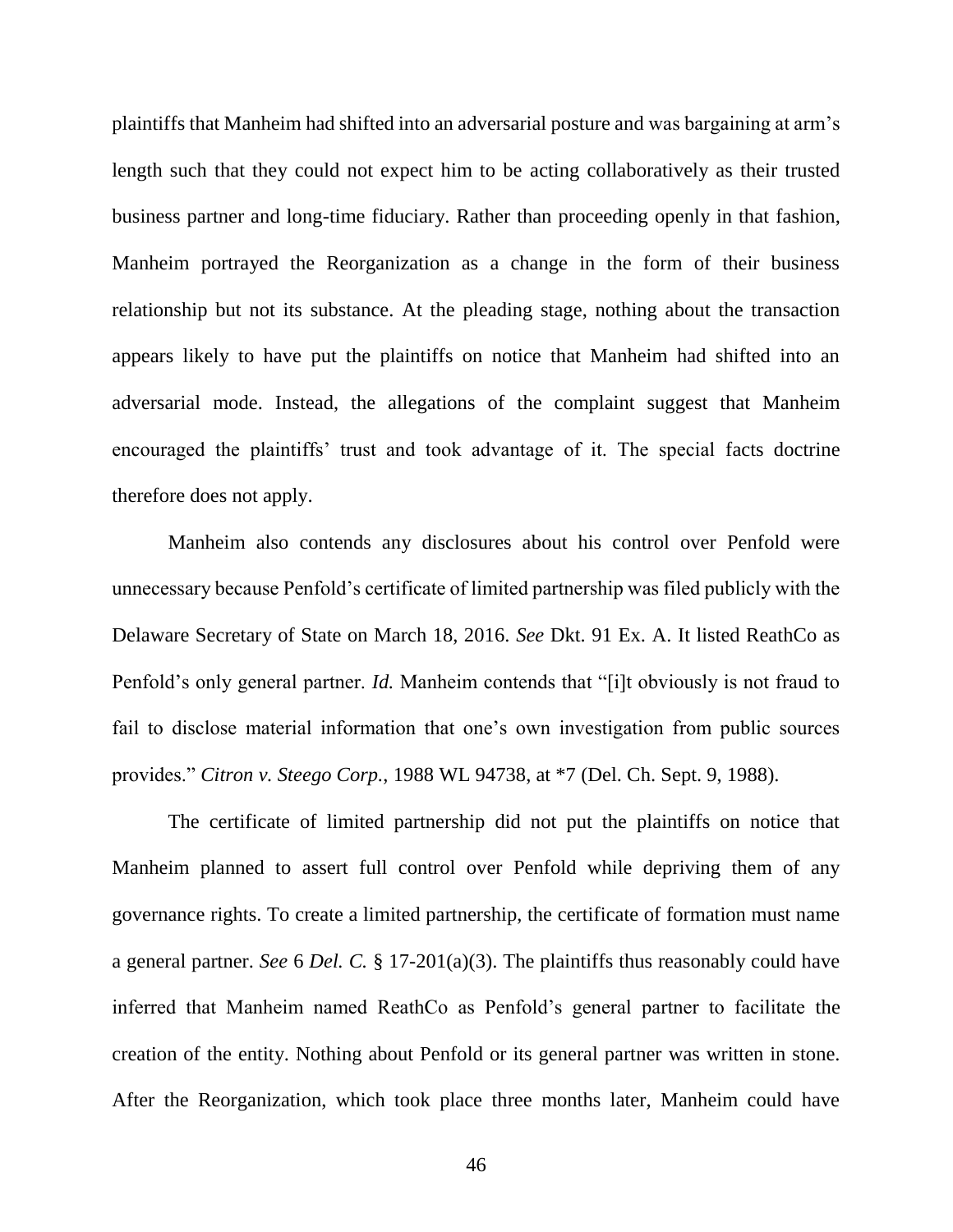fulfilled the commitments he made orally and in the Ownership Recital by issuing interests in ReathCo to the plaintiffs so that Manheim, Ban, and Bamford each owned one-third of the equity and governance rights in that entity. Or the parties could have agreed in Penfold's limited partnership agreement to replace ReathCo with a different general partner that they would own equally, or with themselves individually as general partners. *See id.* § 17- 401(b). If the identity of the general partner changed, then the parties simply would have had to file an amended certificate of formation. *See id.* § 17-202. Other possible avenues doubtless existed. What matters for present purposes is that the contents of Penfold's original certificate of formation did not pre-emptively satisfy Manheim's duty of disclosure.

Manheim also argues that the plaintiffs' duty-to-speak claims are nothing more than a re-framing of their affirmative claims for fraud and should be dismissed on that ground. *See Prairie Capital*, 132 A.3d at 52. Although there is some overlap, there are also arguable differences. In any event, the plaintiffs can plead in the alternative. *See* Ch. Ct. R. 8(a).

The plaintiffs have pled adequately that Manheim engaged in fraud by failing to disclose material facts that he was under a legal obligation to disclose. The motion to dismiss this aspect of the fraud claim is denied.

#### **5. Damages**

In his last argument for dismissal, Manheim contends that the plaintiffs failed to plead damages with particularity. Even when a plaintiff asserts a fraud claim, damages do not have to be pled with particularity. What has to be pled with particularity are "the circumstances constituting fraud or mistake." Ch. Ct. R. 9(b). Unless a complaint seeks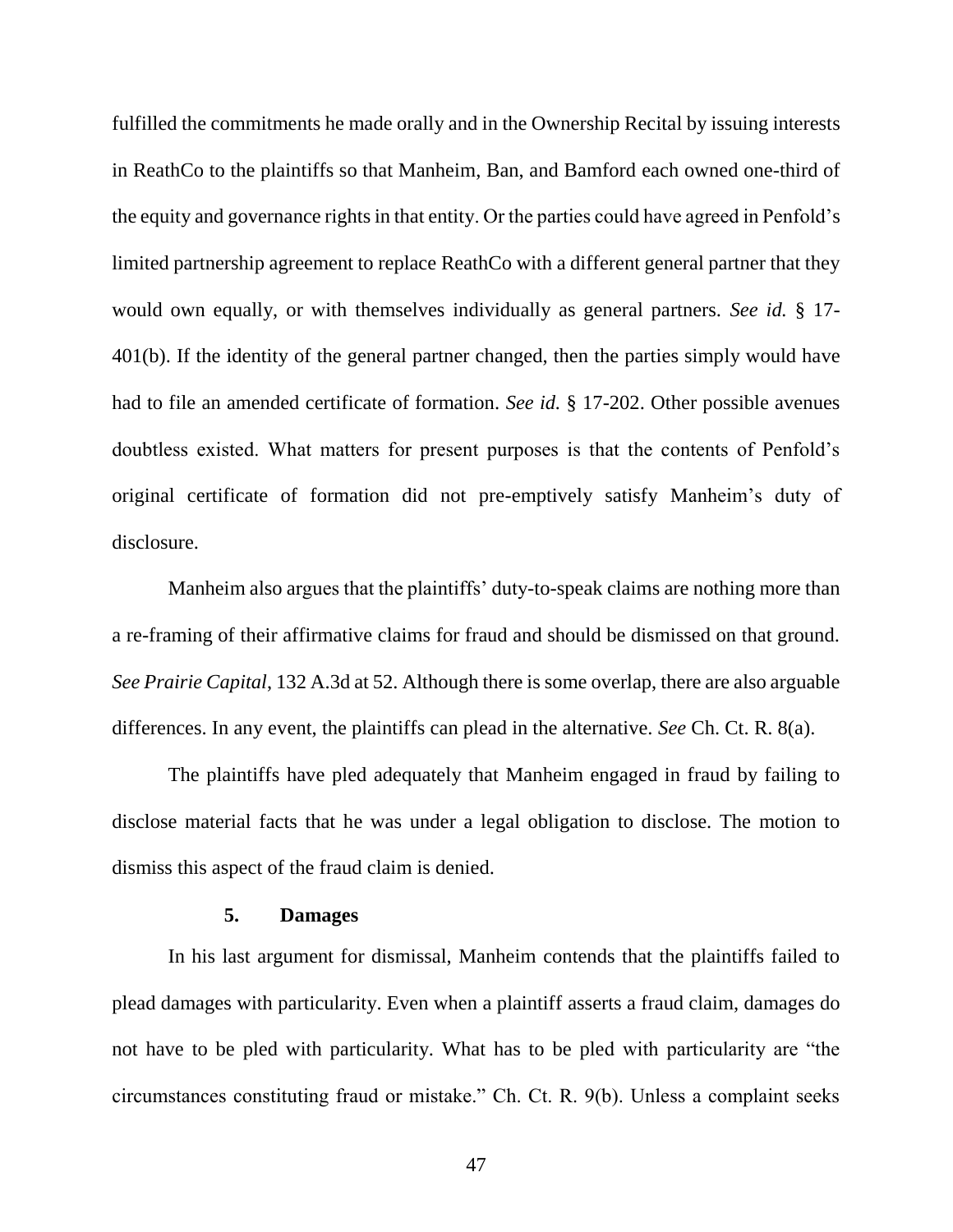special damages, damages can be pled generally. Ch. Ct. R. 9(g). A plaintiff must plead some harm, but "[p]roof of . . . damages and of their certainty need not be offered in the complaint in order to state a claim." *Anglo Am. Sec. Fund, L.P. v. S.R. Glob. Int'l Fund, L.P.*, 829 A.2d 143, 156 (Del. Ch. 2003).

The complaint adequately pleads that the plaintiffs suffered harm as a result of Manheim's fraud. Ban pleads that he lost compensation that was instead characterized as a loan, and he is now facing a claim by DVRC to recover the loan. Ban and Bamford plead that they entered into the Reorganization, thereby giving up membership interests in DVRC that they otherwise would possess today. This is sufficient.

### **6. The Plaintiffs Have Stated Claims For Common Law Fraud.**

Counts VIII and IX state claims for common law fraud. The defendants' motion to dismiss these claims is denied.

### **C. Counts XI And XII: The Plaintiffs' Personal Claims Against Manheim For Negligent Misrepresentation**

In Counts XI and XII of the complaint, Bamford and Ban restate their claims for common law fraud as claims for negligent misrepresentation. A claim for negligent misrepresentation must satisfy all of the elements of a claim for common law fraud, except that it substitutes negligence for *scienter*. Donald W. Wolfe & Michael A. Pittenger, *Corporate and Commercial Practice in the Delaware Court of Chancery* § 2.03[b][1][iii], at 2-36 to -37 (2d ed. 2019) (collecting authorities). The particularity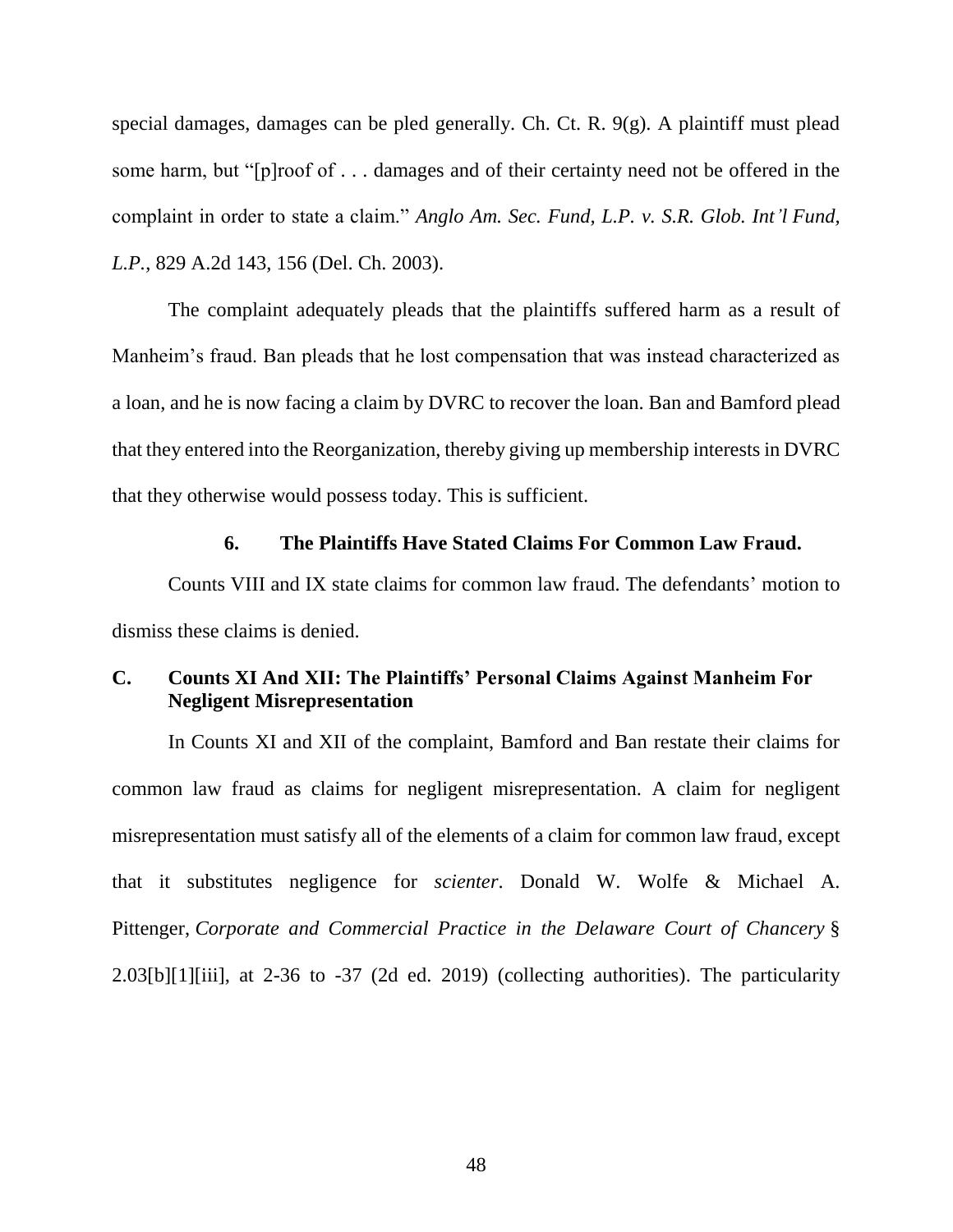requirement of Rule 9(b) applies equally to a claim for negligent misrepresentation. *See Otto Candies, LLC v. KPMG LLP*, 2019 WL 994050, at \*7 (Del. Ch. Feb. 28, 2019).

Under Delaware law, the threshold requirement for a claim of negligent misrepresentation is the existence of either "(i) a special relationship between the parties over which equity takes jurisdiction (like a fiduciary relationship) or (ii) justification for a remedy that only equity can afford." *Fortis Advisors LLC v. Dialog Semiconductor PLC*, 2015 WL 401371, at \*9 (Del. Ch. Jan. 30, 2015). This decision has explained that when speaking (or failing to speak) in connection with the Reorganization, Manheim was acting as a fiduciary. *See* Part II.B.4, *supra*. The claims for common law fraud relating to the Reorganization survived dismissal, and the element of *scienter* did not play a meaningful role in the analysis. The analysis is therefore the same for the claims for negligent misrepresentation that relate to the Reorganization. As to those claims, the motion to dismiss Counts XI and XII is denied.

The outcome is different for Ban's claim of fraud against Manheim based on his compensation. Ban did not articulate any reason to think that Manheim was acting as a fiduciary for Ban when convincing him to treat his compensation as a loan, nor is there any reason to believe that a special equitable remedy (as opposed to damages) is required to make Ban whole. Count XII is therefore dismissed to the extent it addresses Ban's compensation.

#### **D. Count VI: The Plaintiffs' Personal Claims For Conversion**

In Count VI, the plaintiffs claim that Manheim wrongfully converted the plaintiffs' membership interests in DVRC. This count states a claim on which relief can be granted.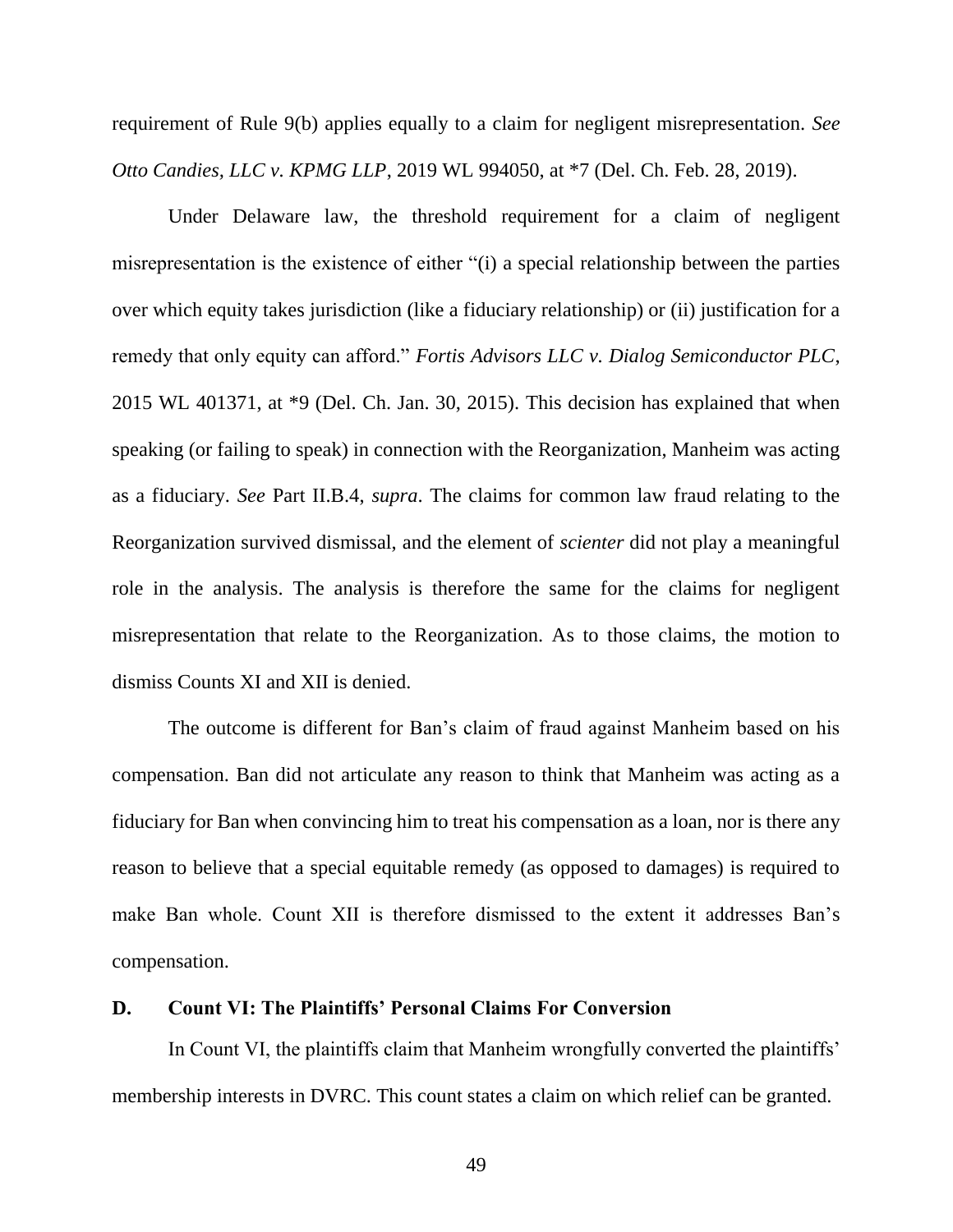Conversion is "any distinct act of dominion wrongfully exerted over the property of another, in denial of [the plaintiff's] right, or inconsistent with it." *Drug, Inc. v. Hunt*, 168 A. 87, 93 (Del. 1933); *accord Arnold v. Soc'y for Saving Bancorp, Inc.*, 678 A.2d 533, 536 (Del. 1996). The types of property that can be converted include intangible property like shares of stock.<sup>16</sup>

The defendants contend that membership interests in an LLC are different and cannot be converted. That assertion runs contrary to a prior decision of this court, which held that a defendant engaged in conversion by exercising unlawful dominion over the membership interests in an LLC. *See Perry v. Neupert*, 2019 WL 719000, at \*24–25 (Del. Ch. Feb. 15, 2019). It also runs contrary to the broader trend in the treatment of intangible property.

It was first held that the conversion of a document in which intangible rights were merged permitted recovery of damages for the appropriation of the rights so identified with it . . . . Then . . . it came to be recognized by a number of courts that the recovery was for the interference with the intangible rights themselves, and that the conversion of the document was merely the means by which this was accomplished. The final step, which a good many courts have taken, was the recognition that there may be "conversion" of such an

<sup>16</sup> *See Mastellone v. Argo Oil Corp.*, 82 A.2d 379, 382–83 (Del. 1951); *Drug*, 168 A. at 93; *cf. Payne v. Elliot*, 54 Cal. 339, 342 (Cal. 1880) ("It is, therefore, the 'shares of stock' which constitute the property which belongs to the shareholder. Otherwise, the property would be in the certificate; but the certificate is only evidence of the property; and it is not the only evidence, for a transfer on the books of the corporation, without the issuance of a certificate, vests title in the shareholder: the certificate is, therefore, but additional evidence of title, and if trover is maintainable for the certificate, there is no valid reason why it is not also maintainable for the thing itself which the certificate represents.").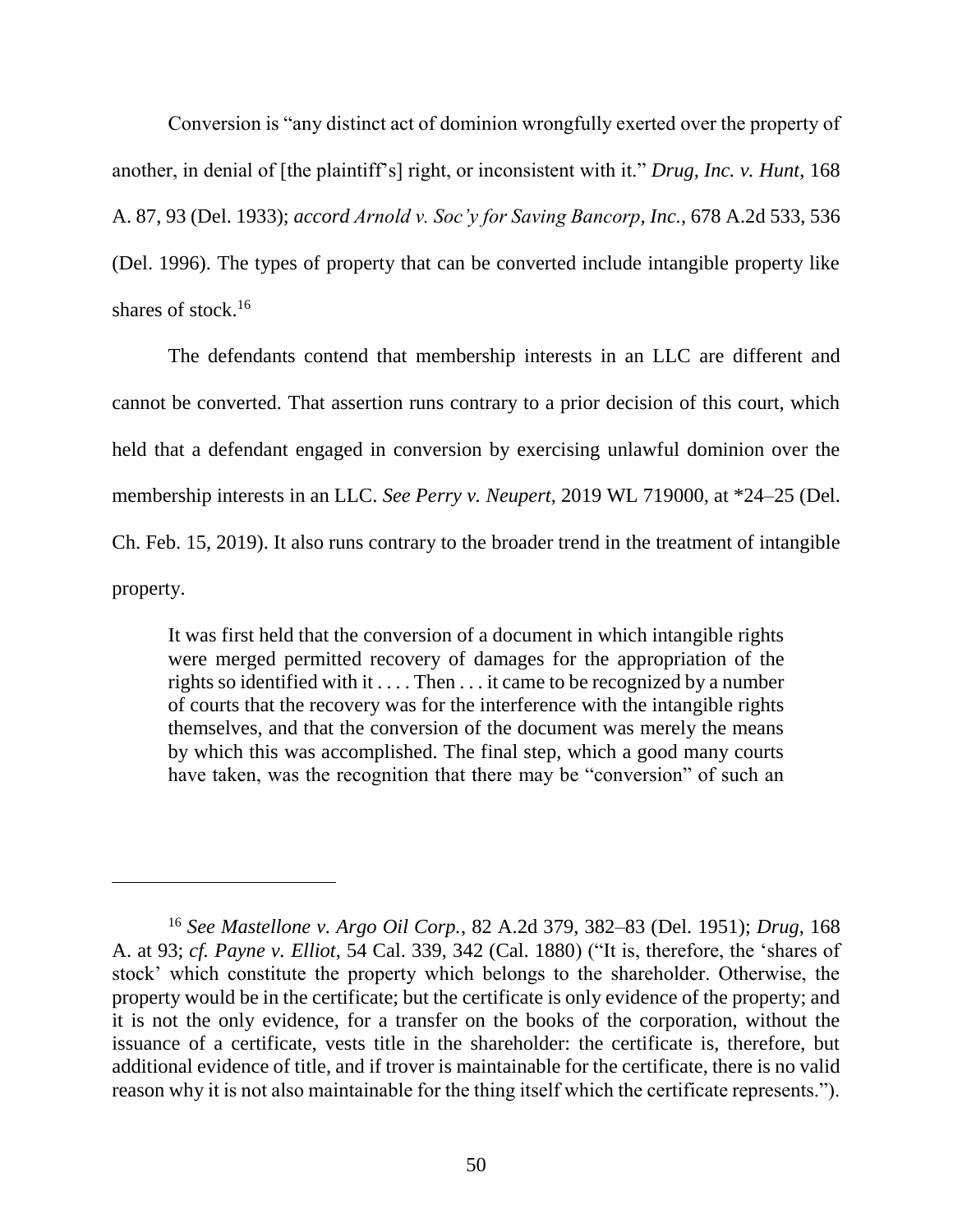intangible right, of a kind customarily identified with and merged in a document, even though the document is not itself converted.<sup>17</sup>

Today, a party engages in conversion if he "effectively prevents the exercise of intangible rights of the kind customarily merged in a document," whether or not "the document is ... . itself converted." *Restatement (Second) of Torts* § 242(2).

There is no basis for treating a share of stock in a corporation and a membership interest in an LLC differently for purposes of conversion. A share of stock represents a bundle of rights defined by the laws of the chartering state and the corporation's certificate of incorporation and bylaws. A membership interest in an LLC represents a bundle of rights defined by the laws of the chartering state, any substantive provisions in the certificate of formation (typically none), and the LLC agreement. Just as a share of stock is subject to conversion, so too is a membership interest in an LLC.

"A conversion may be committed by intentionally . . . dispossessing another of a chattel  $\ldots$  " *Id.* § 223(a). "A dispossession may be committed by intentionally  $\ldots$ obtaining possession of a chattel from another by fraud or duress . . . ." *Id.* § 221(b). "Assent to the actor's taking possession of the chattel given under such circumstances is ineffectual to constitute a consent to the taking." *Id.* cmt. d.

<sup>17</sup> *Restatement (Second) of Torts* § 242 cmt. e (Am. L. Inst. 1965); *see Carlton Invs. v. TLC Beatrice Int'l Hldgs., Inc.*, 1995 WL 694397, at \*16 (Del. Ch. Nov. 21 1995) ("Following a modern trend, Delaware courts have tentatively expanded the doctrine to encompass some intangible goods where the intangible property relations are merged into a document."); *cf. Fremont Indem. Co. v. Fremont Gen. Corp.*, 55 Cal. Rptr. 3d 621, 638 (Cal. App. Ct. 2007) (recognizing conversion of net operating loss).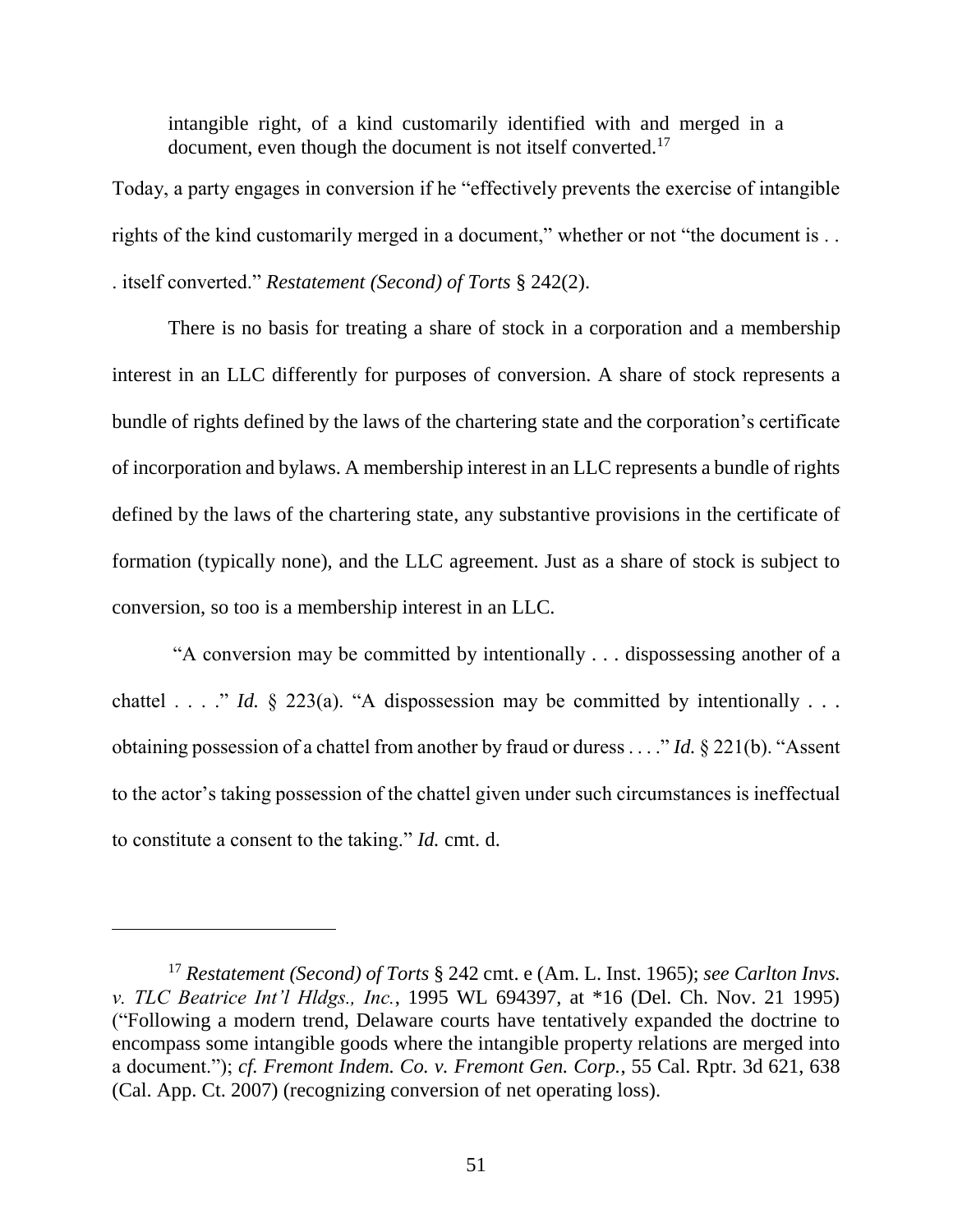The plaintiffs allege that Manheim obtained their membership interests in DVRC through fraud. As discussed above, the plaintiffs have stated claims for fraud in connection with the Reorganization. Therefore, the complaint states a claim against Manheim for conversion. The motion to dismiss as to Count VI is denied.

## **E. Count II: The Plaintiffs' Double-Derivative Claim For Breach Of Fiduciary Duty On Behalf Of DVRC**

In Count II, the plaintiffs seek on behalf of DVRC to recover from Manheim and WestCo. They contend that Manheim and WestCo breached their fiduciary duties by engaging in interested transactions and otherwise harming DVRC. Manheim and WestCo contend that the plaintiffs lack standing to assert a derivative claim on DVRC's behalf.

The standing argument turns on the implications of the Reorganization. Count II challenges conduct that occurred both before the Reorganization and after the Reorganization. The analysis differs depending on when the conduct took place.

#### **1. Conduct Before The Reorganization**

Manheim and WestCo contend that the plaintiffs lack standing to bring claims on behalf of DVRC for conduct that occurred before the Reorganization because they are no longer members of DVRC. This argument fails because the plaintiffs have doublederivative standing to assert these claims. Put differently, they can sue on behalf of Penfold to have Penfold assert these claims on behalf of DVRC.

#### **a. Penfold's Statutory Standing**

As a member of DVRC, Penfold has standing to assert claims derivatively on behalf of DVRC. Section 18-1002 of the Delaware Limited Liability Company Act (the "LLC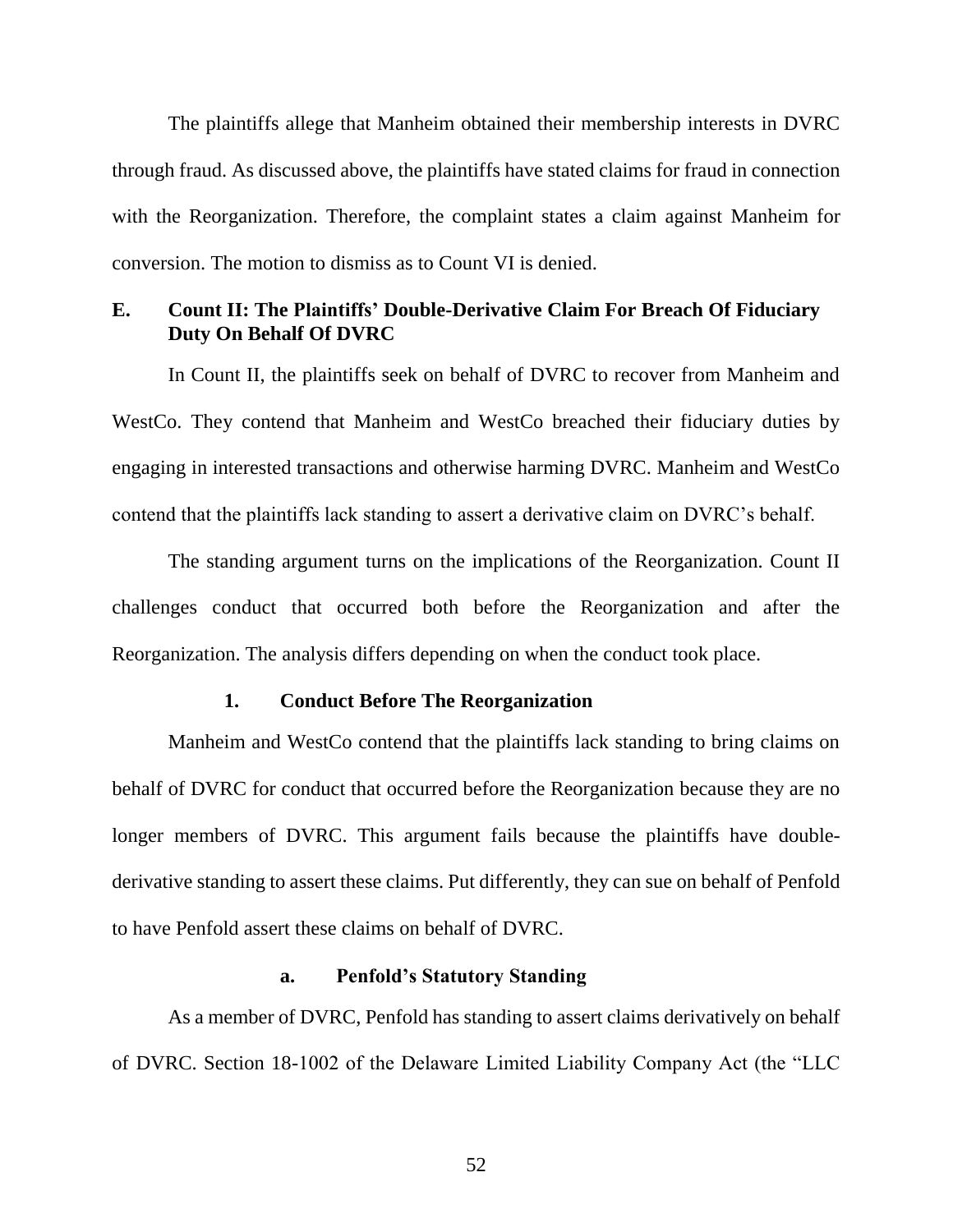Act") requires that "[i]n a derivative action, the plaintiff must be a member or an assignee of a limited liability company interest at the time of bringing the action." 6 *Del. C.* § 18- 1002. For purposes of the claims asserted in this litigation, Penfold was a member of DVRC at the time of the bringing of the action, easily satisfying the requirement.

The complexity for purposes of this case arises because of the alternative entity version of the contemporaneous ownership requirement.<sup>18</sup> Section 18-1002 states that in

 $18$  The contemporaneous ownership requirement arose as a limitation on the ability of stockholders to bring derivative actions on behalf of corporations. Delaware had long rejected the contemporaneous ownership requirement, consistent with the common law rule in a majority of jurisdictions. *See Rosenthal v. Burry Biscuit Corp.*, 60 A.2d 106, 110– 11 (Del. Ch. 1948). *See generally Activision*, 124 A.3d at 1046–49; *Quadrant I*, 102 A.3d at 177–82. In 1945, the Delaware General Assembly established the contemporaneous ownership requirement by enacting what is now Section 327 of the Delaware General Corporation Law, 8 *Del. C.* § 327, which remains the only section of the DGCL that addresses derivative actions. Commentators from the nineteen century until the present day have criticized the contemporaneous ownership requirement as illogical and inconsistent with the policy rationales that have been advanced to support it. *See, e.g.*, Robert C. Clark, *Corporate Law* § 15.4, at 651 (1986); 2 George D. Hornstein, *Corporation Law & Practice* § 712, at 195 (1959); Henry Winthrop Ballantine, *Ballantine on Corporations* § 148, at 352–53 (rev. ed. 1946); 6 Seymor D. Thompson & Joseph W. Thompson, *Commentaries on the Law of Corporations* § 4638, at 538 (3d ed. 1927); 1 Victor A. Morawetz, *The Law of Private Corporations* § 266, at 253–54 (2d ed. 1886); *see also* Note, *Corporations— Uniform Stock Transfer Act—Effect on Minnesota Law—Negotiability of Shares—Right of Subsequent Transferee to Sue*, 23 Minn. L. Rev. 484, 488 n.30 (1939) (explaining that "a subsequent transferee of shares in a corporation should be able to maintain a derivative suit" and observing that "[t]his appears to be the majority position"); Note, *Stockholder's Suit for Wrong Which Occurred Before Complainant Acquired Stock*, 68 U.S. L. Rev. 169, 169 (1934) (noting that "[i]n most of the jurisdictions in which the question has been presented, it has been held that in the absence of special circumstances a stockholder's suit may be brought by one who was not a stockholder at the time of the transaction of which he complains"); *see id.* at 172–75 (drawing on reasoning of cases to criticize contemporaneous ownership requirement). Although I respect that the General Assembly has imposed the contemporaneous ownership requirement by statute, and it therefore reflects the law of Delaware that I am bound to apply, my sympathies lie with the critics.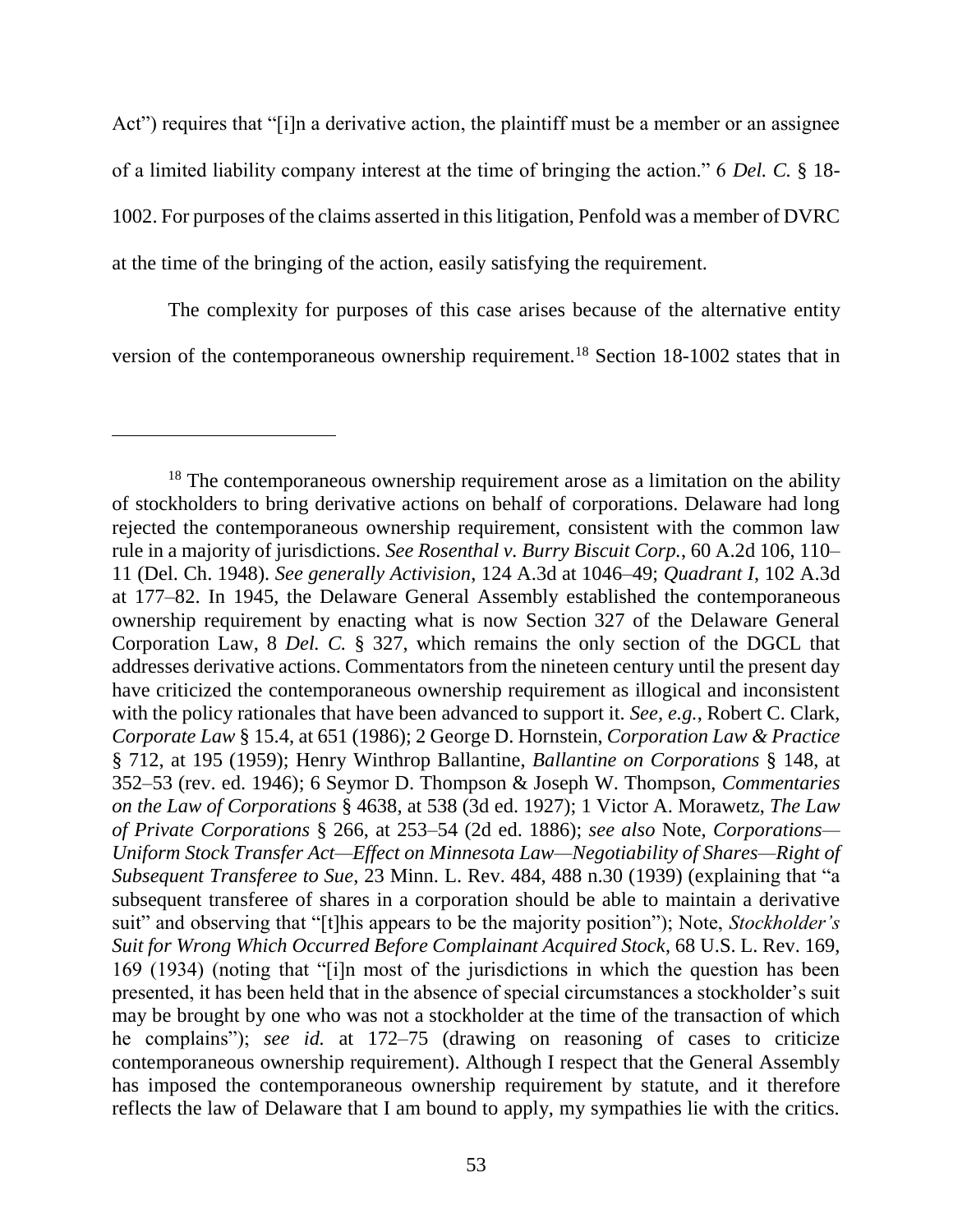addition to being a member or an assignee at the time of bringing the action, the plaintiff

must either have been a member or assignee

 $\overline{a}$ 

(1) [a]t the time of the transaction of which the plaintiff complains; or

(2) [t]he plaintiff's status as a member or an assignee of a limited liability company interest had devolved upon the plaintiff by operation of law or pursuant to the terms of the limited liability company agreement from a person who was a member or an assignee of a limited liability company interest at the time of the transaction.

6 *Del. C.* § 18-1002. The defendants observe that for conduct that predated the Reorganization, Penfold was not and could not have been a member of DVRC when the challenged transactions took place. Penfold did not exist until March 2016, and it did not become a member of DVRC until June of that year.

*See generally* J. Travis Laster, *Goodbye to the Contemporaneous Ownership Requirement*, 33 Del. J. Corp. L. 673 (2008)

A provocative article suggests that the statutory limitations on corporate derivative actions that legislatures adopted in the mid-twentieth century may have their roots in anti-Semitism. *See generally* Lawrence E. Mitchell, *Gentleman's Agreement: The Antisemitic Origins of Restrictions on Stockholder Litigation*, 36 Queen's L.J. 71 (2010). In 1944, the New York legislature adopted a suite of statutory limitations on derivative actions that included a security-for-expenses requirement and a contemporaneous ownership requirement. *See id.* at 72 & n.1. Professor Mitchell has argued that the legislation was influenced by the anti-Semitic prejudices of the predominantly non-Jewish defense bar and their reaction to the perceived prevalence with which predominantly Jewish lawyers represented plaintiffs in stockholder derivative actions challenging the corporate establishment. The New York initiative had widespread influence, as "[p]assage of the New York statute inspired a burst of heated attacks on the derivative suit as an abusive and corrupt device from supporters of business interests throughout the country." Donna I. Dennis, *Contrivance and Collusion: The Corporate Origins of Shareholder Derivative Litigation in the United States*, 67 Rutgers U. L. Rev. 1479, 1520 (2015). Delaware notably did not adopt a security-for-expenses statute, but it seems likely that the 1945 enactment of Section 327 was spurred by the New York initiative.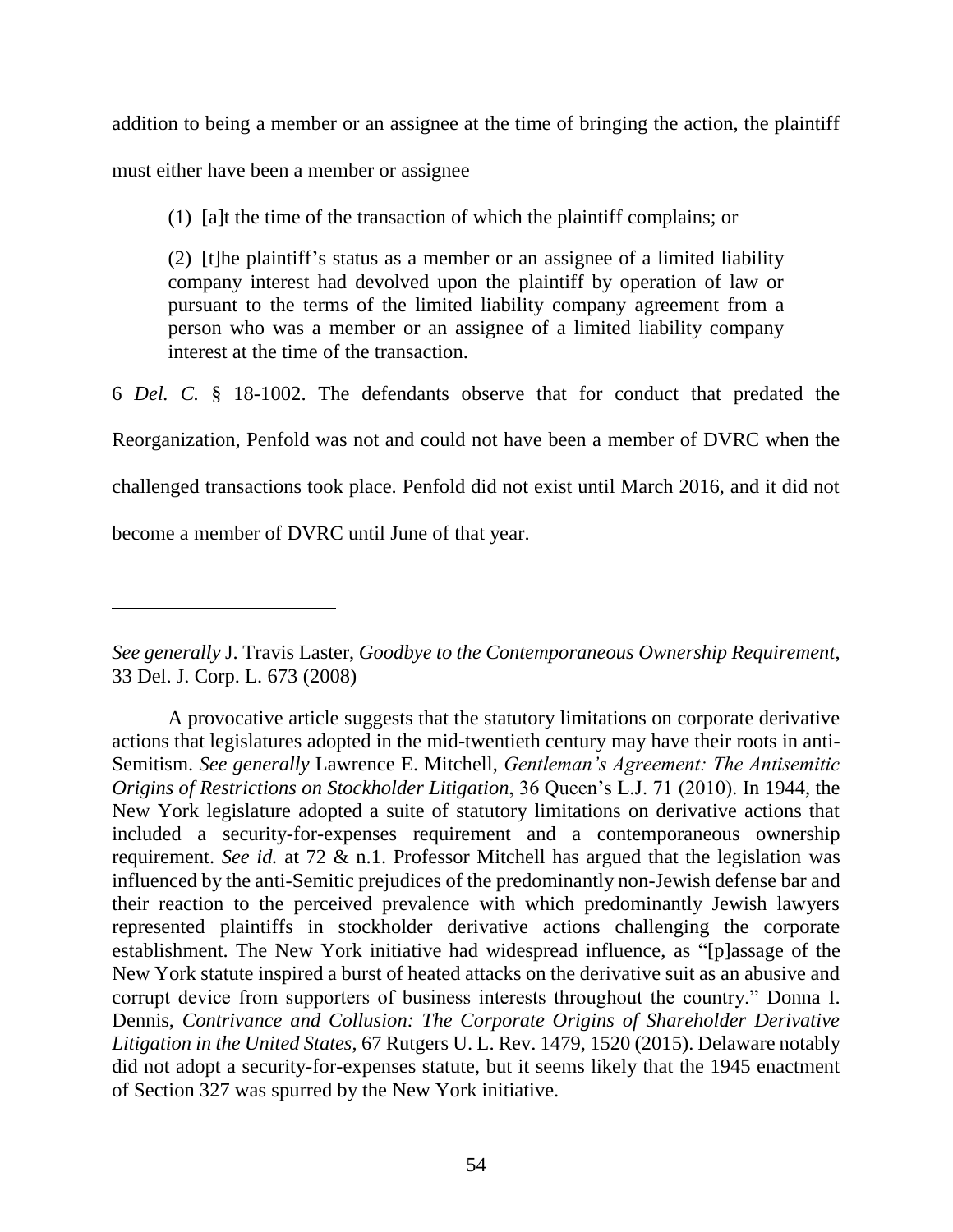Under Section 18-1002(2), however, Penfold has standing to assert derivative claims on behalf of DVRC based on conduct that predated the Reorganization because Penfold became a member of DVRC "pursuant to the terms of a limited liability company agreement from a person who was a member or an assignee of a limited liability company interest at the time of the transaction." Bamford, Ban, and Manheim were members of DVRC from 2012 until the Reorganization. They accordingly were members "at the time of" the pre-Reorganization transactions that are challenged in Count II. Penfold became a member after Bamford, Ban, and Manheim contributed their membership interests to Penfold under the Contribution Agreement, making Penfold at least an assignee of their membership interests. Manheim structured the Reorganization, so it is reasonable to infer that the contribution took place "pursuant to the terms of [DVRC's] limited liability company agreement." *See Flynn v. Bachow*, 1998 WL 671273, at \*1 (Del. Ch. Sept. 18, 1998) (interpreting analogous provision in the Delaware Limited Partnership Act as requiring plaintiff to have "acquired a partnership interest from a person who was a partner at the time of the transaction"); Martin I. Lubaroff et al., *Lubaroff & Altman on Delaware Limited Partnerships* § 10.02, at 10-18 (2d ed. 2020) (same). Penfold thus has standing to assert derivative claims on behalf of DVRC.

"'Any claim belonging to the [entity] may, in appropriate circumstances, be asserted in a derivative action,' including claims that do—and claims that do not—involve [entity]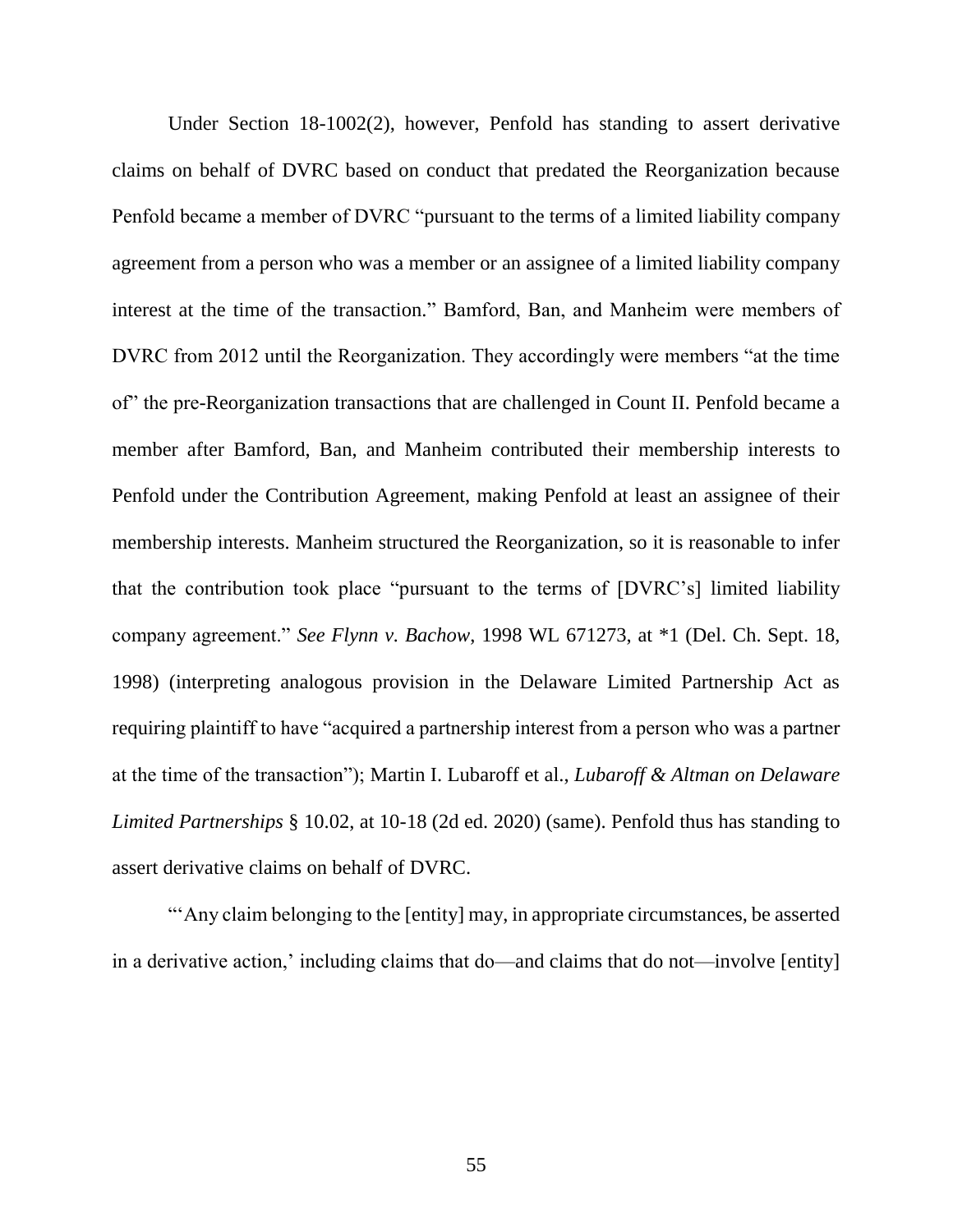mismanagement or breach of fiduciary duty."<sup>19</sup> One of the claims belonging to Penfold is its right to sue derivatively on behalf of DVRC. A party that has standing to sue derivatively on behalf of Penfold in turn has standing to cause Penfold to assert derivative claims on behalf of DVRC.

## **b. The Plaintiffs' Statutory Standing**

To be able to sue derivatively on behalf of Penfold, Ban and Bamford must meet

the requirements of Section 17-1002 of the LP Act. Those requirements track Section 18-

1002 of the LLC Act and state:

 $\overline{a}$ 

In a derivative action, the plaintiff must be a partner or an assignee of a partnership interest at the time of bringing the action and:

(1) At the time of the transaction of which the plaintiff complains; or

(2) The plaintiff's status as a partner or an assignee of a partnership interest had devolved upon the plaintiff by operation of law or pursuant to the terms of the partnership agreement from a person who was a partner or an assignee of a partnership interest at the time of the transaction.

6 *Del. C.* § 17-1002. Like Penfold, Bamford and Ban were partners "at the time of bringing

the action." The debate surrounds the second requirement, which necessitates that they

either (i) have been partners "[a]t the time of the transaction of which the plaintiff

<sup>19</sup> 3 Stephen A. Radin, *The Business Judgment Rule* 3612 (6th ed. 2009) (quoting *Midland Food Servs., LLC v. Castle Hill Hldgs. V, LLC*, 792 A.2d 920, 931 (Del. Ch. 1999)); *accord* 1 R. Franklin Balotti & Jesse A. Finkelstein, *Delaware Law of Corporations & Business Organizations* § 13.10, at 13-26 (3d ed. 2020) (explaining that a derivative action can be used to assert any "corporate right that the corporation has refused for one reason or another to assert"); *see Urdan*, 2019 WL 3891720, at \*8–11 (discussing historical development of derivative actions).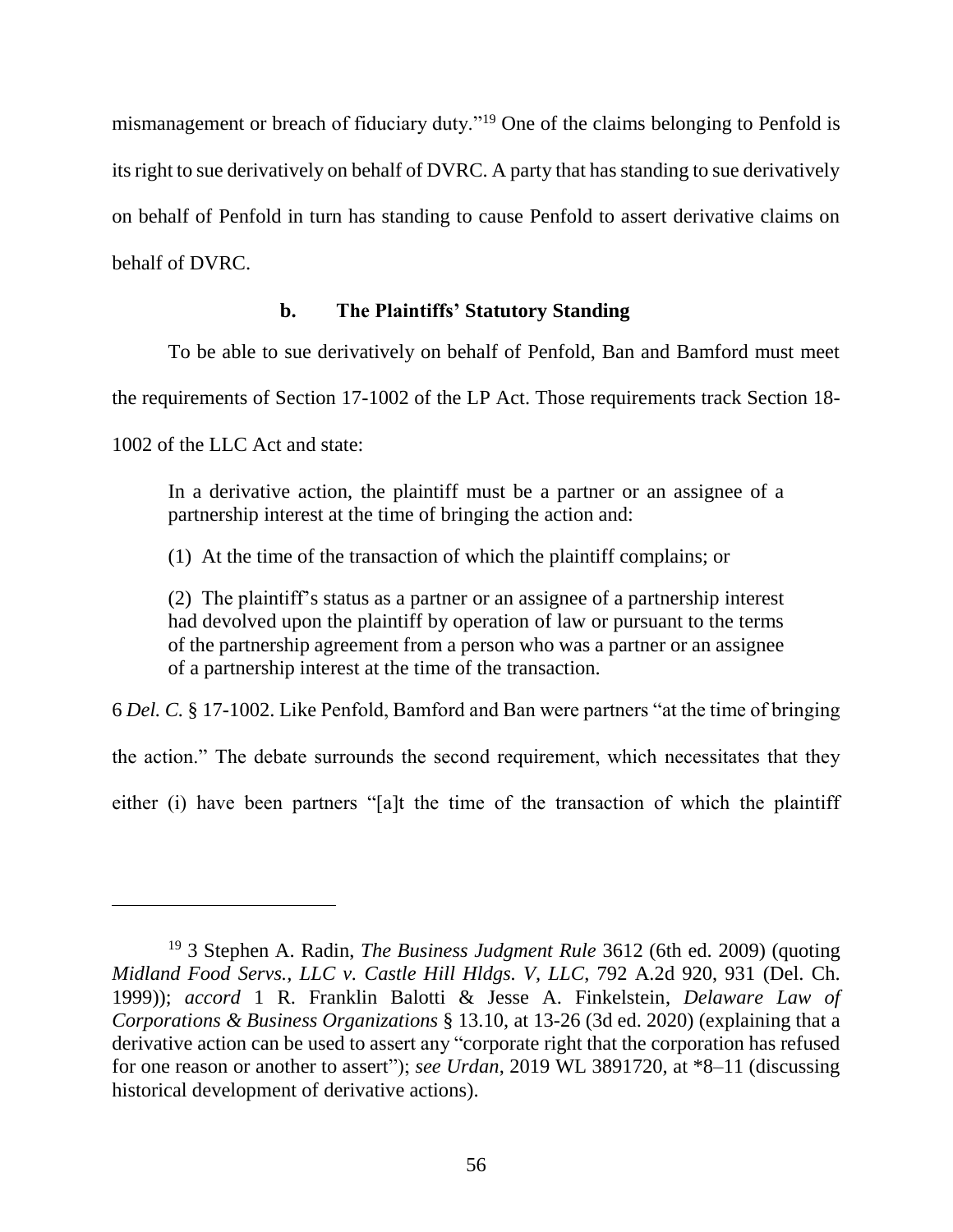complains" or (ii) have received their interest "by operation of law" or "pursuant to the terms of the partnership agreement" from "a person who was."

The Delaware Supreme Court has held that when an investor in a parent entity seeks to litigate derivative claims on behalf of its subsidiary, and when an intervening transaction and the strict operation of the contemporaneous ownership requirement would cut off the ability of parent investors to sue, then the wrong for purposes of analyzing the contemporaneous ownership requirement at the parent-entity level is the failure of the parent to cause the subsidiary to assert its claims. *See Lambrecht v. O'Neal*, 3 A.3d 277, 283 (Del. 2010). In that setting, the analysis does not require comparing when the investor in the parent entity acquired its interest with when the subsidiary's claim arose. *Id.*

The *Lambrecht* decision addressed the ability of a stockholder of a parent corporation to assert double-derivative claims on behalf of the parent corporation's wholly owned subsidiary. The subsidiary's claims indisputably arose before the stockholder acquired its shares in the parent corporation, so if the contemporaneous ownership requirement required measuring the subsidiary's claims against the point when the parent stockholder acquired its shares, then the parent stockholder would not have had standing. The Delaware Supreme Court nevertheless held that the stockholder could sue derivatively to cause the parent entity to assert its subsidiary's claim, reasoning that "[o]therwise there would be no procedural vehicle to remedy the claimed wrongdoing in cases where the parent company board's decision not to enforce the subsidiary's claim is unprotected by the business judgment rule." *Id.* The Delaware Supreme Court thus evaluated the parent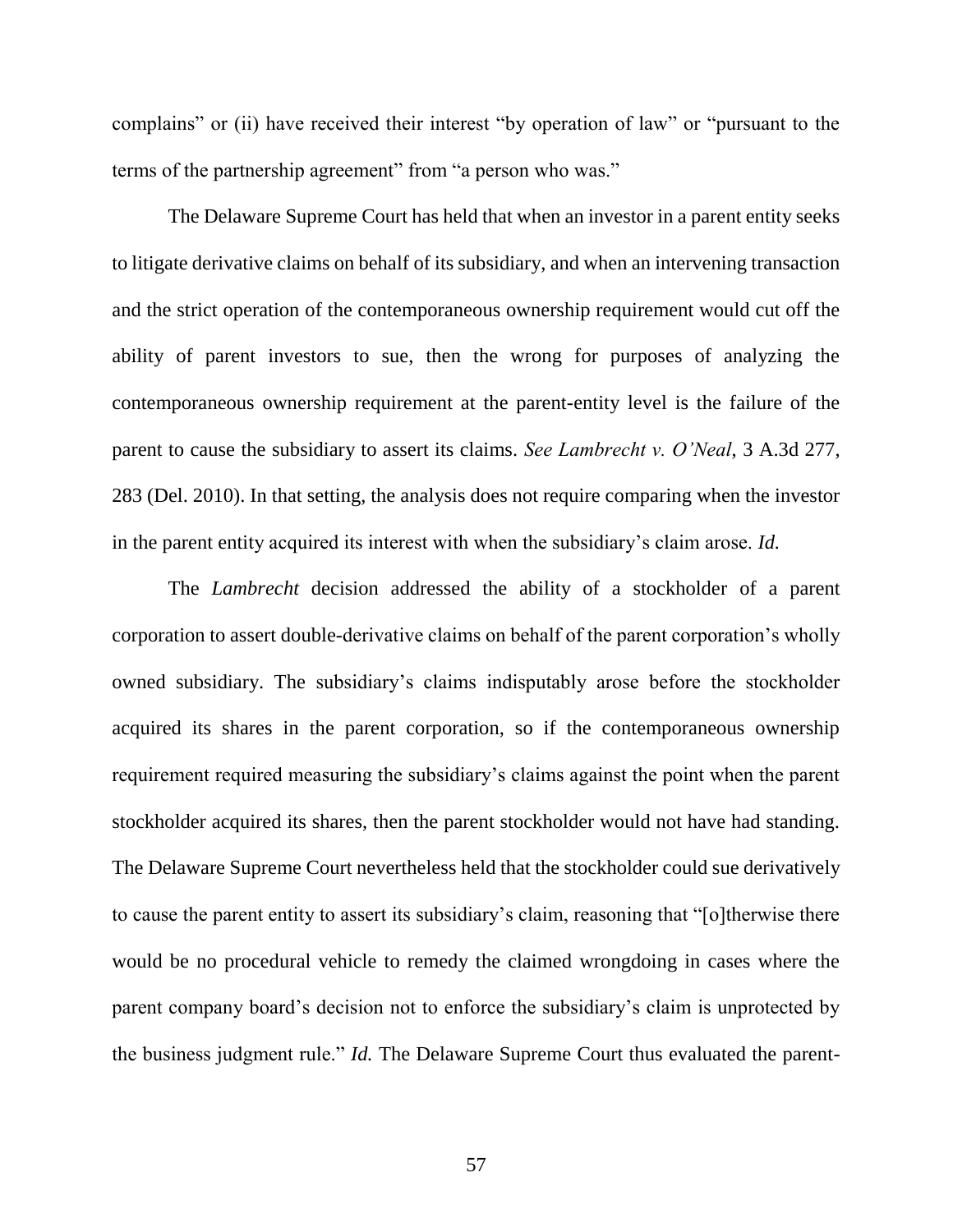level wrong as the parent's failure (or inability) to cause the subsidiary to assert the claim. *See id.*

The prerequisites for the rule in *Lambrecht* apply in this case. Bamford, Ban, and Manheim are the only human beings with equity interests in Penfold. Manheim will not sue himself, nor will he cause ReathCo (which he controls) to bring suit. As a result, if Bamford and Ban lack standing to sue, then there will be "no procedural vehicle to remedy the claimed wrongdoing." *Id.*<sup>20</sup>

The Delaware Supreme Court's decision in *Lambrecht* was ultimately a pragmatic and policy-driven decision that took a realistic and practical approach to double-derivative actions. *See Hamilton P'rs v. Englard*, 11 A.3d 1180, 1205 (Del. Ch. 2010). It is thus worth noting that just as the principal policy rationale from *Lambrecht* applies fully in this case

<sup>&</sup>lt;sup>20</sup> The defendants have not meaningfully attempted to invoke Rule  $23.1$ , implicitly recognizing that making demand on Manheim and ReathCo would have been futile. In a single sentence in their reply brief, the defendants asserted that "though the Complaint alleges in broad strokes that 'Manheim, [WestCo] and [ReathCo] are incapable of making an independent and disinterested decision to investigate the allegations contained herein,' there are no allegations setting forth DVRC's or [WestCo's] governance structures or why it would be futile to make a demand on Penfold to demand that DVRC's managing member brings Counts II and V on behalf of DVRC." Dkt. 133 at 4 (citation omitted). To the contrary, the complaint pleads facts supporting a reasonable inference that Manheim controls ReathCo and WestCo, making demand futile.

In another by-the-way argument in their reply brief, the defendants objected to the plaintiffs' ability to sue derivatively because the "[p]laintiffs have not filed an affidavit in accordance with Rule 23.1(b) in their capacity as a representative plaintiff on behalf of DVRC (or Penfold)." Dkt. 133 at 4 n.4. The plaintiffs have leave to cure this procedural oversight. If they fail to do so, then the defendants can renew their motion for dismissal on that basis.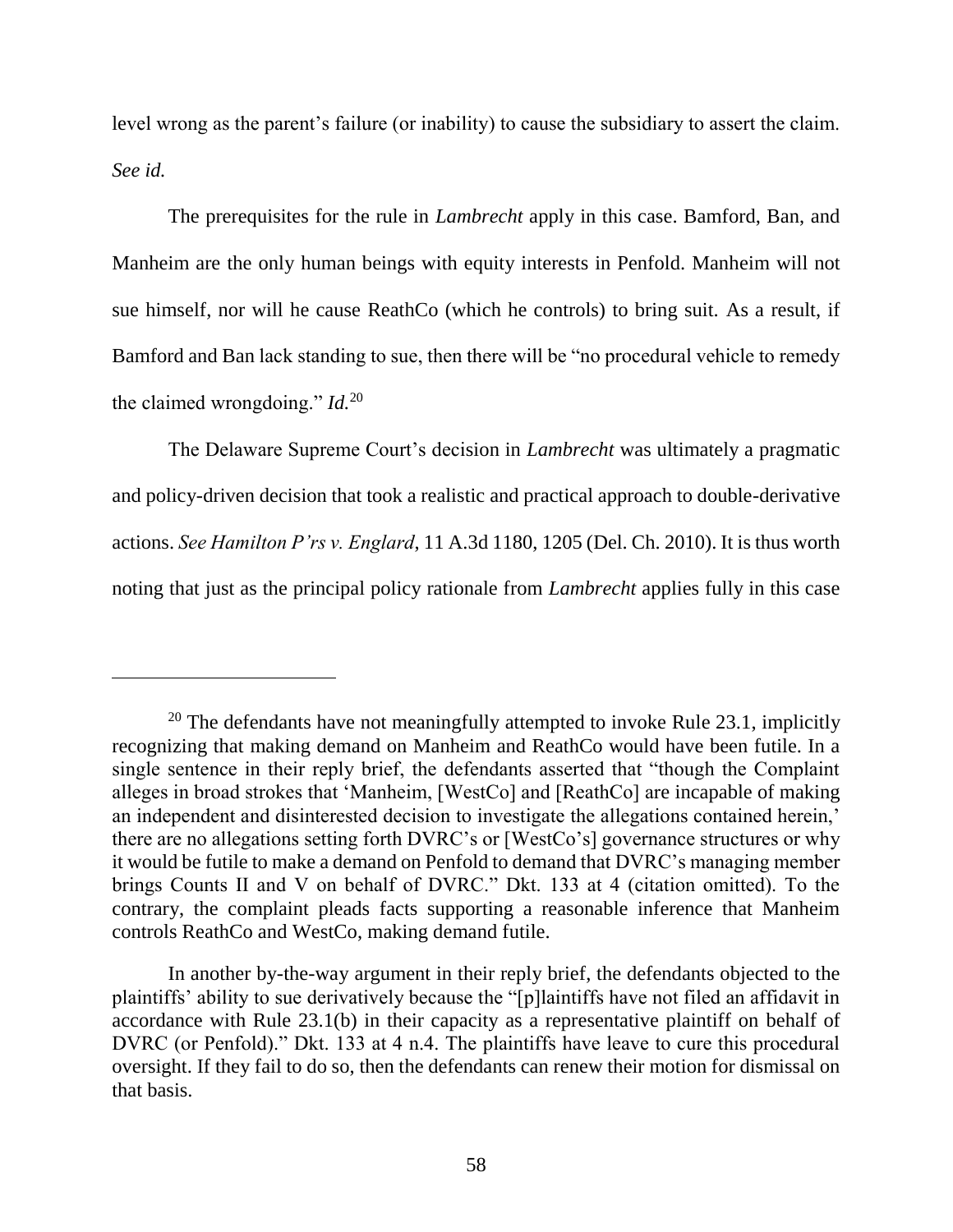(otherwise no one could sue), it is equally true that none of the policy reasons that have been cited traditionally to support the contemporaneous ownership requirement apply on these facts. Delaware courts have most often asserted that the contemporaneous ownership requirement exists to "'to prevent what has been considered an evil, namely the purchasing of shares in order to maintain a derivative action designed to attack a transaction which occurred prior to the purchase of the stock.'" *Schoon v. Smith*, 953 A.2d 196, 203 (Del. 2008) (quoting *Burry Biscuit*, 60 A.2d at 111). That concern does not apply here. Ban and Bamford owned 60% of the equity in DVRC before the Reorganization and could sue derivatively for any wrongs. After the Reorganization, they still beneficially own 60% of the equity in DVRC, yet the defendants say they cannot sue derivatively for any wrongs. They have not bought into a lawsuit.

The more recent justification for the contemporaneous ownership requirement that Delaware courts have offered is the goal of preventing "strike suits." *See* Laster, *supra*, at 688–91. This case is not a strike suit. It attacks self-dealing conduct by Manheim and entities that he controls. Not surprisingly, the defendants have not made any meaningful effort to dismiss the claims on the merits.

Under the statutory provisions of the LP Act and the principles articulated in *Lambrecht*, Ban and Bamford have standing to sue derivatively on behalf of Penfold to cause it to assert the claims that it can bring derivatively on behalf of DVRC. The plaintiffs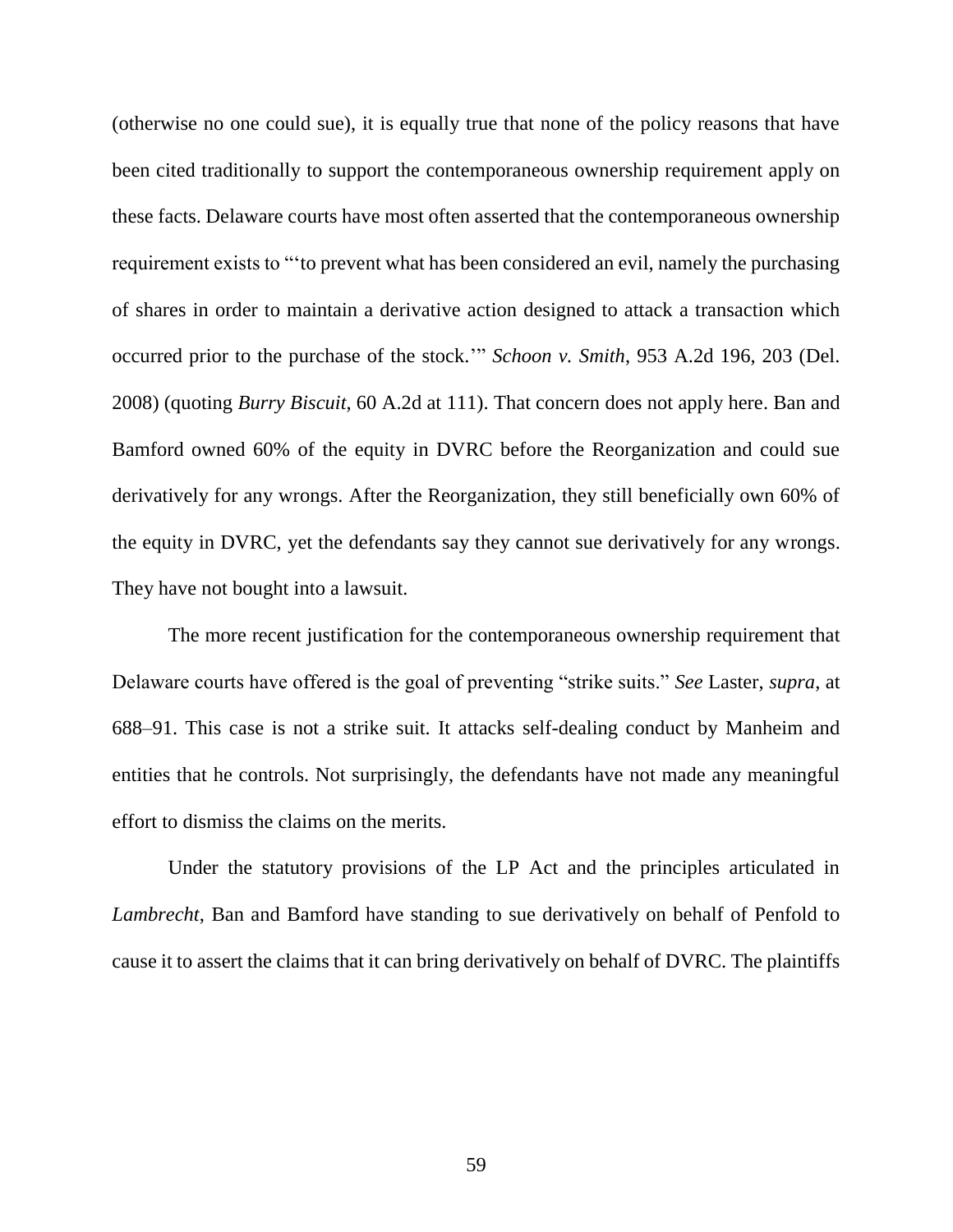thus have standing to assert double-derivative claims for misconduct that preceded the Reorganization.<sup>21</sup>

#### **c. Double-Derivative Actions For Alternative Entities**

In a Hail Mary argument, Manheim and WestCo posit that Delaware law does not recognize double-derivative actions in the alternative entity space. There is no authority to support that counter-intuitive proposition. Instead, this court has held that an investor in an entity that was a member of an LLC could assert a double-derivative claim on behalf of the LLC. *See Reid v. Siniscalchi*, 2014 WL 6589342, at \*13 (Del. Ch. 2014). The United States District Court for the Southern District of New York similarly concluded that an investor in an entity that was a limited partner in a Delaware limited partnership could assert a double-derivative claim on behalf of the limited partnership. *See Yale M. Fishman 1998 Ins. Trust v. Phila. Fin. Life Assurance Co*., 2016 WL 2347921, at \*4 (S.D.N.Y. May 3, 2016). The leading treatise on the LLC Act does not suggest any limitation on doublederivative claims and cites *Reid* with approval. *See* Robert L. Symonds, Jr. & Matthew J. O'Toole, *Symonds & O'Toole on Delaware Limited Liability Companies* §§ 5.19[D], 9.09 & n.303 (2d ed. & Supp. 2019). Another treatise notes that Delaware "recognizes double

<sup>&</sup>lt;sup>21</sup> *Lambrecht* involved a wholly owned subsidiary, and the Delaware Supreme Court has cautioned that it has never ruled on whether a plaintiff has double-derivative standing when the parent entity does not own 100% of the subsidiary. *See Lambrecht*, 3 A.2d at 283 n.14. In this case, Penfold owns 90% of the membership interests in DVRC, making this issue potentially pertinent. The parties, however, did not raise it, so this decision does not address it.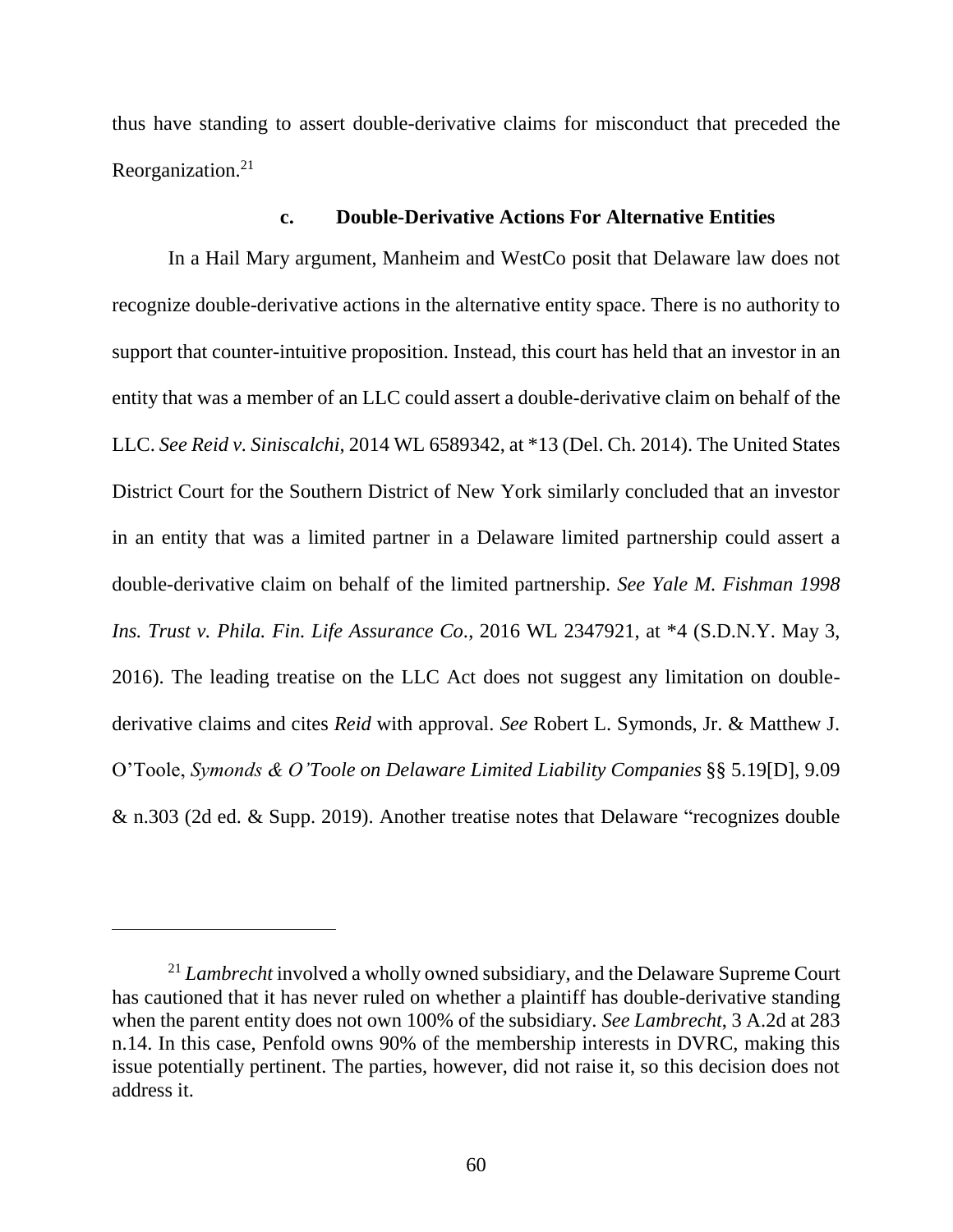derivative actions involving limited partnerships." 2 [William E. Knepper & Dan A. Bailey,](https://advance.lexis.com/api/document/collection/analytical-materials/id/540X-C190-R03M-R2BR-00000-00?cite=2%20Liability%20of%20Corporate%20Officers%20and%20Directors%20%C2%A7%2018.01&context=1000516) *[Liability of Corporate Officers and Directors](https://advance.lexis.com/api/document/collection/analytical-materials/id/540X-C190-R03M-R2BR-00000-00?cite=2%20Liability%20of%20Corporate%20Officers%20and%20Directors%20%C2%A7%2018.01&context=1000516)* § 18.01 n.46 (8th ed. 2019).

The foundation (and sole support) for the defendants' argument against doublederivative actions in the alternative entity space is *CML V, LLC v. Bax*, 28 A.3d 1037 (Del. 2011), a decision that did not address double-derivative actions. *Bax* addressed whether a creditor of an insolvent LLC had standing to assert a derivative claim. *Id.* at 1041. Reading Section 18-1002 narrowly, the high court held that a creditor of an insolvent LLC was neither a member nor an assignee and therefore lacked standing to sue. *Id.* The *Bax* decision has no implications for the current case, where the double-derivative claim satisfies the statutory requirements of both Section 18-1002 of the LLC Act and Section 17-1002 of the LP Act.

The defendants further argue that the plaintiffs cannot invoke double-derivative standing because their complaint did not articulate that legal theory. "So long as claimant alleges facts in his description of a series of events from which [a claim] may reasonably be inferred and makes a specific claim for the relief he hopes to obtain, he need not announce with any greater particularity the precise legal theory he is using." *Michaelson v. Duncan*, 407 A.2d 211, 217 (Del. 1979). In this case, the complaint alleges that the plaintiffs are limited partners of Penfold and that Penfold holds a membership interest in DVRC. From those allegations, it may reasonably be inferred that the plaintiffs have double-derivative standing.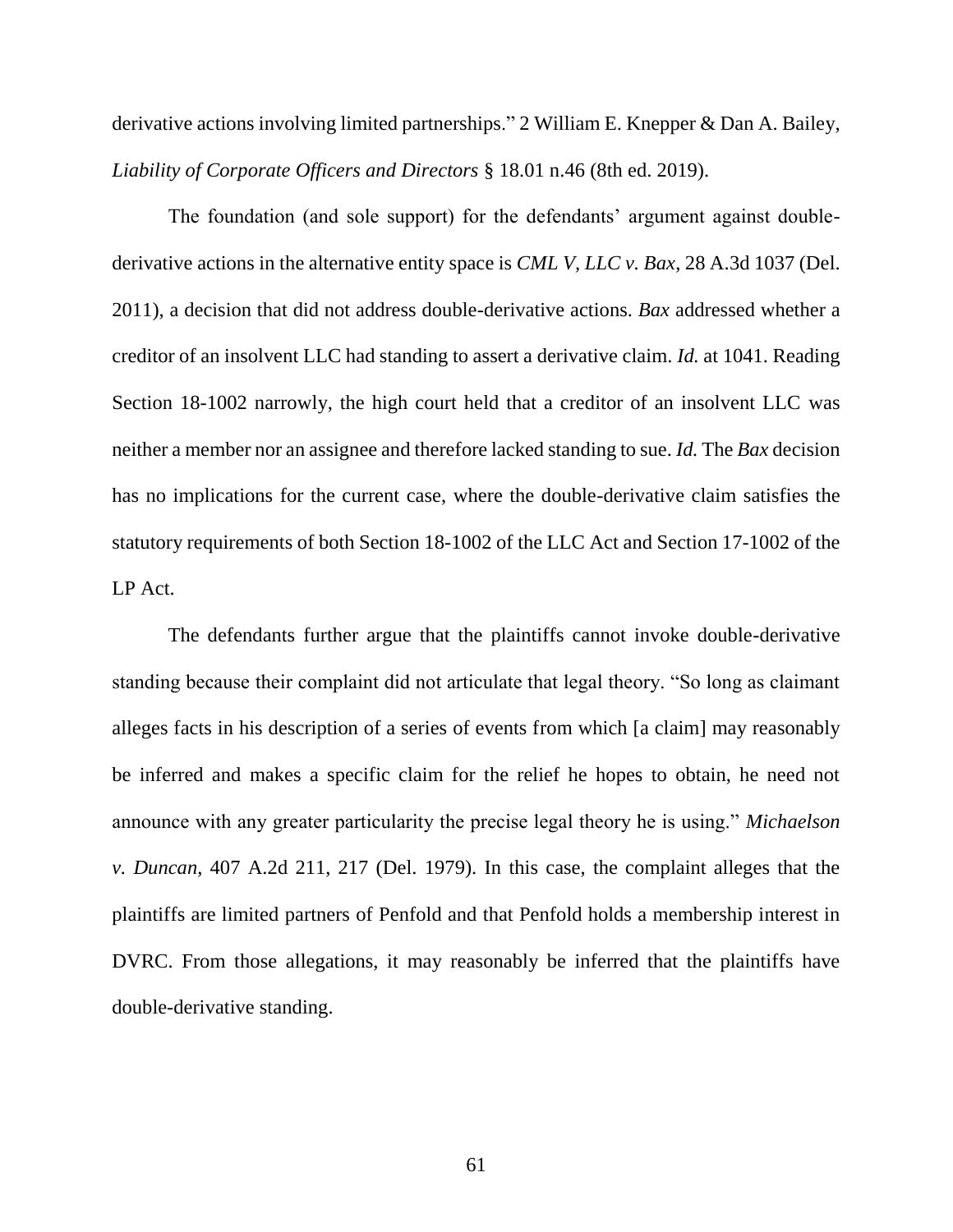### **d. An Alternative-Entity Version Of The Continuous Ownership Requirement**

The defendants further argue that the plaintiffs' claims fail to clear the continuous ownership requirement, an additional common law hurdle that Delaware has imposed on stockholders seeking to sue derivatively. The Delaware Supreme Court established this requirement in 1984 by stating expansively that "a derivative shareholder must not only be a stockholder at the time of the alleged wrong and at [the] time of commencement of suit but that he must also maintain shareholder status throughout the litigation." *Lewis v. Anderson*, 477 A.2d 1040, 1046 (Del. 1984). Applying this rule after the closing of a reverse triangular merger in which the stockholder plaintiffs had their shares converted into shares of the acquiring company, the Delaware Supreme Court held that "a corporate merger destroys derivative standing of former shareholders of the merged corporation from instituting or pursuing derivative claims" that were the property of the acquired company. *Id.* at 1047. The high court later restated the rule as follows: "A plaintiff who ceases to be a shareholder, whether by reason of a merger or for any other reason, loses standing to continue a derivative suit." *Id.* at 1049.<sup>22</sup> The Delaware Supreme Court has applied this

<sup>22</sup> A close look at the citations in *Lewis v. Anderson* suggests that the Delaware Supreme Court's formulation drew on an expansive paraphrasing of the longstanding common law rule that the right to assert a derivative claim is a property right associated with the plaintiff's shares of stock that passes to a buyer of the shares if the plaintiff sells. Chancellor Seitz applied this settled rule in *Hutchinson v. Bernhard*, 220 A.2d 782 (Del. Ch. 1965), agreeing that the plaintiff lost standing to sue derivatively when she voluntarily sold her shares to a third-party buyer because the right to sue passed with the shares. *Id.* at 783–84. Citing *Hutchinson*, the district court in *Heit v. Tenneco, Inc.*, 319 F. Supp. 884 (D. Del. 1970), reframed the rule more broadly: "Under Delaware law, a plaintiff, bringing a derivative suit on behalf of a corporation, must be a stockholder of the corporation at the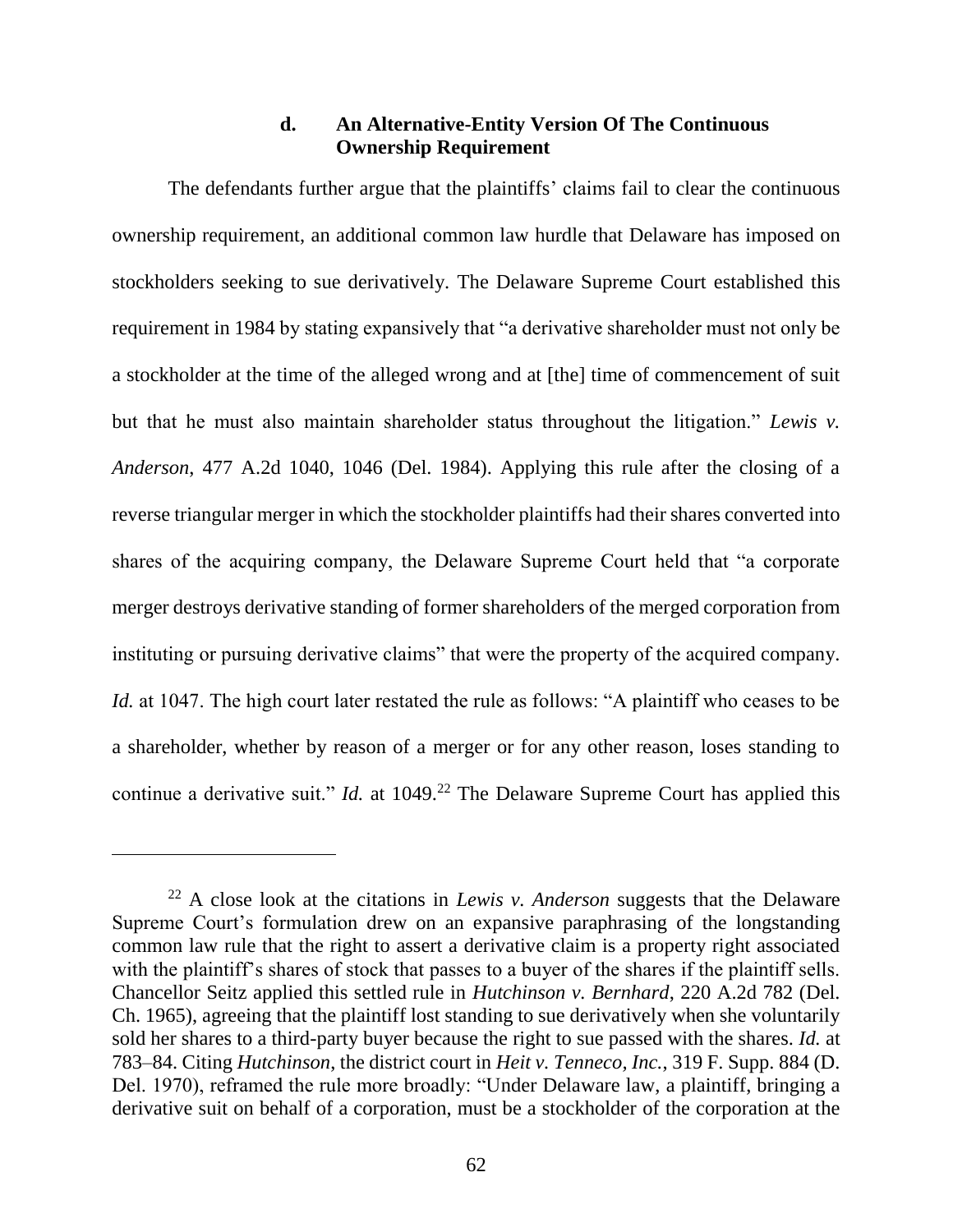rule to limited partnerships and presumably would apply it to LLCs. *See El Paso Pipeline GP Co., L.L.C. v. Brinckerhoff*, 152 A.3d 1248, 1265 (Del. 2016).

When creating the continuous ownership requirement, the Delaware Supreme Court also recognized two exceptions to it, both of which apply in this case. *See Lewis v. Anderson*, 477 A.2d at 1046 n.10. One is the reorganization exception, which applies when the transaction that otherwise would deprive the plaintiffs of standing "is essentially a reorganization that does not affect the plaintiff's relative ownership in the post-merger enterprise." *Ark. Teacher Ret. Sys. v. Countrywide Fin. Corp.*, 75 A.3d 888, 894 (Del. 2013). Like the continuous ownership requirement itself, the reorganization exception has been discussed most often in the context of mergers, but nothing about the rationale for the exception limits it to that context. It can apply to any transaction that amounts to little more than a "corporate reshuffling" of ownership interests. *Lewis v. Ward*, 852 A.2d 896, 904 (Del. 2004); *see Schreiber v. Carney*, 447 A.2d 17, 22 (Del. Ch. 1982).

time he commences the suit and must maintain that status throughout the course of the litigation." *Id.* at 886. The Court of Chancery adopted *Heit*'s broader framing in *Harff v. Kerkorian*, 324 A.2d 215 (Del. Ch. 1974), stating: "But Delaware law seems clear that stockholder status at the time of the transaction being attacked and throughout the litigation is essential." *Id.* at 219 (citing *Hutchison* and *Heit*)), *aff'd in part, rev'd in part on other grounds*, 347 A.2d 133 (Del. 1975). The trial court decision in *Lewis v. Anderson* followed *Harff* and *Heit*'s paraphrasing of *Hutchinson*, expressing the rule as follows: "Stated as a general principle it is well established under Delaware law that a plaintiff bringing a derivative suit on behalf of a corporation must be a stockholder of the corporation at the time that he commences the suit and that he must maintain that status throughout the course of the litigation." *Lewis v. Anderson*, 453 A.2d 474, 476 (Del. Ch. 1982) (citing *Heit*, *Harff*, and *Hutchison*)) (subsequent history omitted). On appeal, the Delaware Supreme Court adopted the trial court's statement of the law, thereby generating what is now known as the continuous ownership requirement. *Lewis v. Anderson*, 477 A.2d at 1041, 1046.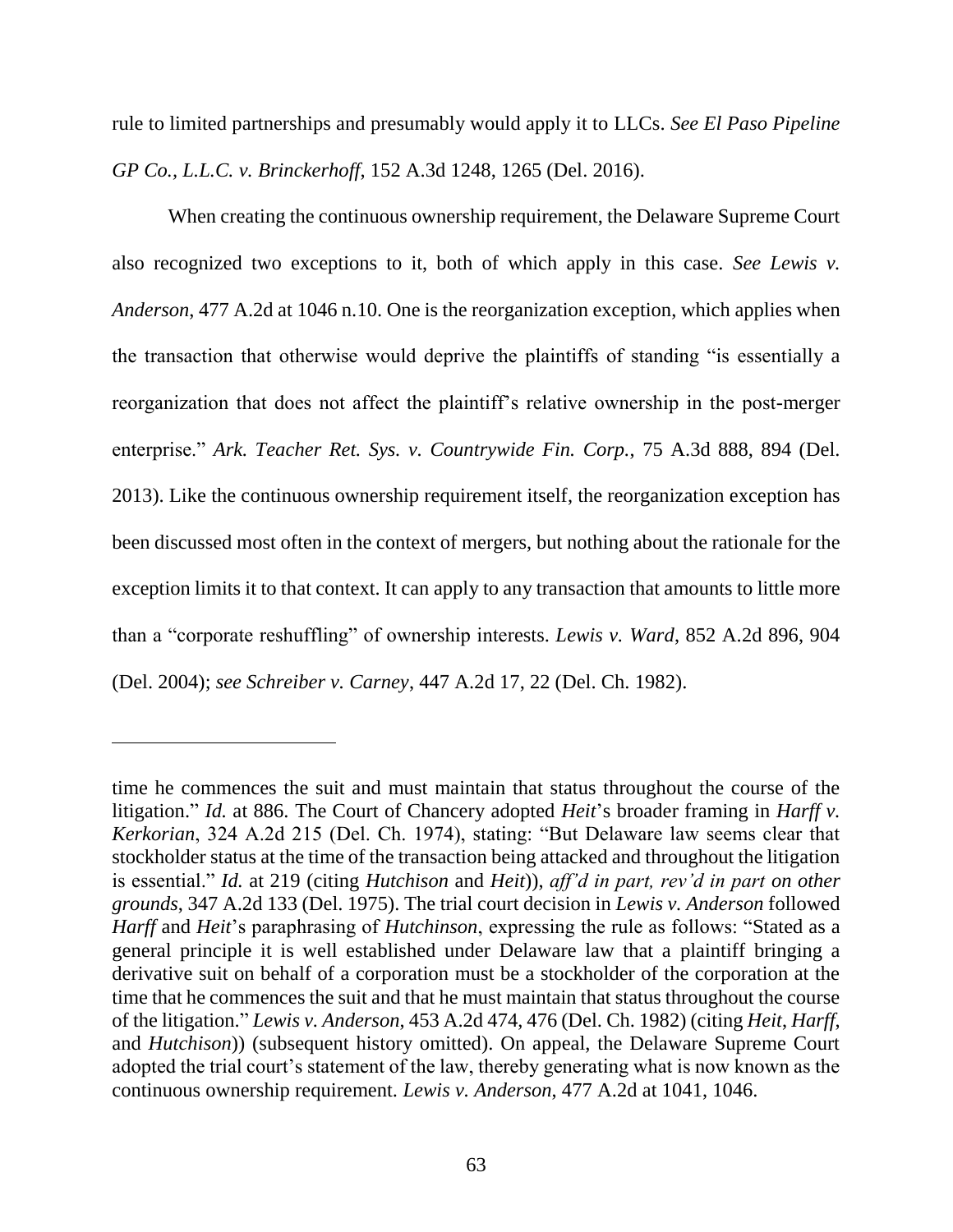The Reorganization was the epitome of a corporate reshuffling. The only parties to the Reorganization were Penfold, a newly formed holding company, and Bamford, Ban, and Manheim. Before the Reorganization, Penfold was a shell without any assets or operating business. After the Reorganization, Penfold held only the membership interests that Manheim, Ban, and Bamford contributed to it. According to Manheim's representations to the plaintiffs, no one's economic interests changed. Bamford, Ban, and Manheim went from a situation in which they each held a 30% interest in DVRC to a situation in which they each held a one-third interest in an entity holding a 90% interest in DVRC. The reshuffling of their ownership stake from a direct interest to an indirect interest should not prevent them from pursuing claims that they previously possessed and could assert. *See Helfand v. Gambee*, 136 A.2d 558, 562 (Del. Ch. 1957). The reorganization exception therefore applies.

The second exception recognized in *Lewis v. Anderson* applies when a plaintiff loses standing based on a "merger [that] itself is the subject of a claim of fraud, being perpetrated merely to deprive shareholders of their standing to bring or maintain a derivative action." *Countrywide*, 75 A.3d at 894. Although some decisions have interpreted the adverb "merely" to mean that the exclusive purpose of the transaction must be to deprive stockholders of standing, such a cabined approach would deprive the exception of any efficacy. The exception applies when "a principal purpose" of the transaction is the elimination of standing to assert derivative claims" *Merritt v. Colonial Foods, Inc.*, 505 A.2d 757, 763 (Del.Ch.1986); *see Brinckerhoff v. Texas E. Prod. Pipeline Co., LLC*, 986 A.2d 370, 383 (Del. Ch. 2010). As with the reorganization exception, the fraud exception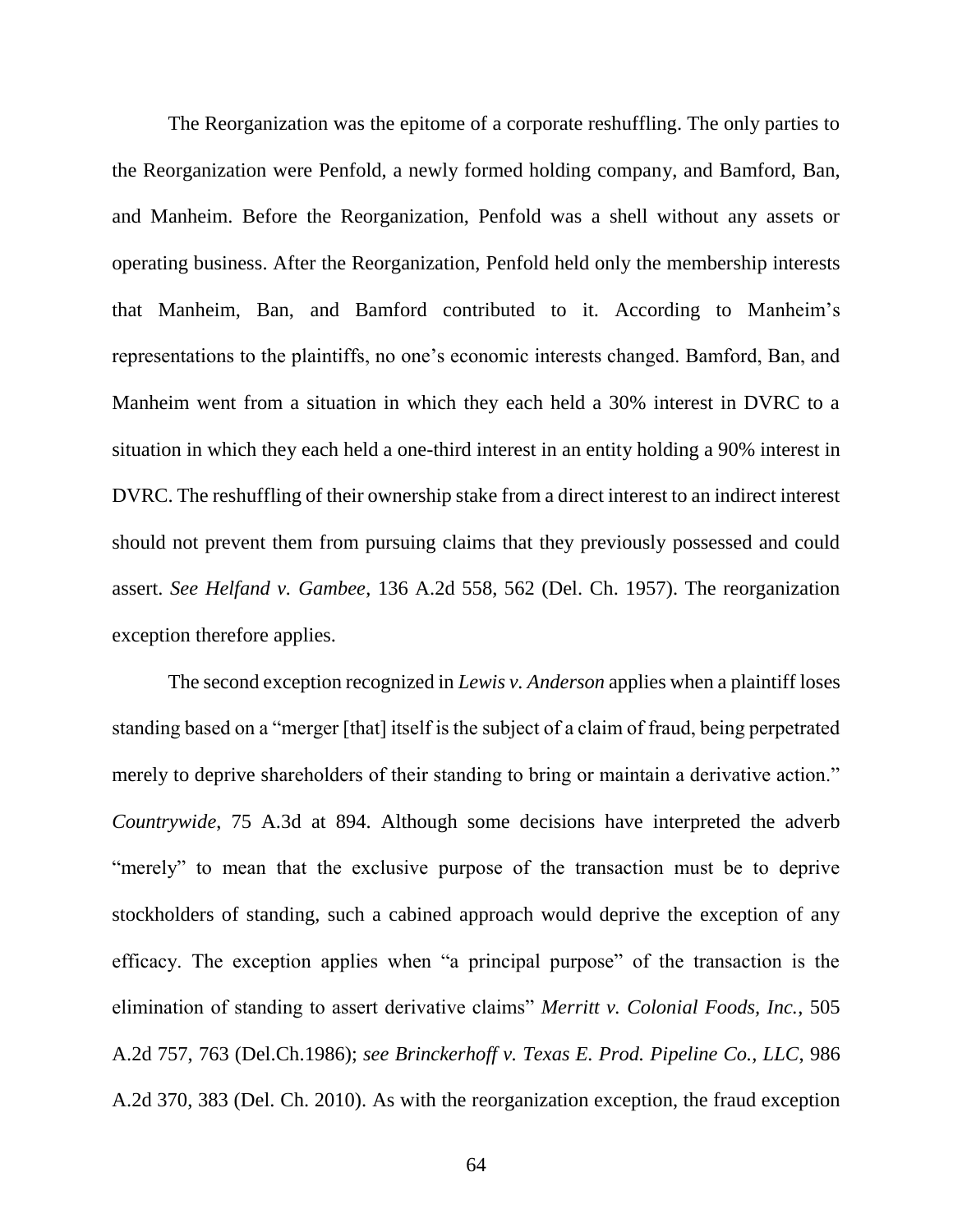has been discussed in the context of mergers, but the broader principle is not limited to that species of transaction.

In this case, the plaintiffs have pled successfully that Manheim fraudulently induced them to contribute their membership interests to DVRC. Manheim was a sophisticated individual who had engaged in interested transactions involving DVRC and who intended to continue that practice more aggressively after the Reorganization. It is reasonable to infer that Manheim understood that the Reorganization would interfere with the plaintiffs' ability to bring derivative claims and that he pursued the Reorganization, at least in part, for that reason. The complaint calls into question Manheim's other justifications for the Reorganization, making it reasonable to infer at the pleading stage that interfering with the plaintiffs' ability to bring derivative claims was a principal reason for Manheim's pursuit of the Reorganization. The fraud exception therefore applies.

The defendants finally contend that the plaintiffs cannot take advantage of any equitable exceptions to the continuous ownership requirement because the entities in question are not corporations. To support this contention, they again rely on *Bax*. That decision did not address equitable exceptions to standing doctrines. It addressed whether a creditor of an insolvent LLC could assert a derivative claim. *Bax*, 28 A.3d at 1043. The Delaware Supreme Court held that it could not, citing "[t]he plain language of 6 *Del. C.* § 18-1002," which only granted standing to members and assignees. *Id.* at 1041.

The creditor in *Bax* asked the Delaware Supreme Court to expand the parties who could sue derivatively, contending that the high court could do so as a matter of equity. In support of this argument, the creditor cited Section 18-1104 of the LLC Act, which then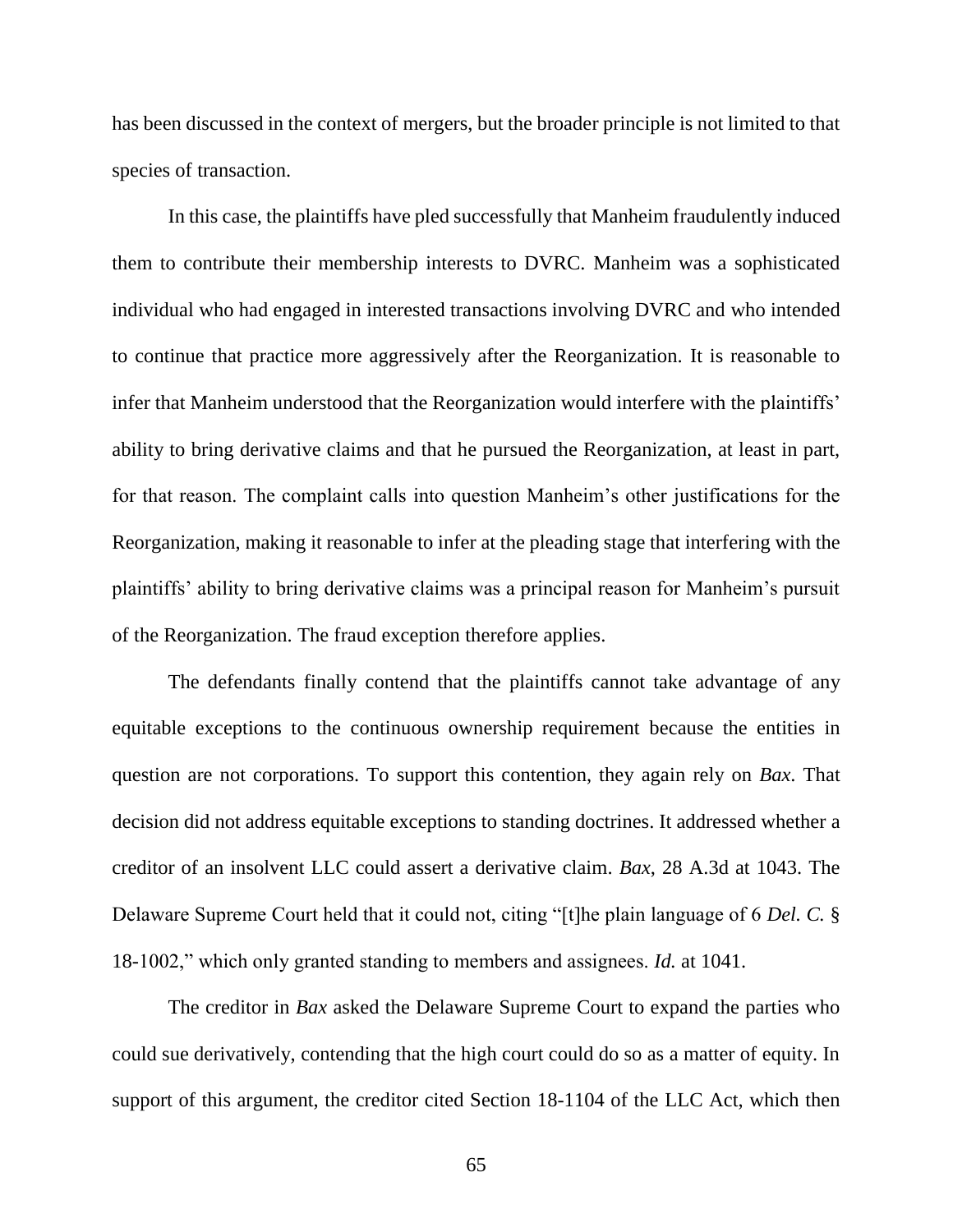stated, "In any case not provided for in this chapter, the rules of law and equity, including the law merchant, shall govern." 6 *Del. C.* § 18-1104 (2011). Applying the plain meaning of that section, the Delaware Supreme Court explained that

what this means is that where the General Assembly has not defined a right, remedy, or obligation with respect to an LLC, courts should apply the common law. It follows that if the General Assembly *has* defined a right, remedy, or obligation with respect to an LLC, courts cannot interpret the common law to override the express provisions the General Assembly adopted. Supplementing express provisions is altogether different from displacing them or interpreting them out of existence under the guise of articulating and applying equitable principles.

*Bax*, 28 A.3d at 1045.<sup>23</sup>

 $\overline{a}$ 

The sections on derivative standing in the LLC Act and LP Act do not address what happens when the transaction that would deprive a plaintiff of standing is tainted by fraud. They also do not address what happens when the transaction is a reorganization that amounts to a reshuffling of the existing ownership interests. In these settings, under the current version of Section 18-1104, "the rules of law and equity, including the rules of law and equity relating to fiduciary duties and the law merchant, shall govern." 6 *Del. C.* § 18- 1104; *accord* 6 *Del. C.* § 17-1104. The *Bax* decision therefore does not foreclose the availability of equitable exceptions.

<sup>23</sup> The *Bax* decision adopted a strongly contractarian view of LLCs. In 2013, the General Assembly amended Section 18-1104 to provide as follows: "In any case not provided for in this chapter, the rules of law and equity, including the rules of law and equity relating to fiduciary duties and the law merchant, shall govern." 6 *Del. C.* § 18-1104; *see* H.B. 126, 147th Gen. Assem. § 8 (2013). The amendment made clear that default principles of fiduciary duty apply under the LLC Act and rejected the purely contractarian view of LLCs. *See In re Carlisle Etcetera LLC*, 114 A.3d 592, 605 (Del. Ch. 2015).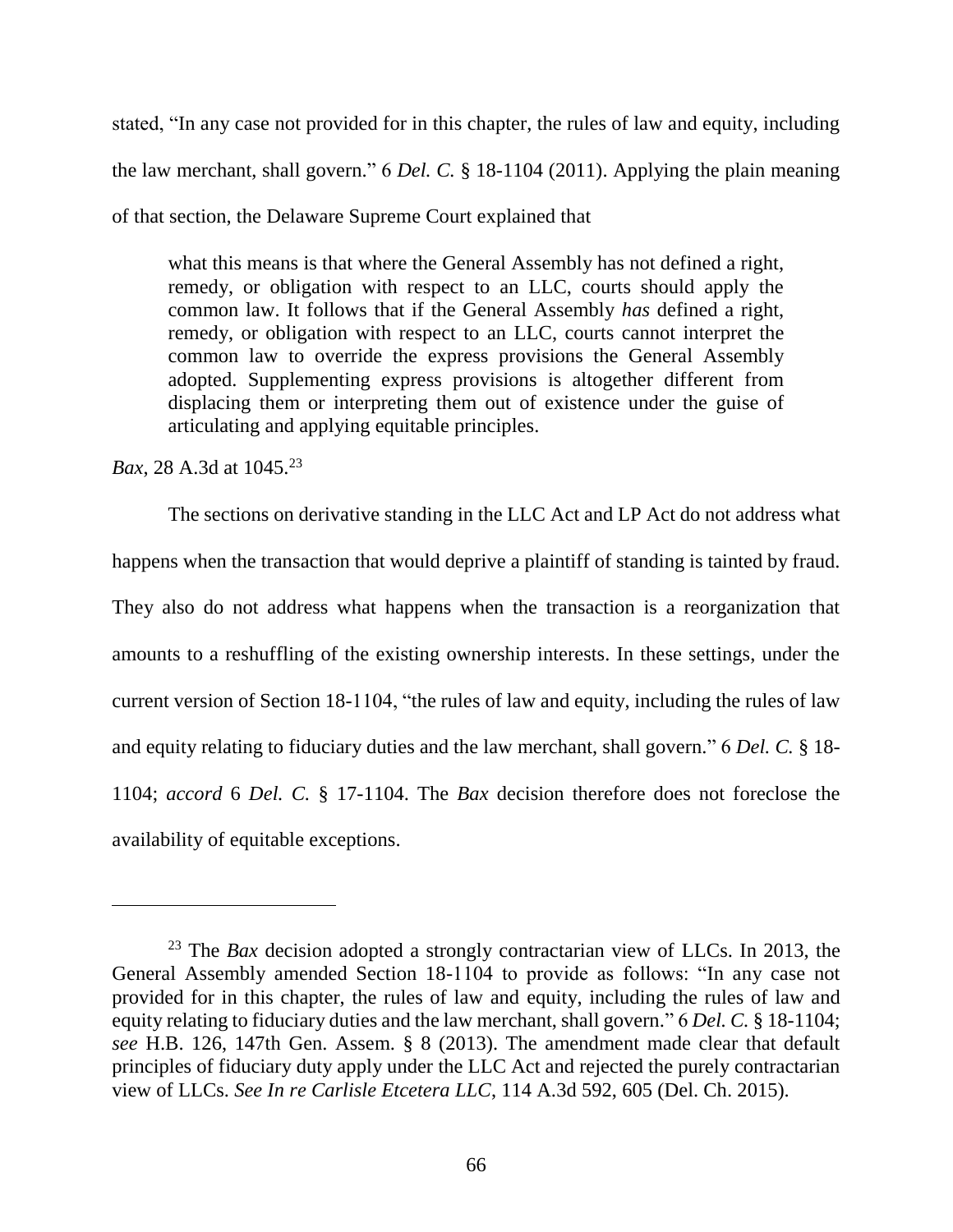Viewing the issue more broadly, the continuous ownership requirement is itself a judicially created doctrine that the Delaware Supreme Court has applied to alternative entities. It seems logical that the high court would have intended to apply both the general rule and its recognized exceptions, not just the general rule.

The plaintiffs therefore have standing to bring double-derivative claims on behalf of DVRC to address misconduct that occurred before the Reorganization. That reshuffling of their interests, which at this stage of the case inferably resulted from fraud, does not foreclose them from pursuing their double-derivative claims.

#### **2. Conduct After The Reorganization**

Manheim and WestCo also contend that the plaintiffs lack standing to bring claims on behalf of DVRC for conduct that occurred after the Reorganization, citing the fact that they are no longer members of DVRC. As with pre-Reorganization conduct, this argument fails because the plaintiffs have double-derivative standing to assert these claims.

For the reasons already discussed, Penfold has standing as a member in DVRC to assert claims derivatively on behalf of DVRC. *See* 6 *Del. C.* § 18-1002. For conduct that occurred after the Reorganization, Penfold was both a member at the time of bringing the action and at the time of the conduct of which the plaintiff complains.

As limited partners in Penfold, Bamford and Ban can sue derivatively to cause Penfold to assert its right to sue derivatively on behalf of DVRC. *See* 6 *Del. C.* § 17-1002. Bamford and Ban were partners "at the time of bringing the action." For post-Reorganization conduct, they also were partners "[a]t the time of the transaction of which the plaintiff complains." Bamford and Ban have also held their limited partnership interests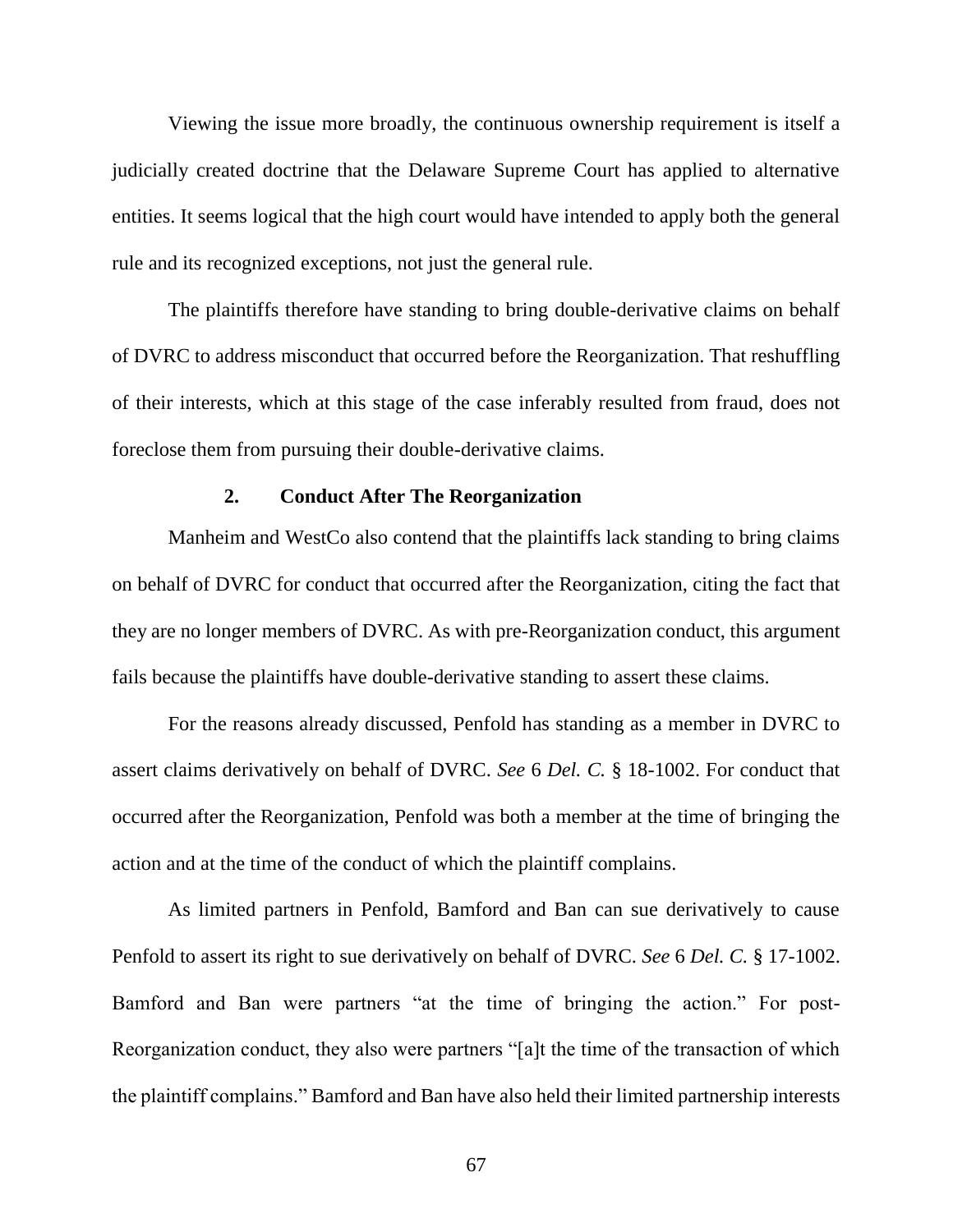in Penfold continuously since the Reorganization, which means they have held their limited partnership interests continuously since any post-Reorganization misconduct occurred. Bamford and Ban thus have standing to assert double-derivative claims on behalf of DVRC for post-Reorganization conduct.

# **F. Counts III And V: The Plaintiffs' Derivative And Double-Derivative Claims On Behalf Of Penfold And DVRC For Fraud Against Manheim And His Affiliates**

In Count III of the complaint, the plaintiffs assert a derivative claim on behalf of Penfold which contends that Manheim and ReathCo defrauded Penfold by engaging in selfdealing transactions. In Count V, plaintiffs have sued derivatively on behalf of Penfold to cause it to assert a derivative claim to similar effect on behalf of DVRC and against Manheim, WestCo, and ReathCo. These claims are dismissed.

The claims asserted in Counts III and V attempt to use the language of fraud to recover for self-dealing. Count III alleges that Manheim and ReathCo defrauded Penfold by concealing their self-dealing from Penfold. Compl. ¶ 140. The complaint alleges:

141. Manheim's and [ReathCo's] acts, statements, and/or omissions were misleading and deceptive and done with the intent that Penfold's partnership would rely on those acts, statements and/or omissions to the partnership's detriment.

142. Penfold acted in justifiable reliance upon those acts, statements, and/or omissions, by not taking steps it otherwise would to stop Manheim and [ReathCo's] harmful conduct.

143. As a result of Penfold's reliance on Manheim's and [ReathCo's] fraudulent misrepresentations and/or omissions Penfold has suffered significant damages, including actual damages for breach of contract, loss of unpaid dividends, costs, and attorneys' fees.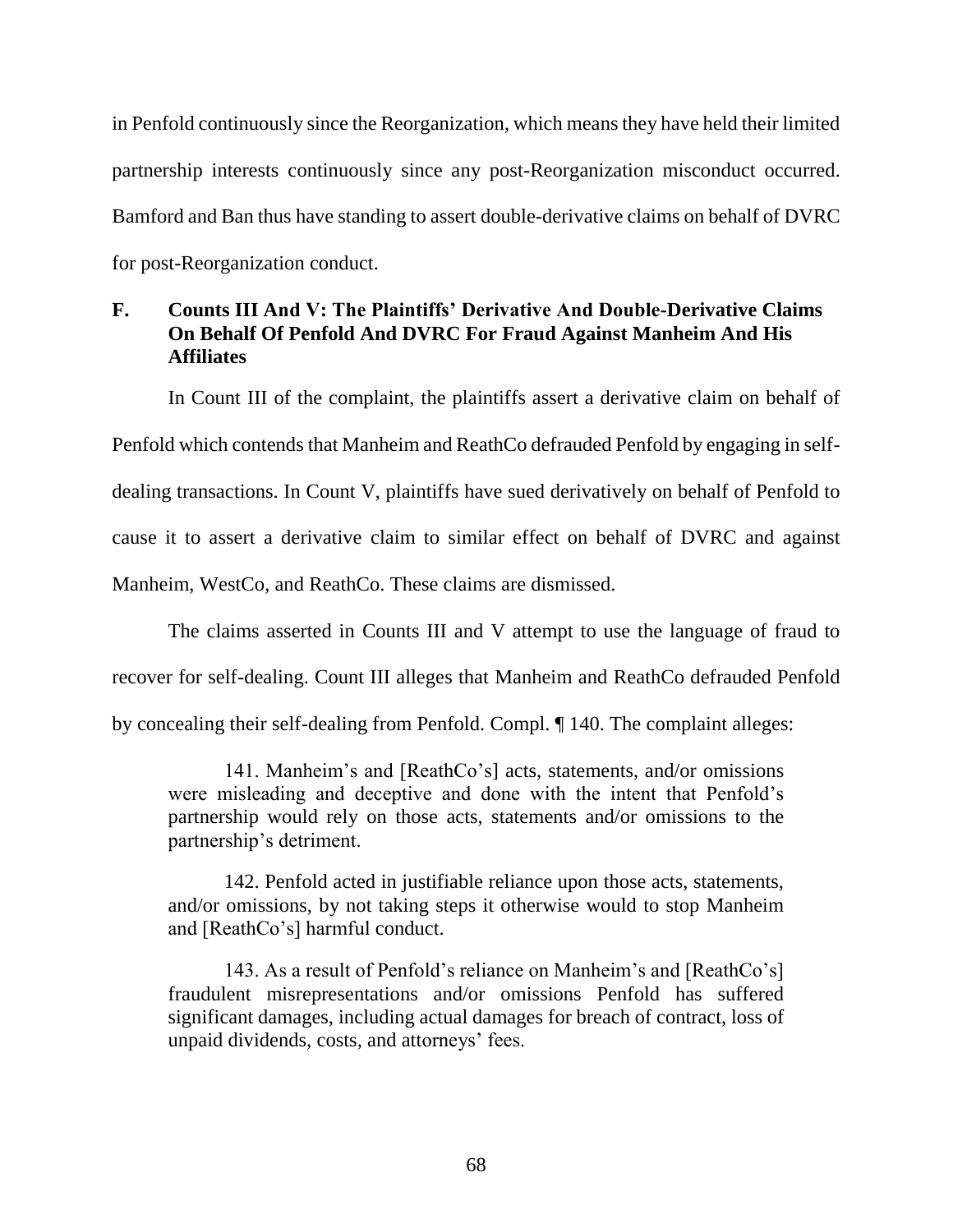Count V contains similar allegations, but advances them on behalf of DVRC and against Manheim, WestCo, and ReathCo.

It is of course possible for an entity to be defrauded, including by individuals who serve as its directors, officers, or agents. In this case, however, the fraud claims are the functional equivalent of claims that Penfold's and DVRC's fiduciaries breached their duties by engaging in self-interested transactions. "[T]he breach of fiduciary duty count confronts directly the implications of the fiduciary relationship, rendering the constructive fraud count redundant and superfluous." *Wayport*, 76 A.3d at 327; *see Parfi Hldg. AB v. Mirror Image Internet, Inc.*, 794 A.2d 1211, 1236–37 (Del. Ch. 2001), *rev'd on other grounds*, 817 A.2d 149 (Del. 2002).

Count V duplicates and is subsumed within the double-derivative claim for breach of fiduciary duty that the plaintiffs asserted in Count II. *See* Part II.E, *supra*. Count III duplicates and is subsumed within the derivative claim for breach of fiduciary duty that the plaintiffs asserted in Count I and which the defendants did not move to dismiss. At this stage, it is not reasonably conceivable that there could be a set of facts where the plaintiffs could prevail on Counts III and V unless they also prevailed on their more apt claims for breach of fiduciary duty.<sup>24</sup> Counts III and V are therefore dismissed.

 $24$  As to Count V and its overlap with Count II, this is an oversimplification. Count V names Manheim, WestCo, and ReathCo as the alleged fraudsters. Count II names Manheim and WestCo as the allegedly faithless fiduciaries. The claim for fraud in Count V thus seeks to reach ReathCo, while the claim for breach of fiduciary in Count II does not. Count II nevertheless seeks to hold Manheim and WestCo liable for conduct involving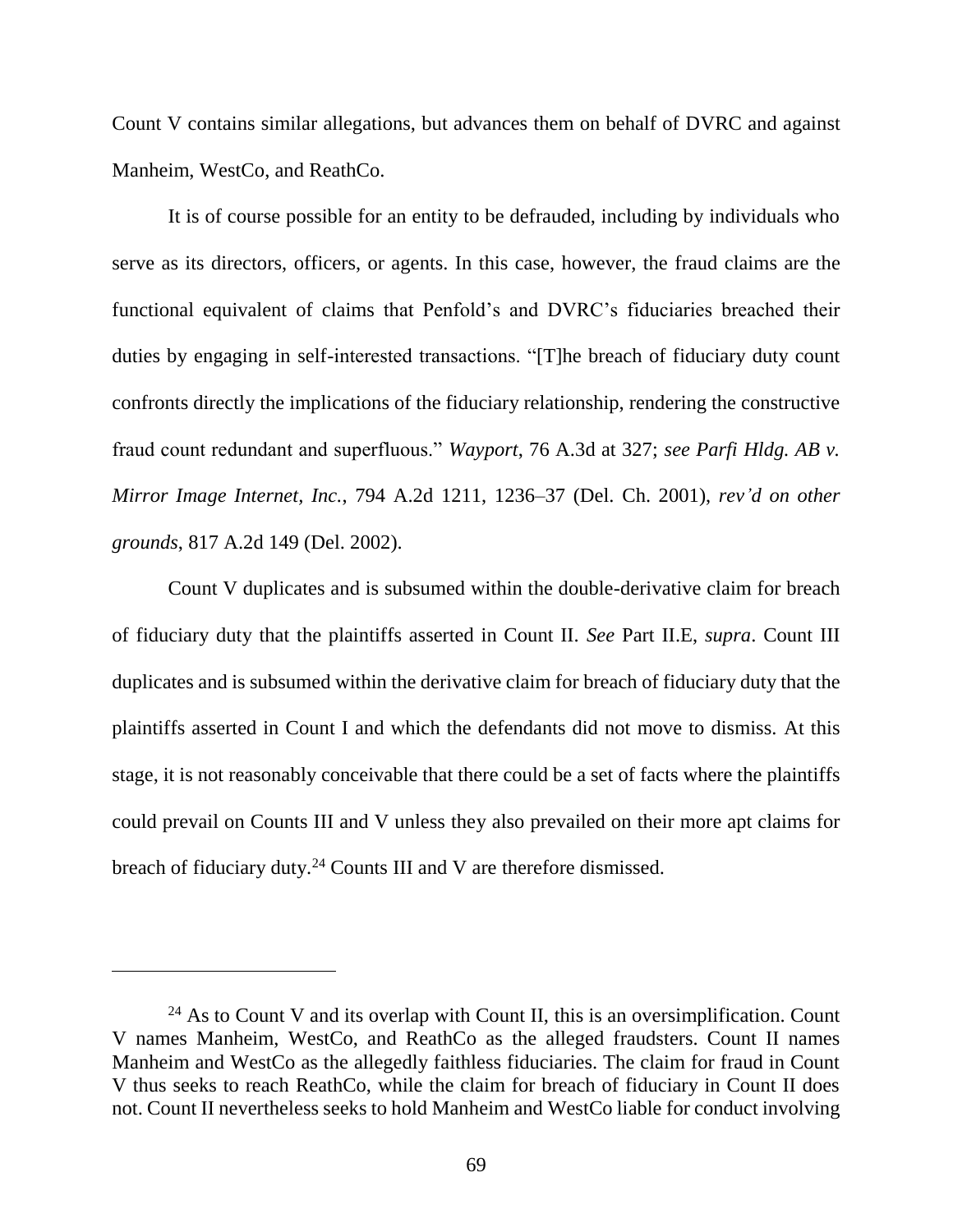ReathCo, such as for transfers to ReathCo. Manheim controls ReathCo, making him accountable for these transactions.

 $\overline{a}$ 

As a practical matter, the omission of ReathCo from Count II does not seem likely to be significant. If Manheim caused DVRC to engage in an interested transaction with ReathCo, such that ReathCo could be liable under the plaintiffs' fraud theory, then Manheim would likely be liable as a fiduciary for having caused the transaction to take place. Conversely, it seems unlikely that the plaintiffs might obtain a judgment against Manheim for breach of fiduciary duty, yet not be able to collect because the assets sat within ReathCo.

From the standpoint of procedural purity, the naming of ReathCo in Count V would seem to require embarking on an analysis of the plaintiffs' conceptually difficult fraud claim so as to determine whether to preserve a pleading-stage right of action against ReathCo, albeit one that seems unlikely to have real world value. Given the other demands of my docket, that is an unappetizing prospect. Nor do the parties seem particularly interested in the answer, since they did not regard the omission of ReathCo from Count II as something worth emphasizing in their briefs. There is also an obvious solution that plaintiffs routinely deploy, which is to name the affiliate as an alleged aider and abetter. When a breach of fiduciary duty claim survives against an affiliate's controller, then the aiding and abetting claim against the affiliate generally survives as well, both because the knowledge of the controller is imputed to the affiliate for purposes of the knowing participation requirement, and because the viable claim for breach of duty against the controller satisfies the other elements of the aiding and abetting claim.

For now I will decline to engage in a detailed parsing of the theoretically nonduplicative fraud claim against ReathCo. If discovery suggests a role for this claim, then subject to the law of the case doctrine, the plaintiffs may seek to revisit the interlocutory dismissal of Count II for good cause shown. *See Quadrant Structured Prods. Co., Ltd. v. Vertin* (*Quadrant II*), 2014 WL 5465535, at \*5 (Del. Ch. Oct. 28, 2014). The plaintiffs may also address any pleading-stage gap through an aiding and abetting claim. An amendment to assert such an obvious claim at the outset of the case is not prejudicial to the defendants, and there is good reason to think that it is technically unnecessary. The Court of Chancery Rules are modeled on the Federal Rules of Civil Procedure, and the Wright & Miller treatise explains at length why the federal rules do not require count-specific causes of action that subsequently confine for the duration of the litigation the legal theories available to the pleader and the trial judge. *See* Wright & Miller, *supra*, § 1219 (explaining why "[t]he federal rules effectively abolish the restrictive theory of the pleadings doctrine"). I have elsewhere explained (albeit in a transcript ruling) why I believe the same is true under the Delaware rules. *See In re EZCorp. Inc. Consulting Agreement Deriv. Litig.*, C.A. No. 9962-VCL, tr. at 72-90 (Del. Ch. Feb. 22, 2016).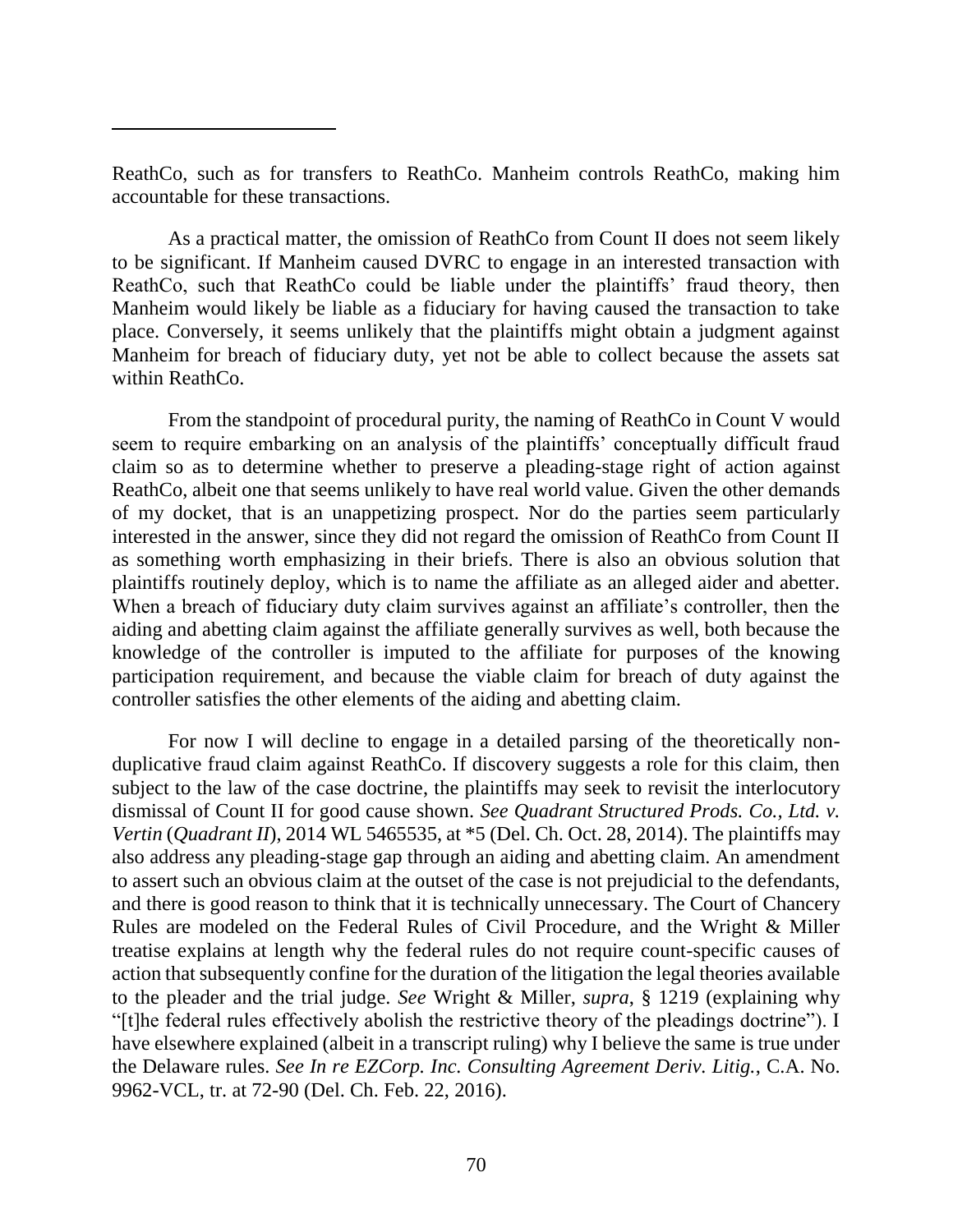**G. Count IV: The Plaintiffs' Derivative Claim On Behalf Of Penfold For Breach Of Its Limited Partnership Agreement**

In Count IV, the plaintiffs bring a breach of contract claim derivatively on behalf of Penfold and against Manheim and ReathCo for breach of Penfold's limited partnership agreement. "In order to survive a motion to dismiss for failure to state a breach of contract claim, the plaintiff must demonstrate: first, the existence of the contract, whether express or implied; second, the breach of an obligation imposed by that contract; and third, the resultant damage to the plaintiff." *VLIW Tech., LLC v. Hewlett-Packard Co.*, 840 A.2d 606, 612 (Del. 2003). "Proof of [alleged] damages and their certainty need not be offered in the complaint in order to state a claim." *Anglo Am.*, 829 A.2d at 156.

The complaint alleges that under Penfold's limited partnership agreement, "the General Partner must indemnify Penfold and the limited partners for any loss, damage or liability, including reasonable attorneys' fees, due to or arising out of the General Partner's 'fraud or willful malfeasance.'" Compl. ¶ 63. Elsewhere, the complaint describes the provision somewhat differently. *See id.* ¶ 145. Because the former allegation is more favorable to the plaintiffs, the court adopts it for purposes of the motion to dismiss.

Although primarily directed to the fraud claim asserted against ReathCo, my comment about the plaintiffs' ability to revisit this interlocutory ruling applies to Counts III and V as a whole. The predictive power of the human mind is limited, so it is necessarily possible that the seemingly inconceivable may prove factual. If discovery suggests a scenario where Counts III and V would have independent heft, then subject to the law of the case doctrine, the plaintiffs may seek to revisit this interlocutory dismissal for good cause shown. *See Quadrant II*, 2014 WL 5465535, at \*5.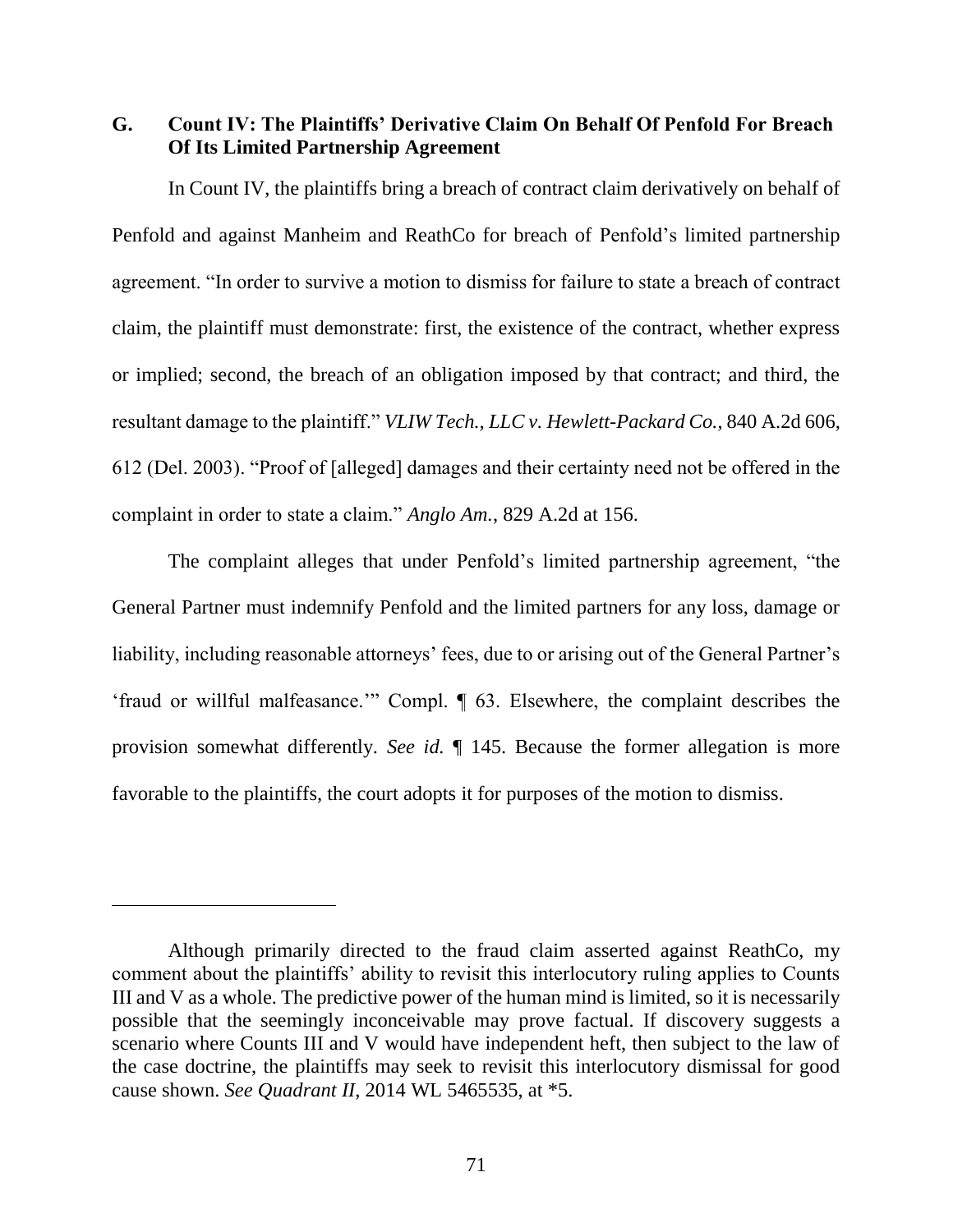The complaint alleges that the defendants engaged in fraudulent and intentional misconduct that harmed Penfold and its limited partners. The complaint alleges that Manheim and ReathCo are Penfold's general partners. Based on the allegations in the complaint, Manheim and ReathCo have an obligation to indemnify Penfold and its limited partners for any harm they cause due to fraud or willful malfeasance. They have not done so, resulting in a claim for breach. Although it seems unlikely that the provision actually operates as the complaint alleges, the parties have not provided the court with a copy of the limited partnership agreement, so the court must accept the allegations of the complaint.

The defendants contend that the indemnification claim is not ripe because "[t]here has been no finding of fraud or willful malfeasance by either Manheim or [ReathCo]." Dkt. 133 at 13. "[I]ndemnification claims do not typically ripen until *after* the merits of an action have been decided, and all appeals have been resolved." *Hampshire*, 2010 WL 2739995, at \*53. It seems likely that the provision would require a finding of fraud or willful malfeasance before a claim for indemnification could be ripe, but no one submitted a copy of the limited partnership agreement. At the pleading stage, the court must accept the allegations of the complaint, which advance the admittedly counterintuitive position that Manheim and ReathCo currently have an obligation to indemnify Penfold and its limited partners.

For present purposes, the motion to dismiss Count IV is denied. A motion for summary judgment may provide an efficient vehicle for addressing this claim.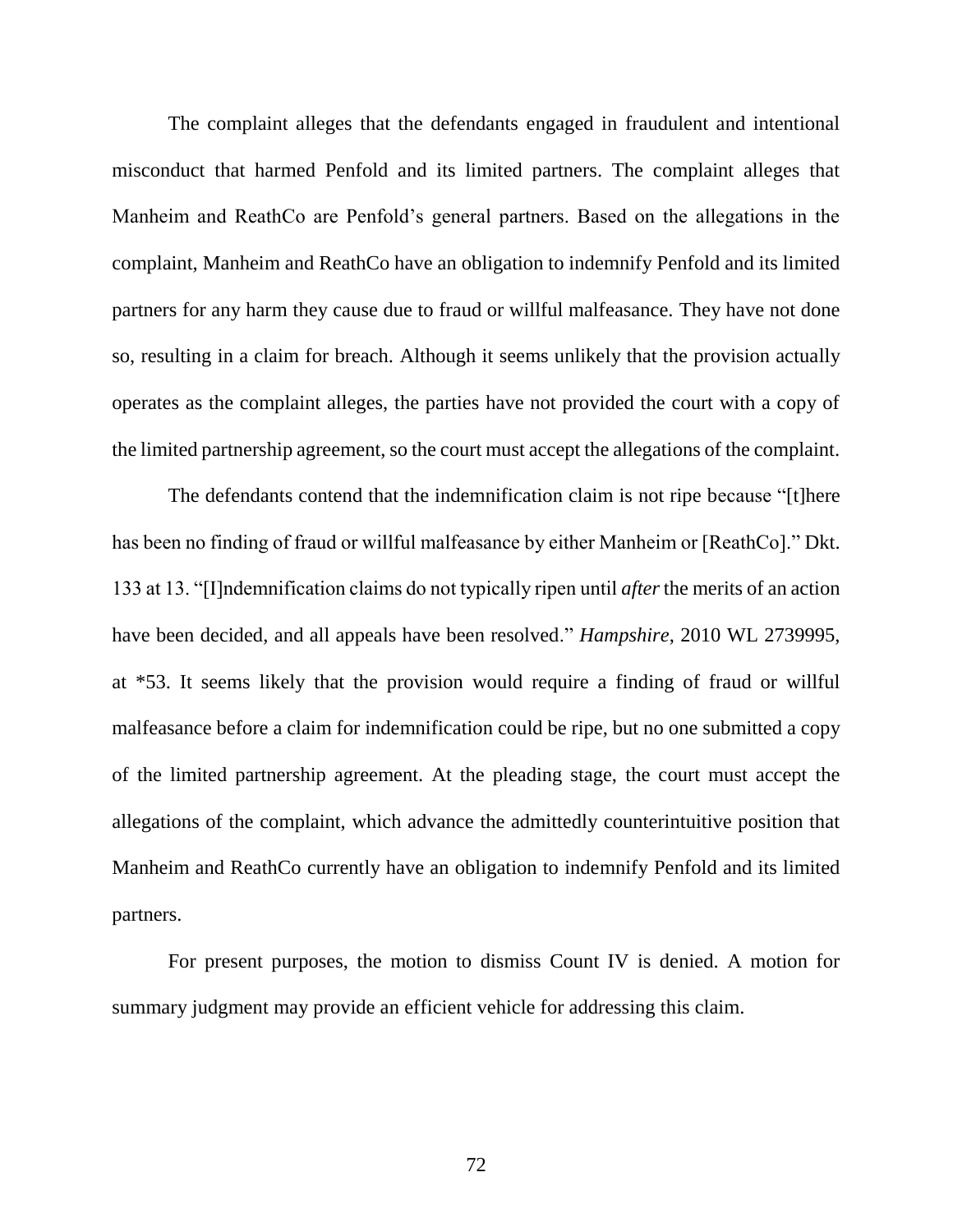## **H. Count X: The Plaintiffs' Derivative Claim On Behalf Of Penfold For Unjust Enrichment**

In Count X, the plaintiffs assert a derivative claim for unjust enrichment on behalf of Penfold against Manheim to recover the compensation and other benefits that he has extracted.<sup>25</sup> The elements of unjust enrichment are: (1) an enrichment, (2) an impoverishment, (3) a relation between the enrichment and impoverishment, (4) the absence of justification, and (5) the absence of a remedy provided by law. *Nemec v. Shrader*, 991 A.2d 1120, 1130 (Del. 2010).

A claim for unjust enrichment claim is usually a fallback claim. In a situation where a plaintiff proves a primary claim against one defendant, such as a claim for breach of fiduciary duty, but another defendant is not primarily liable and yet reaped the benefits of the wrongdoing, then unjust enrichment can provide a means of holding the other defendant accountable. If both defendants are primarily liable, then the claim for unjust enrichment will be duplicative and unnecessary. At the pleading stage, when there is uncertainty about how the case will play out, it makes sense to preserve the claim for unjust enrichment and permit the plaintiff to plead in the alternative. *See Dubroff v. Wren Hldgs., LLC*, 2011 WL 5137175, at \*11 (Del. Ch. Oct. 28, 2011).

 $\overline{a}$ 

 $25$  The plaintiffs also purport to assert a direct claim for unjust enrichment, contending that they have been deprived as equity holders of distributions and other benefits that they otherwise would have received if Manheim had not taken the money. A claim for unjust enrichment can be personal, direct, or derivative, depending on the facts alleged. *See Urdan*, 2019 WL 3891720, at \*20-21. Here, the allegations focus on selfdealing payments that Manheim caused Penfold to make, so the clam is exclusively derivative. *See El Paso*, 152 A.3d at 1260–65.